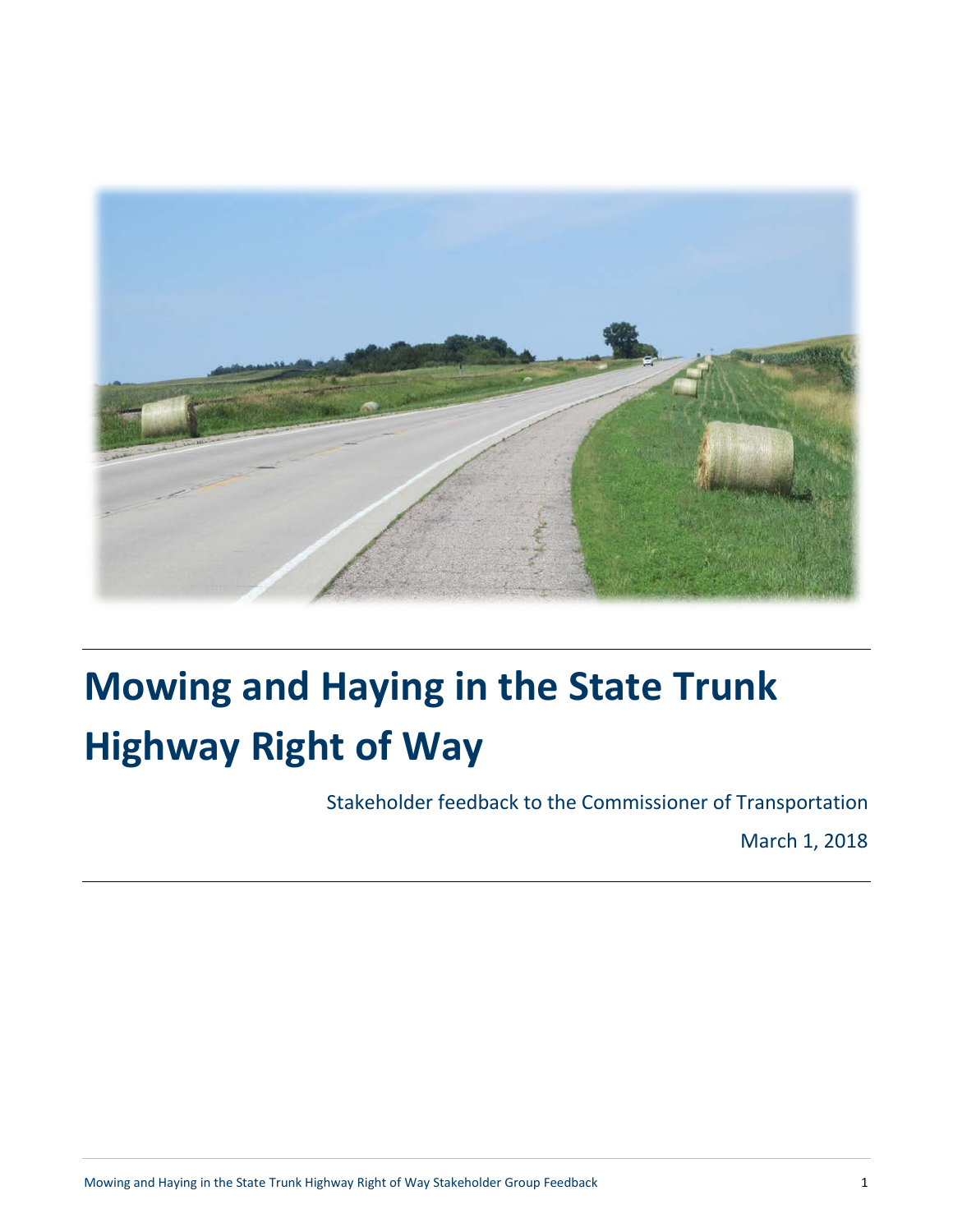Prepared by:

The Minnesota Department of Transportation 395 John Ireland Boulevard St. Paul, MN 55155

Phone: 651-296-3000 Toll-Free: 1-800-657-3774 TTY, Voice or ASCII: 1-800-627-3529

Email: [info.dot@state.mn.us](mailto:info.dot@state.mn.us) [MnDOT Website](http://www.dot.state.mn.us/)

For the Mowing and Haying in the State Trunk Highway Right of Way Stakeholder Group

To request this document in an alternative format, call 651-366-4718 or 1-800-657-3774 (Greater Minnesota). You may also send an email to **ADArequest.dot@state.mn.us**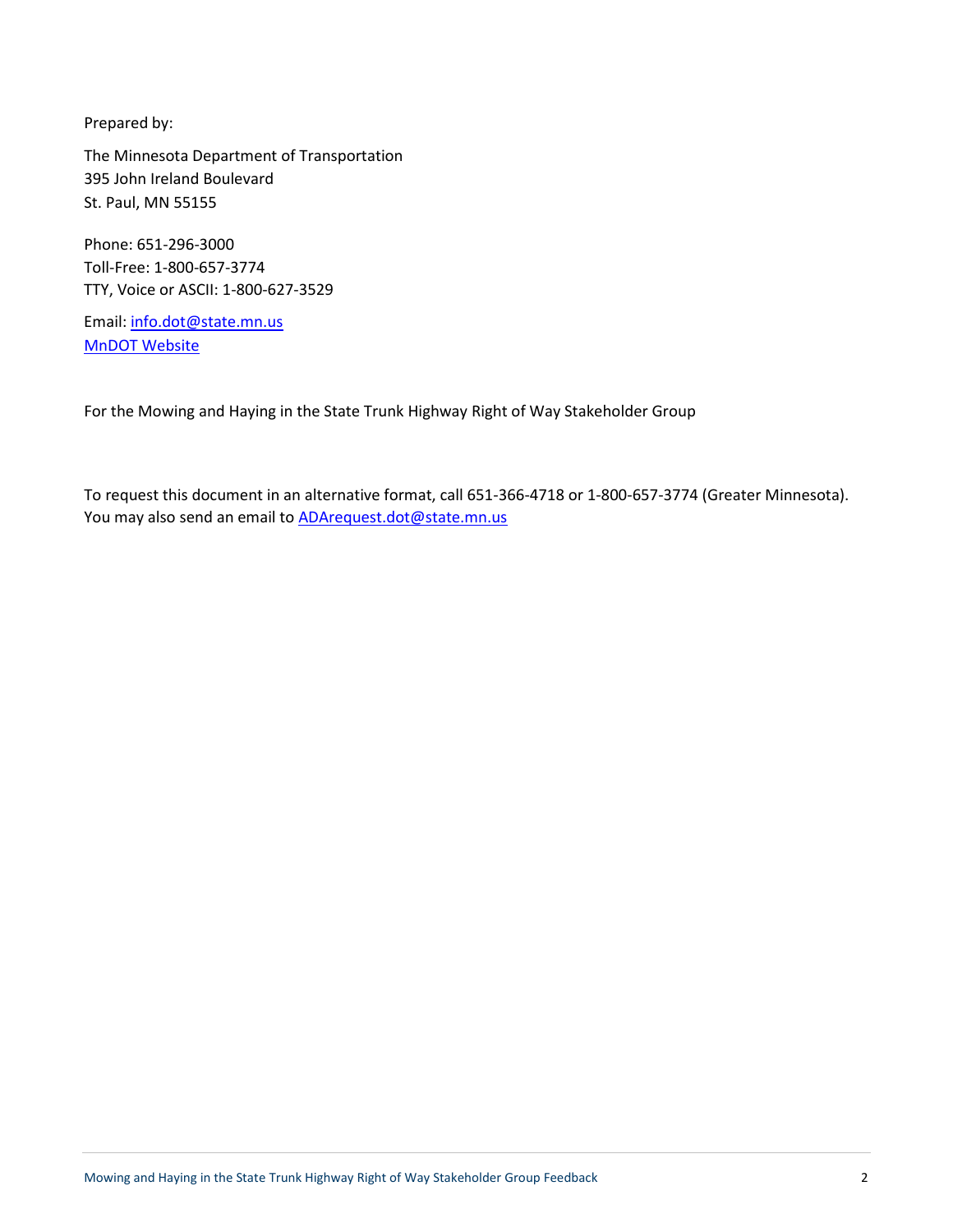# **Table of Contents**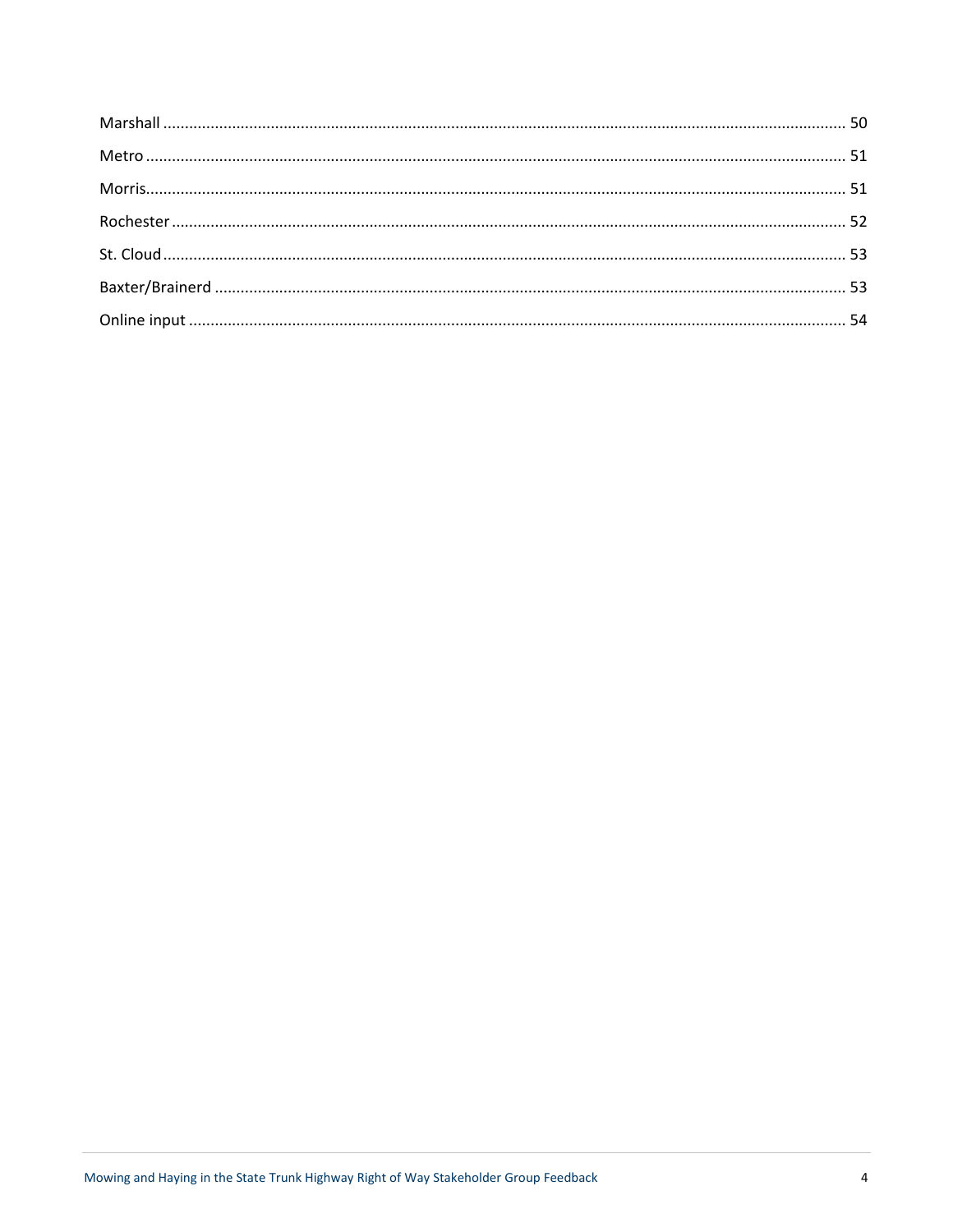# **Legislative Request**

The discussion and recommendations are issued to comply with [Laws of Minnesota 2017, Chapter 15,](https://www.revisor.mn.gov/laws/?year=2017&type=0&doctype=Chapter&id=15)  [Section 1, Subdivision 2.](https://www.revisor.mn.gov/laws/?year=2017&type=0&doctype=Chapter&id=15)

### **Section 1. TRUNK HIGHWAY MOWING OR HAYING.**

### **Subdivision 1. Permits moratorium.**

- (a) Except as provided in paragraph (b), the commissioner of transportation must implement a moratorium until April 30, 2018, on enforcing permits under Minnesota Statutes, sections [160.232](https://www.revisor.mn.gov/statutes/?id=160.232) and [160.2715,](https://www.revisor.mn.gov/statutes/?id=160.2715) or any other Minnesota statute or administrative rule, to mow or bale hay in right-of-way of a trunk highway.
- (b) This subdivision applies regardless of date of any permit issuance. This subdivision does not apply to right-of-way in which adjacent land is under the jurisdiction of the state or a political subdivision.

#### **Subd. 2. Recommendation to legislature.**

- (a) No later than March 1, 2018, the commissioner of transportation must recommend to the legislative committees with jurisdiction over transportation, agriculture, and natural resources establishment of a permit or notification system to mow or hay in trunk highway right-of-way. The recommendation must be developed with input from agriculture and environmental groups.
- (b) The recommendation must contain at least the following elements:
	- (1) ease of permit application or notification;
	- (2) frequency of permits or notifications;
	- (3) priority given to the owner or occupant of private land adjacent to a trunk highway right-of-way;
	- (4) determination of authority to mow or hay trunk highway right-of-way in which adjacent land is under the jurisdiction of the state or a political subdivision; and
	- (5) recognition of differences in the abundance of wildlife habitat based on geographic distribution throughout the state.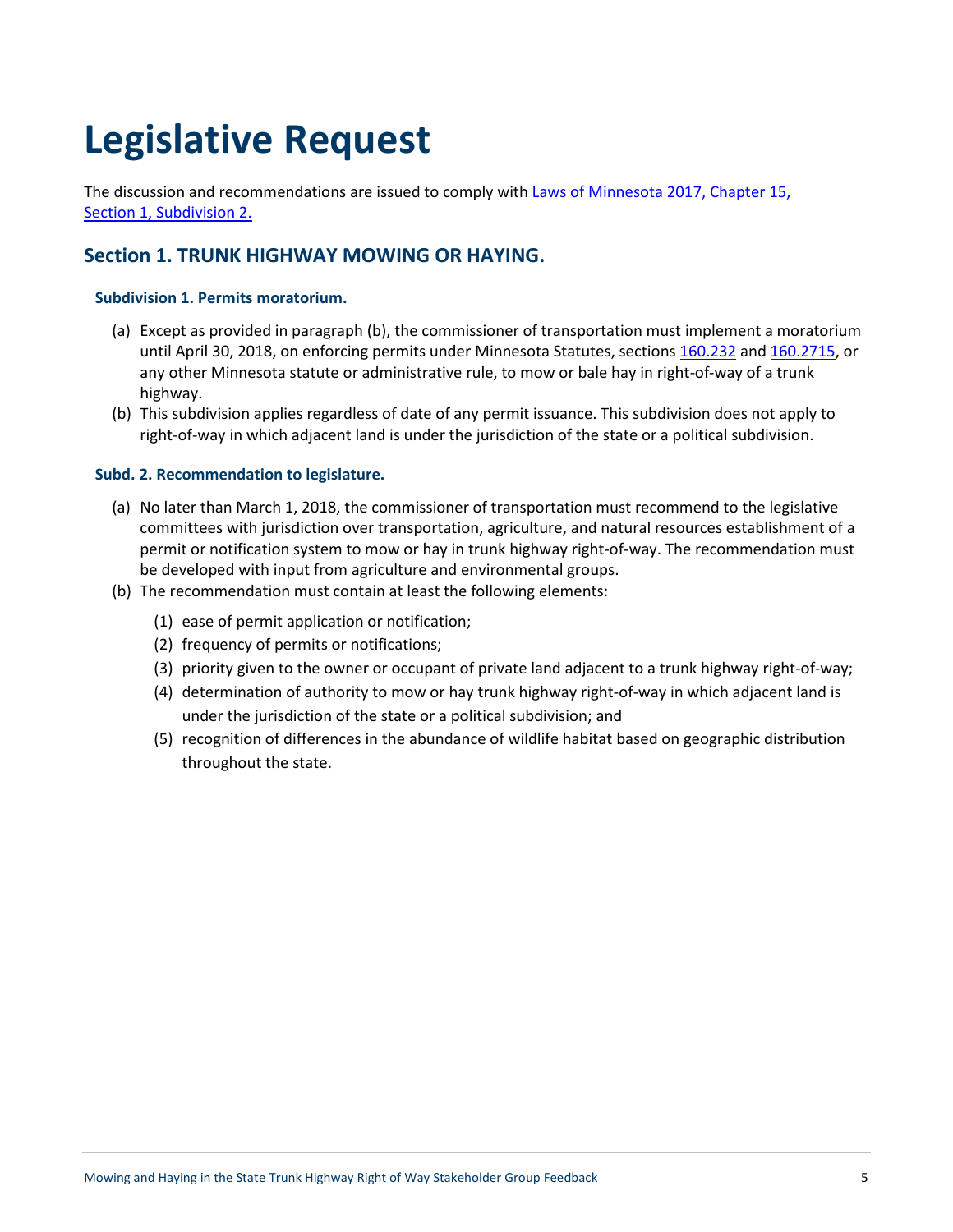# **Executive Summary**

# **Background**

The Minnesota Department of Transportation has some 255,000 acres of land across the state, including 175,000 acres of green space, called right of way. Much of this land is adjacent to state roadways in the form of ditches or medians between four-lane roads. Highway right of way serves many important functions, including:

- Drains excess water away from roads
- Serves a safety function for vehicles that leave the travel lanes
- Provides a place for snow storage in winter
- Provides a location for public utilities (e.g., sewer, storm sewer, electric and communications lines)
- Contains desirable vegetation that improve highway aesthetics and provide control of erosion and drifting snow
- Provides habitat for pollinators, nesting birds and other small wildlife

MnDOT's permitting process to access this land for mowing and haying was applied differently in each of the eight MnDOT districts, and many people were working in the right of way without getting a permit because they did not know a permit was needed. To bring a consistent approach to permitting across the state, MnDOT created a standard permit, one for all districts to use to make it easy to apply and be consistent across all MnDOT districts.

The rollout of the standard permit was met with confusion and anger. Many people complained about the permit and the requirements within it.

The 2017 Minnesota Legislature established a moratorium on enforcing permits to mow or bale hay in the right of way of a trunk highway. The legislature also required that the commissioner develop recommendations for a permit or notification system with input from agriculture and environmental groups in [Laws of Minnesota 2017, Chapter 15, Section 1.](https://www.revisor.mn.gov/laws/?year=2017&type=0&doctype=Chapter&id=15)

A stakeholder group was convened to review the challenges with administering this law as it relates to the various interests. MnDOT also organized nine informational listening sessions in each of MnDOT eight districts across the state to learn what the public thought of this issue and what it wanted the legislation to be.

With the information learned from the listening sessions, the stakeholder group developed a recommendation for the Legislature regarding mowing and haying.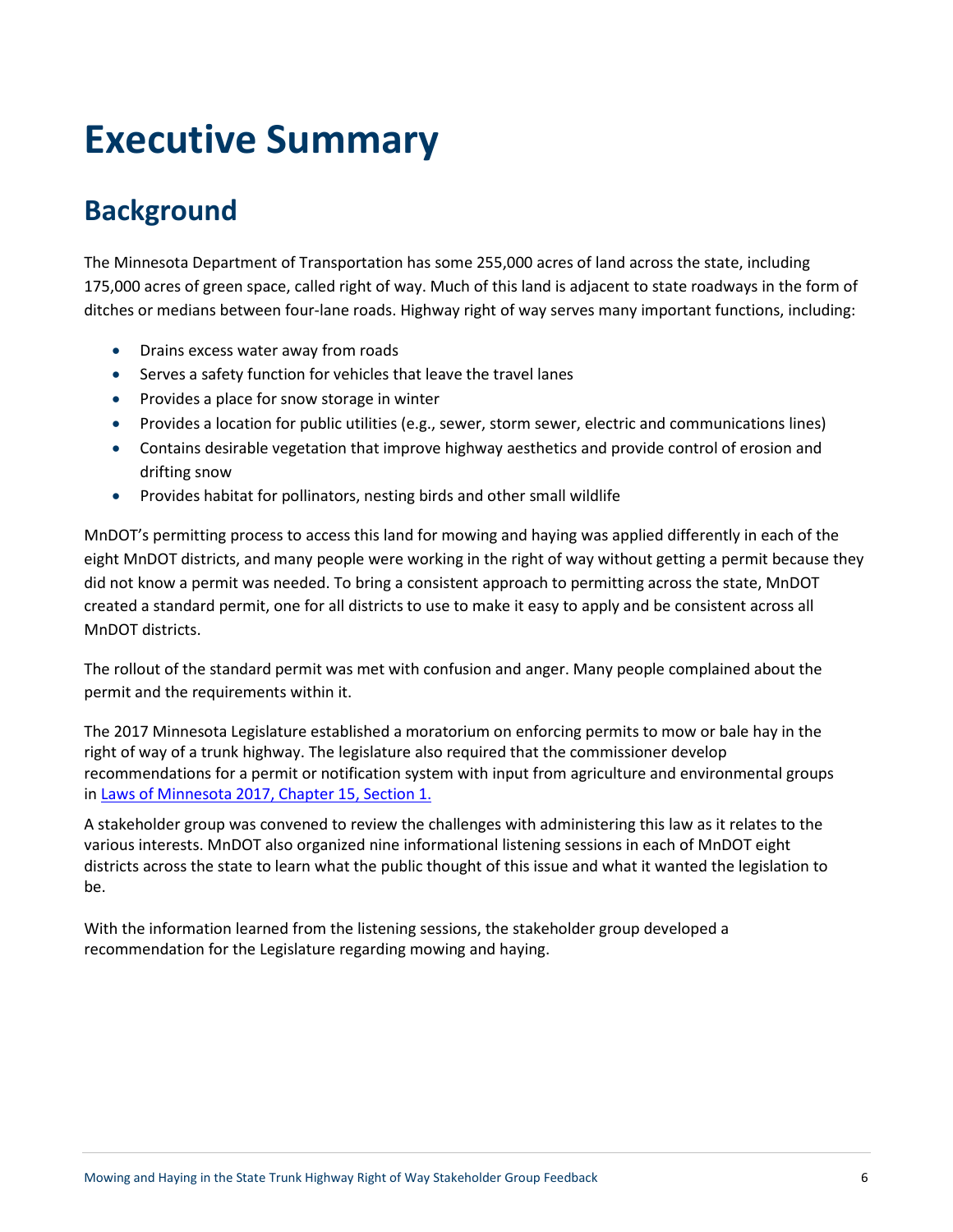# **Stakeholder group feedback to the Commissioner of Transportation**

The stakeholder group<sup>[1](#page-6-0)</sup> provided feedback to the commissioner of transportation on potential permit process changes and suggested statutory changes. The permit process changes the group suggested could be implemented by the Minnesota Department of Transportation without statutory changes. Some stakeholder group suggestions cannot not be implemented without statutory changes, which are noted in this report. Some of the permit process changes recommended by the stakeholder group may require MnDOT to request additional resources.

This summary outlines the feedback provided by the stakeholder group. Below is a list of all the various feedback topics:

- Make applying for or notifying MnDOT of permit request easy
	- o Implementing the permit changes
		- **Phase-in the permit changes**
		- Educate public of the changes first
	- o Accessibility of the permit
	- o Insurance
	- o Security deposits and enforcement
- Frequency of permitting and priority assumptions
	- o Abutting landowner applicant
	- o Non-abutting landowner and out-of-state permit applicants
	- o Mowing areas traditionally maintained as lawns
- Authority of adjacent local jurisdictions
- Recognition of differences in the abundance of wildlife habitat based on geographic distribution
	- o Dates and amount of mowing and haying
- Other topics discussed
	- o Safety and visibility of permittees
	- o Requirement to carry permit while mowing and haying

Additional information about the stakeholder group's meetings is included in **Appendix A.** Information regarding the related listening sessions can be found in the public engagement section of this report and in **Appendix C.**

# **Ease of permit application or notification**

The legislature directed MnDOT to convene a stakeholder group to review and provide feedback on ease of the permit application or notification system. The stakeholder group provided a range of input on this topic which is described below. A minority of stakeholders oppose the permit requirement generally. These stakeholders

<span id="page-6-0"></span> $1$  A listing of organizations participating in the stakeholder group is provided in the public input section of this report.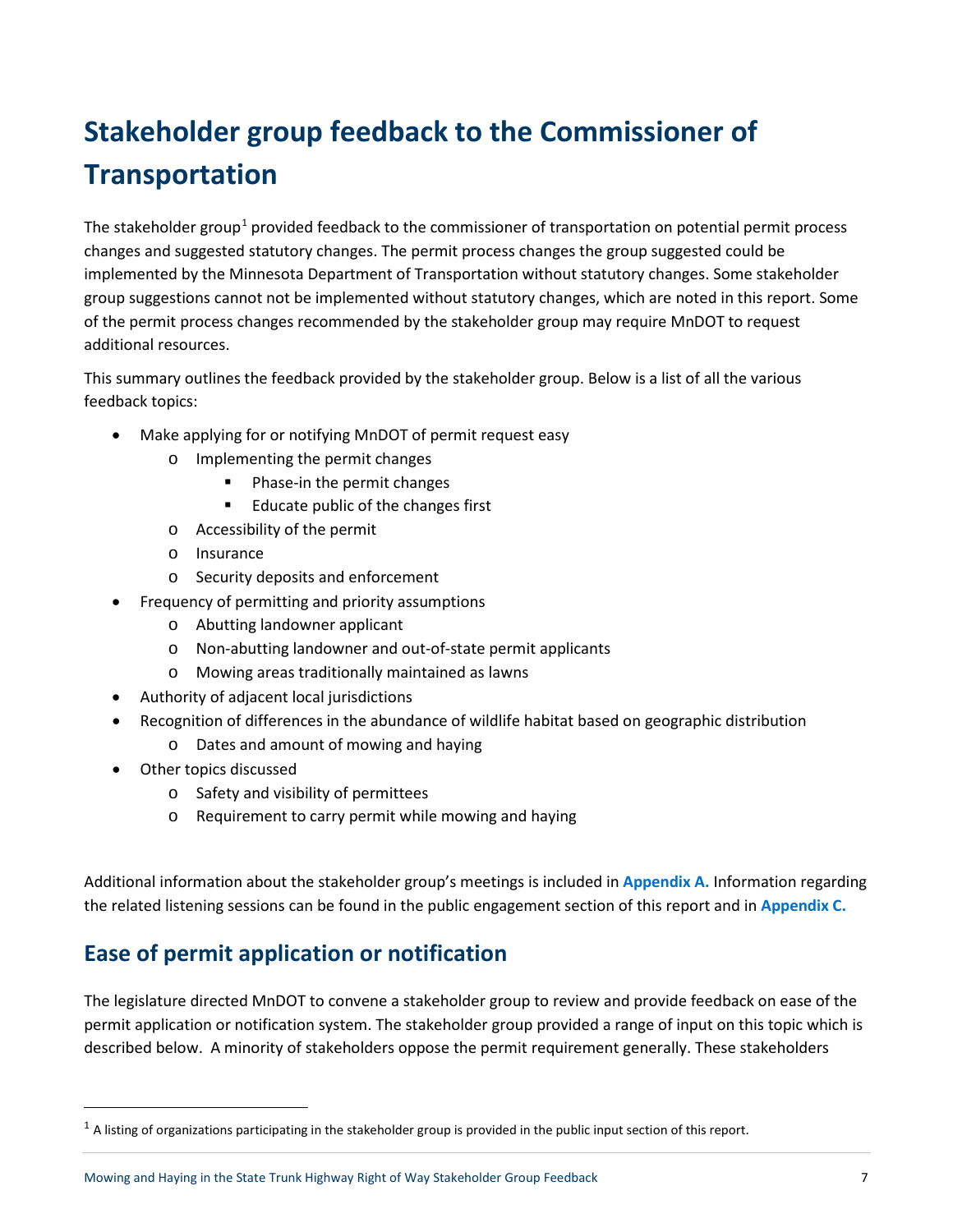participated in providing feedback on the permit process, despite their desire for the removal of the permit process.

### **Implementation of permit changes**

The stakeholder group highlighted that it will take time for the public to learn and adhere to changes in the permit process. MnDOT also indicated to the stakeholder group that some of the suggested changes may take time to implement. So, the stakeholder group determined that a phased approach for the implementation of permit changes and for permit applicant education is needed.

### **Phased implementation of permit changes**

The stakeholder group discussed at length the need for site-specific management of the right of way and how the permit process could support this desire. Using geographic information system to map the vegetation in the right of way and track permitted and unpermitted areas may aid in the development of a site-specific permitting process. MnDOT staff indicated that this would take several years and additional resources to implement, but could be included as an enhancement to the phased implementation approach.

### **Educating on permit changes**

Stakeholders suggested MnDOT develop a phased implementation plan to help educate and inform individuals regarding the updates to the permitting process. MnDOT will continue to require individuals who wish to mow and hay in the right of way to obtain a permit and will continue to provide resources to help individuals understand requirements. Under the phased implementation plan, MnDOT will begin by informing individuals about permit process changes, then shift towards administrative enforcement mechanisms once the permit process updates are well understood. Administrative enforcement may include auditing permits for adherence to special provisions, increasing security deposit amounts and denying permits for individuals who do not adhere to permit requirements.

### **Accessibility of permit application**

The stakeholder group and listening session attendees provided input that MnDOT make the permit application as simple and accessible as possible. To make the permit application more accessible, MnDOT may consider offering both in-person and online permit applications. The online permit system would then notify MnDOT staff that an application has been submitted and provide tracking assistance to ensure timely follow-up with the permit applicant. Individuals who wish to complete the permit application in person can go to the district office and receive assistance if needed. Individuals should also be able to choose to print the application from MnDOT's website and mail it in.

#### **Insurance**

The stakeholder group supported insurance requirement changes made by MnDOT for the 2017 permit process. Individuals no longer need to designate the State of Minnesota as the third party insured. MnDOT also shifted from requiring to recommending a minimum of \$1 million in coverage per occurrence. Stakeholders supported MnDOT's 2017 change adding language to the permit application to clarify that the permittee performing the mowing and haying in the right of way should be covered under the insurance.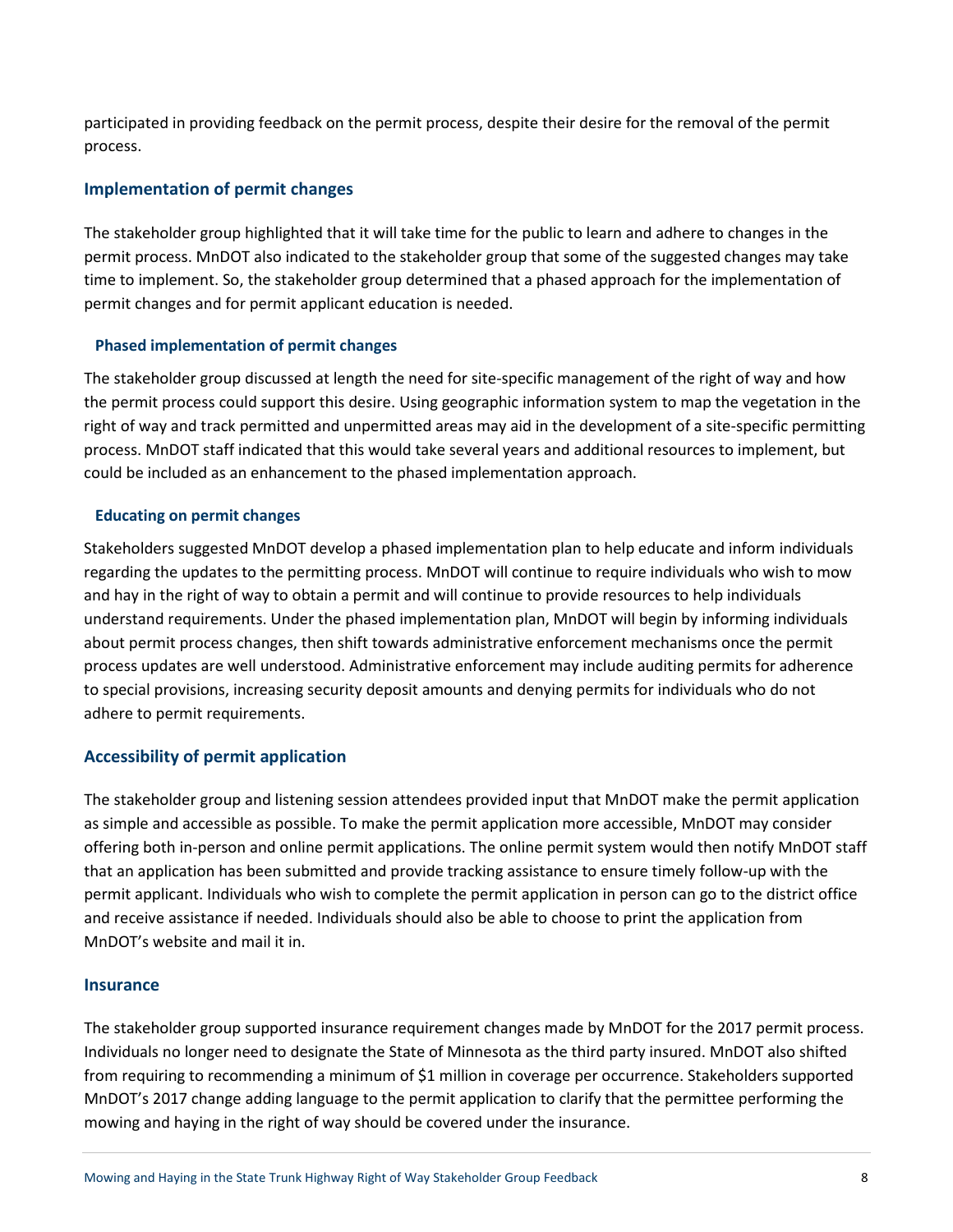### **Security deposit[2](#page-8-0) and consequences for not having a permit**

The stakeholder group supports MnDOT district staff continuing to set appropriate security deposit amounts for each permittee. MnDOT district staff can reduce or waive security deposits for abutting landowners, or their designee, depending on past performance and other factors. The stakeholder group largely supported MnDOT using the security deposit as an administrative enforcement measure<sup>3</sup>.

The stakeholder group also discussed enforcement and penalties for not obtaining a permit. The current penalty for not obtaining a permit to mow and hay in the right of way is a misdemeanor. According to Minn. Stat. [609.02,](https://www.revisor.mn.gov/statutes/?id=609.02) a misdemeanor is considered a crime with a sentence of not more than 90 days or a fine not to exceed \$1,000. The stakeholder group provided input that a petty misdemeanor would be a more appropriate consequence for failing to obtain a permit. A petty misdemeanor is considered a violation with a fine not to exceed \$300 and does not typically involve a prison or jail sentence. Although the group recommended that mowing without a permit be considered a lesser crime, the group did not press for enhanced enforcement efforts.

### **Frequency and priority**

The legislature directed MnDOT to work with the stakeholder group to review and provide feedback on the frequency of permits or notification and the priority given to the owner or occupant of private land adjacent to a trunk highway right of way. Stakeholders suggested the following changes which address both of these topic areas.

### **Abutting landowner permit applicant**

The stakeholder group and listening session participants provided considerable feedback regarding abutting landowners interested in mowing and haying the right of way. This particular group recommended offering a multi-year permit with annual communication between MnDOT and the abutting landowner, or their assigned designee. The group also recommended the determination of the amount of security deposit required, or waiving it in some cases, be left to MnDOT staff. The authority to revoke a permit at any point is reserved by MnDOT. If abutting landownership changes, a new permit should be required for mowing and haying the right of way. Abutting landowners will continue to have priority for the adjacent right of way when applying before March 1. After March 1, abutting landowners may still apply for the adjacent right of way, however they will not have priority over other applicants.

It is recommended that MnDOT use a phased process to introduce the changes in the permit process described in this report. Initially the phased approach focuses on education about the changes in the permit process. After the process changes are well-understood by residents, the focus shifts for district staff from education to implementation, which may include both informal and formal methods of enforcement for non-compliance.

<span id="page-8-0"></span><sup>&</sup>lt;sup>2</sup> The permit may require a cashier's check, certified check, money order, or performance bond. The stakeholder group used varying terminology to discuss the concept of a security deposit, including "performance bond."

<span id="page-8-1"></span><sup>3</sup> [Minnesota Statutes 3.736](https://www.revisor.mn.gov/statutes/?id=3.736) allows MnDOT to collect for damages caused to the right-of-way by both permitted and non-permitted individuals.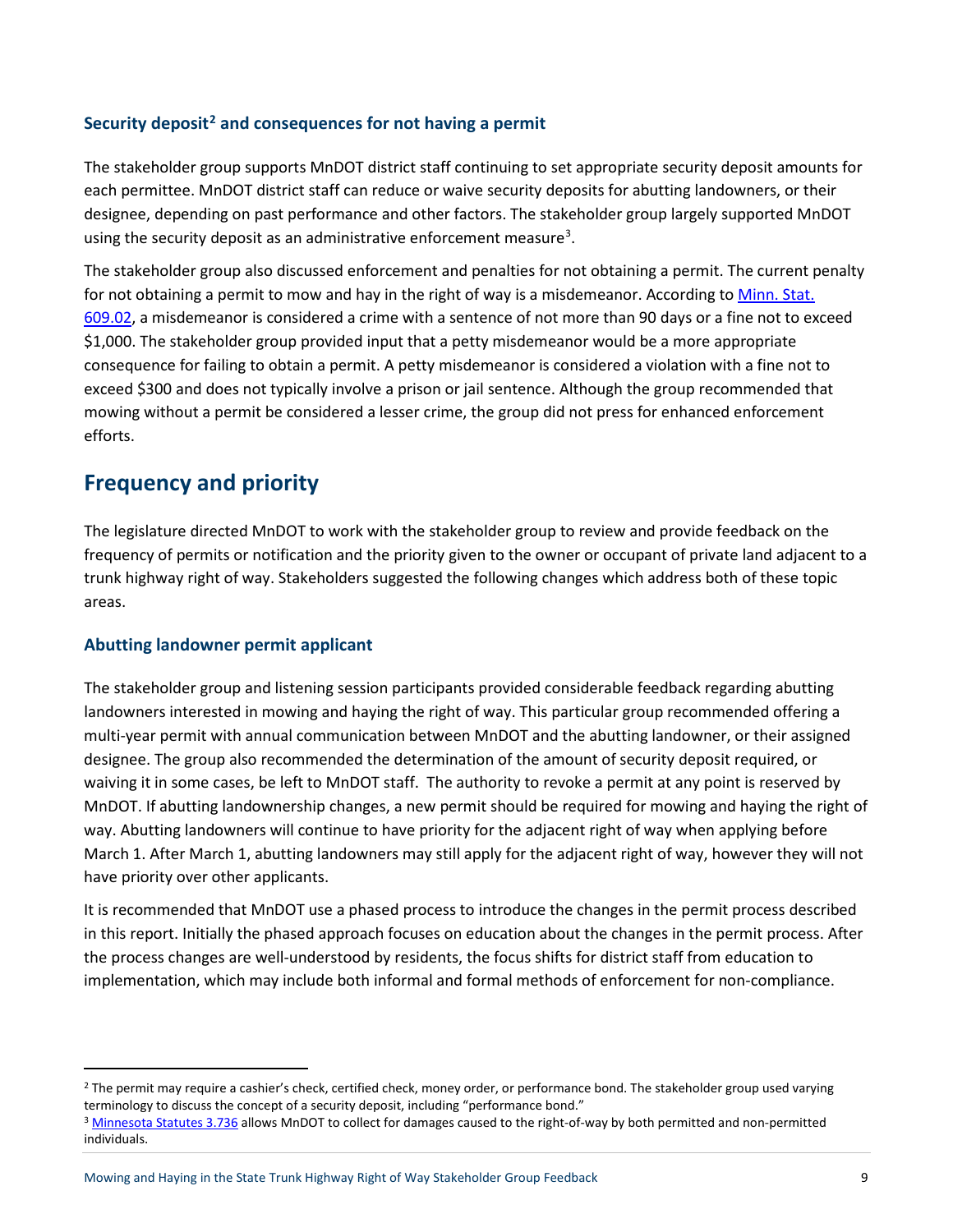### **Non-abutting landowner and out-of-state permit applicants**

The stakeholder group provided feedback that non-abutting landowners be required to obtain an annual permit. MnDOT retains the authority to set an appropriate security deposit or performance bond for non-abutting landowners and out-of-state applicants. Considerations for the amount of the security deposit or performance bond may include:

- distance requested in the permit
- past performance
- likelihood of satisfactory performance of mowing and haying the right of way

Based on the feedback of the stakeholder group, prohibiting out-of-state commercial mowing in Minnesota is recommended unless allowed by a governor's executive order; this would require legislation to implement.

### **Mowing areas traditionally maintained as lawns**

The stakeholder group recommended MnDOT exempt homeowners, organizations or businesses from the permit requirements to mow areas traditionally maintained as lawn on the right of way abutting their property. This may include mowing for visibility reasons near a driveway. This would require legislative changes. The legislature would need to clearly outline what can and cannot be mowed, as some plantings are left in the right of way intentionally for safety measures such as preventing snow drifts. MnDOT permit staff may educate on permit requirements or potentially perform administrative enforcement actions if individuals mow beyond what is reasonable without obtaining a permit. Any legislation proposed on this topic should specify the liability individuals accept when working in the right of way and direct individuals to MnDOT's permit standards.

# **Authority of adjacent local jurisdictions**

The legislature tasked the stakeholder group with providing input to the commissioner of transportation on the determination of the authority to mow or hay trunk highway right of way where adjacent land is under the jurisdiction of the state or a political subdivision. The stakeholder group supported MnDOT's practice of selectively entering memorandums of understanding or partnership agreements with other government entities to collaborate on maintaining state trunk highway right of way that is adjacent to land owned by other government entities or local jurisdictions.

Feedback from the stakeholder group supported the continuation of local control over local right of way. The group noted that many local jurisdictions do not currently permit for use of the right of way and that they would not have capacity to do so in the future. Local jurisdictions may continue to abide by applicable statutes, such as [Minn. Stat. 160.232,](https://www.revisor.mn.gov/statutes/?id=160.232) which mandates that mowing occur in August.

# **Recognition of differences in the abundance of wildlife habitat based on geographic distribution**

The legislature directed to the stakeholder group to provide input about differences in the abundance of wildlife habitat based on geographic distribution. To meet this directive, the stakeholder group reviewed information from the Department of Natural Resources regarding the distribution of public lands across Minnesota. MnDOT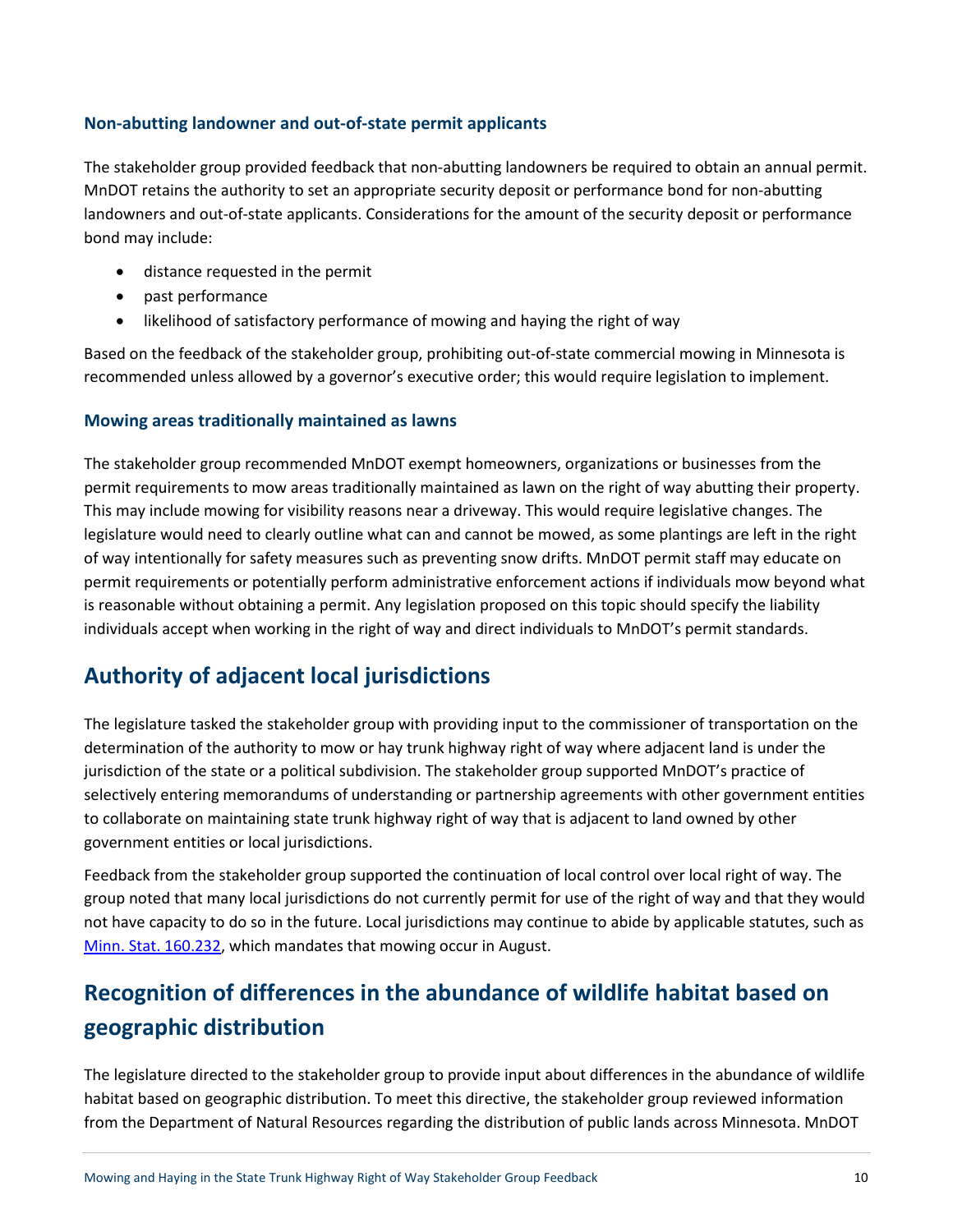staff also provided the group with maps illustrating how the state is divided based on geography for other programs, such as road weight restriction zones, spring frost-free dates, agroecoregions<sup>[4](#page-10-0)</sup> and United States Department of Agriculture plant hardiness zones. Much of the information reviewed regarding habitat, pollinators and wildlife involved mowing dates and the overall amount of mowing allowed.

### **Dates and amount of mowing and haying**

The stakeholder group worked to understand the impacts of the dates and the amount of mowing and haying on the various interested parties. Stakeholders recognized that the current dates for mowing i[n Minn. Stat. 160.232](https://www.revisor.mn.gov/statutes/?id=160.232) (August 1– 31) do not meet the hay quality needs of farmers and are detrimental to monarchs and pollinators. Over several meetings, the group weighed the potential impacts of other date spans on agricultural interests, habitat, pollinators and other wildlife. Ultimately, stakeholders largely agreed that a system with no dates would be most beneficial to all parties. With an undated system, the group suggests that the right of way may be mowed only once by permittees (with limited opportunities for additional cuts at MnDOT's discretion if additional cuts aligns with a site-specific vegetation management plan). Stakeholders differed in opinion regarding how much mowing should be permitted under a system with no dates. Some stakeholders prioritized agricultural needs as primary and that those would be best met with few additional requirements regarding the amount or timing of mowing. Other stakeholders prioritized pollinator and habitat needs, which would be best served by a permit that specified the amount of right of way managed using integrated roadside vegetation management techniques. These stakeholders suggested allowing mowing on half of the right of way and managing the other half using integrated roadside vegetation management techniques.

The stakeholder group developed a hybrid option of the differing viewpoints. The compromise specified that MnDOT may consider using site-specific management for permits in the right of way for a "take some, leave some" approach. This approach uses the permit process as a two-way communication tool to determine the appropriate amount of mowing for each site based on the vegetation present. Permit applicants can choose to partner with MnDOT by proposing a plan for how much of the right of way can be mowed and how much to leave for habitat. This solution serves both the need for quality hay by allowing for flexible mowing dates, while preserving corridors of habitat in the right of way. MnDOT regional permit staff may educate permit applicants about the importance of leaving quality habitat and rotational mowing for wildlife and pollinators. Education can also specify how much of the right of way is to be left un-mowed to maintain habitat. A few stakeholders urged MnDOT to ensure that the basic concept of leaving half of the right of way un-mowed for habitat not get lost in conversations between permit staff and applicants. Stakeholders agreed that areas of high-quality habitat may be protected from mowing at MnDOT's discretion, while areas of lower quality habitat may be appropriate for more mowing. If an abutting landowner requests a permit to mow a high-quality habitat area that is not appropriate for mowing, MnDOT staff may attempt to assist in finding another location for the permittee. MnDOT may also revoke a permit at any point due to their responsibility to manage the right of way.

MnDOT may conduct audits to determine whether permittees are mowing more than the agreed upon amount. In the case of a permit violation, MnDOT staff may use administrative enforcement mechanisms such as increasing the security deposit or denying a future permit application.

 $\overline{\phantom{a}}$ 

<span id="page-10-0"></span><sup>4</sup> According to the Minnesota Department of Agriculture, [Minnesota has 39 agroecoregions.](https://gisdata.mn.gov/dataset/agri-agroecoregions) Each agro ecoregion is associated with a specific combination of soil types, landscape and climatic features, and land use.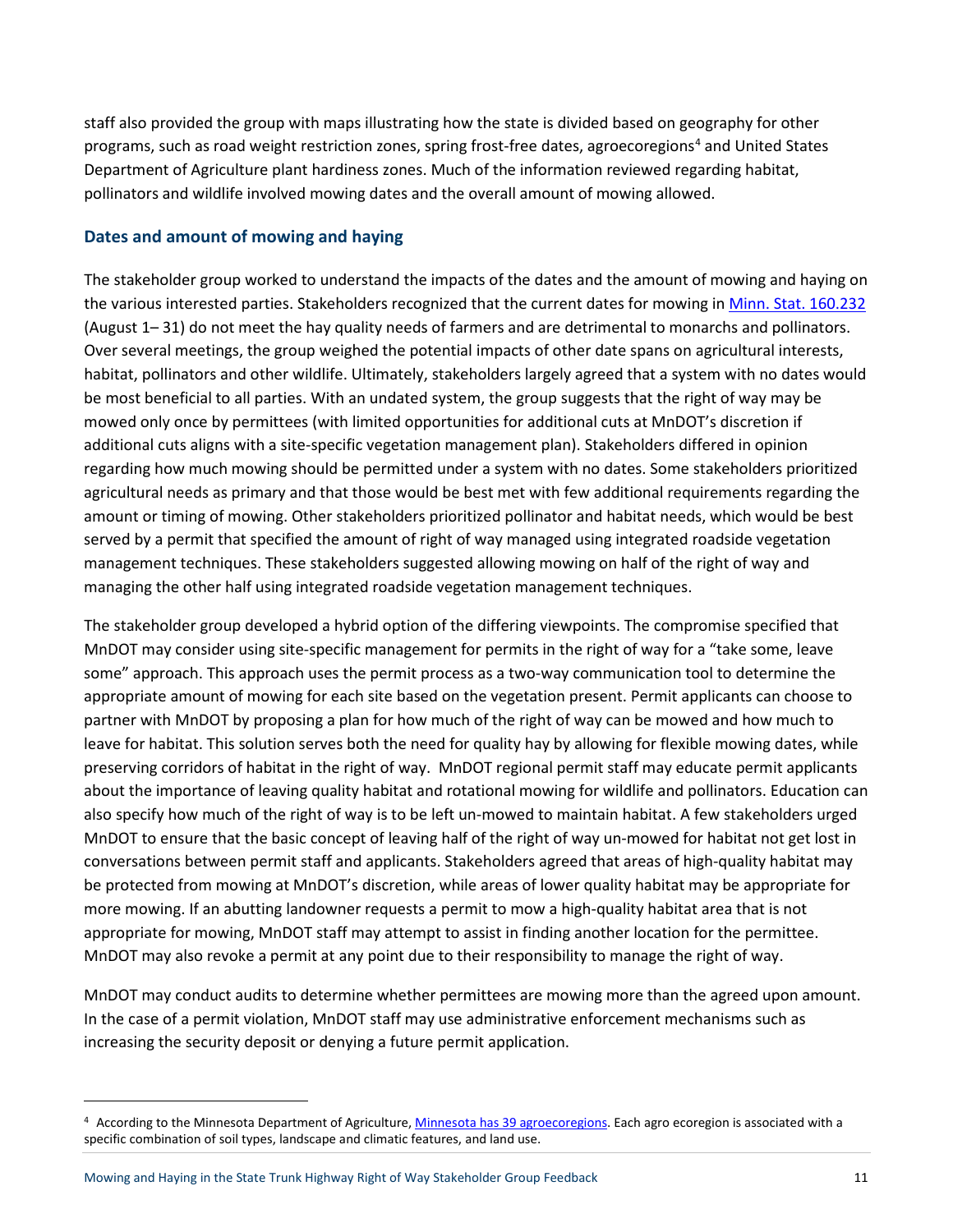# **Other topics discussed**

### **Safety and visibility of permittees**

Stakeholders generally supported MnDOT in continuing to require individuals to wear a high-visibility shirt or vest in the right of way when they are not on their vehicle. In 2017, MnDOT reduced the light requirement from as strobe light to a flashing amber light, as they are more readily available and less expensive. Additionally, vehicles in the right of way are to follow guidelines in [Minn. Stat. 169.522.](https://www.revisor.mn.gov/statutes/?id=169.522)

### **Requirement to carry permit while mowing and haying**

MnDOT staff discussed the reasons why MnDOT expects permittees to carry their permit on their person while performing work in the right of way. Each permit may describe any special provisions that are specific to the site where mowing and haying are being conducted. It is necessary for the permittee to be aware of these detailed special provisions while mowing or haying in the right of way. It was deemed necessary for permittees to have their permit with them when working in the right of way to adhere to the detailed special provisions in their individual permit. The Department of Public Safety supported this, citing the need of law enforcement to inspect a permit without delay to effectively resolve a dispute or complaint. Given this, stakeholders asked that MnDOT consider allowing permittees to carry an electronic version of the permit instead of a paper copy with them at all times while working in the right of way.

# **Legislative directive**

The 2017 Minnesota Legislature established a moratorium on enforcing permits to mow or bale hay in the right of way of a trunk highway. Additionally, the legislature required the commissioner of transportation to bring forward recommendations to the legislature for a permit or notification system to mow or hay in the trunk highway right of way.

The legislature outlined specific elements to be included in the recommendation:

- Ease of permit application or notification
- Frequency of permits or notification
- Priority given to the owner or occupant of private land adjacent to a trunk highway right of way
- Determination of authority to mow or hay trunk highway right of way in which adjacent land is under the jurisdiction of the state or a political subdivision
- Recognition of differences in the abundance of wildlife habitat based on geographic distribution throughout the state

The legislation required the recommendations be developed with input from agriculture and environmental groups. MnDOT engaged the services of a third party, neutral facilitator in June 2017 to assist in convening a stakeholder group which included representatives from these groups and other interested groups to review this law. This group met between August 2017 and January 2018. MnDOT also held nine listening sessions across the state to learn the public's opinion on the issue and to hear suggestions for potential future legislation.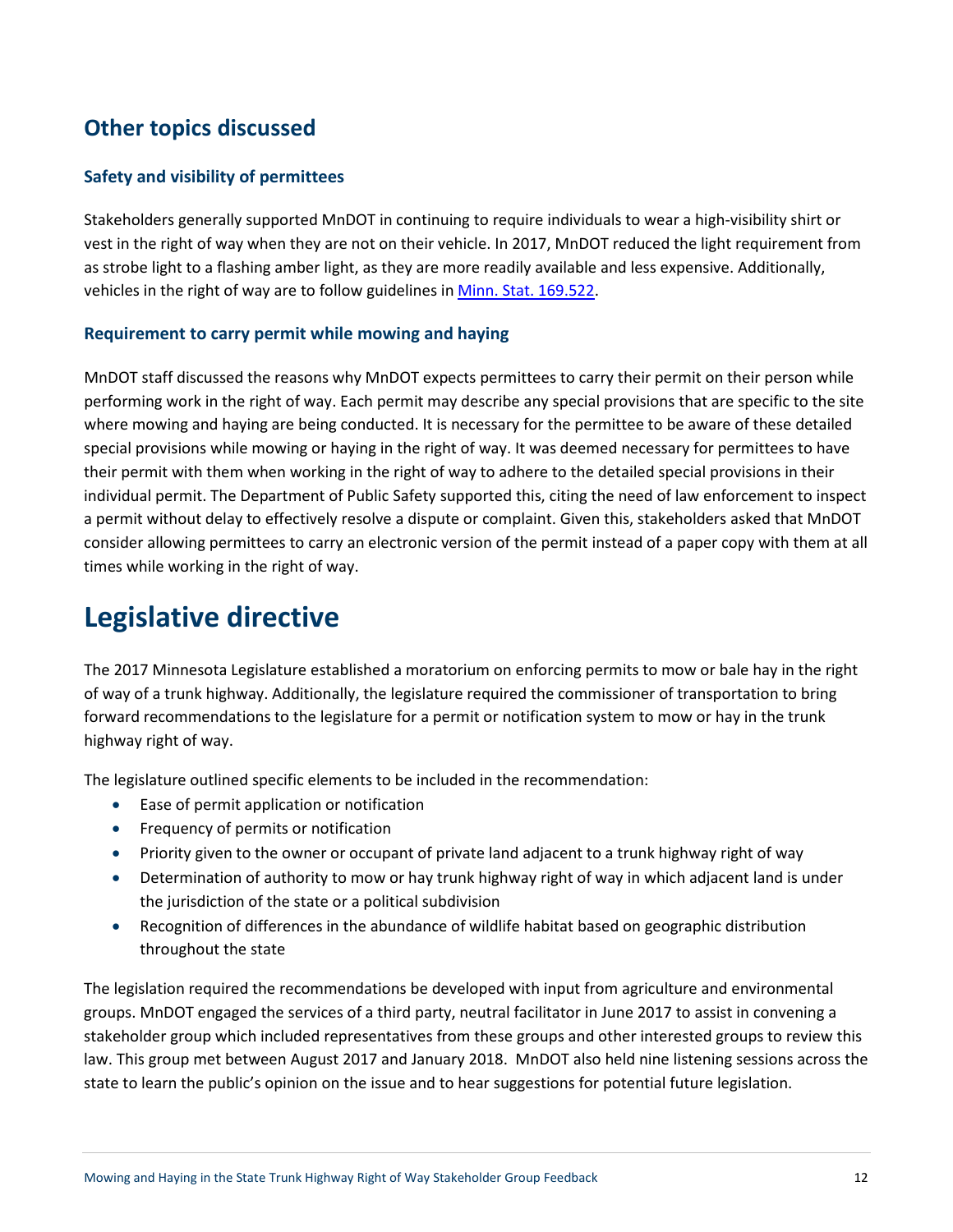# **Public engagement**

A public engagement plan was developed by MnDOT to seek input on mowing and haying in the state highway right of way. MnDOT hosted a series of listening sessions across the state, conducted broad media outreach, provided an enhanced online feedback form and mail-in options for feedback and convened an active stakeholder group. The stakeholder group was also asked to conduct outreach to their interest groups to solicit input. All feedback provided during the engagement was s considered by the stakeholders and MnDOT.

# **Stakeholder group process**

The stakeholder group met nine times between August 2017 and January 2018. They first worked to build their common knowledge about environmental needs, agricultural needs and mowing and haying in the right of way. They used this common knowledge to provide comprehensive feedback to MnDOT.

The 18 organizations, or entities, represented in the stakeholder group included:

- Association of Minnesota Counties
- Izaak Walton League of America, Minnesota Division
- Minnesota Association of Townships
- Minnesota County Engineers Association
- Minnesota Department of Agriculture
- Minnesota Department of Natural Resources
- Minnesota Department of Public Safety
- Minnesota Department of Transportation
- Minnesota Farm Bureau
- Minnesota Farmer's Union
- Minnesota Honey Producers Association
- Minnesota Milk Producers
- Minnesota Sheriffs Association
- Minnesota Soybean Growers
- Minnesota State Cattlemen's Association
- Pheasants Forever/Quail Forever
- Pollinate Minnesota
- Washington County & Governor's Committee on Pollinator Protection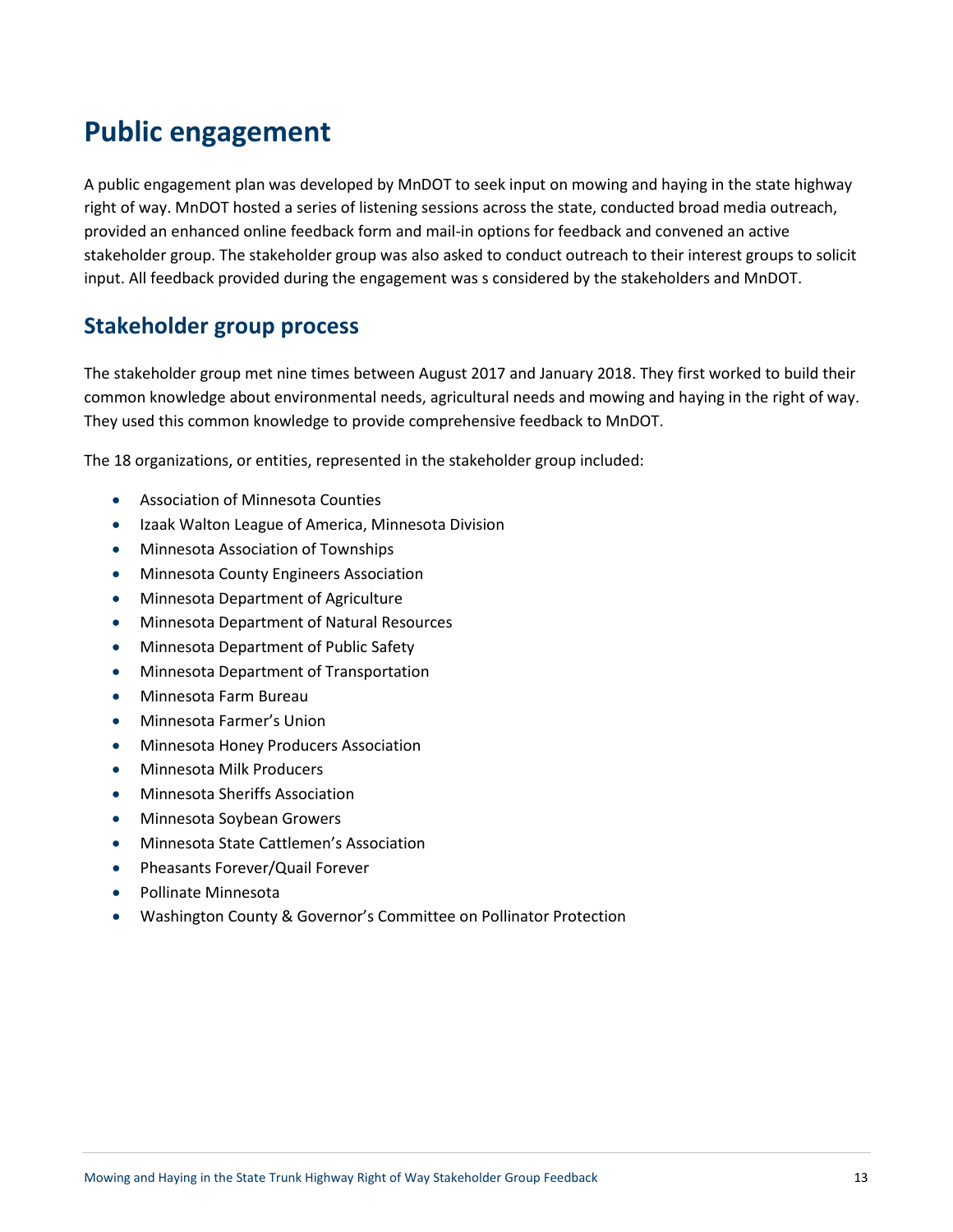Topics reviewed by the stakeholder group included:

- MnDOT legal authority over the right of way vegetation
- 2017 permit process overview
- MnDOT permit data
- MnDOT rationale for mowing and permitting the use of right of way
- Agricultural and farming considerations
- Habitat, wildlife and pollinator considerations
- Local priorities and considerations
- Other state efforts
- Logistics of mowing and haying
- Listening session and online input summary

### **Listening sessions**

Nine listening sessions were held between October and December 2017. MnDOT gave a presentation about the permit process and stakeholder group process at each meeting, with a facilitator gathering input from attendees during an open public comment period. At the end of each forum, questions were answered and themes vetted. Facilitators compiled a comprehensive summary of listening session themes, along with site-specific summaries. This information was shared with MnDOT staff and the stakeholder group to be included in the input for the commissioner of transportation.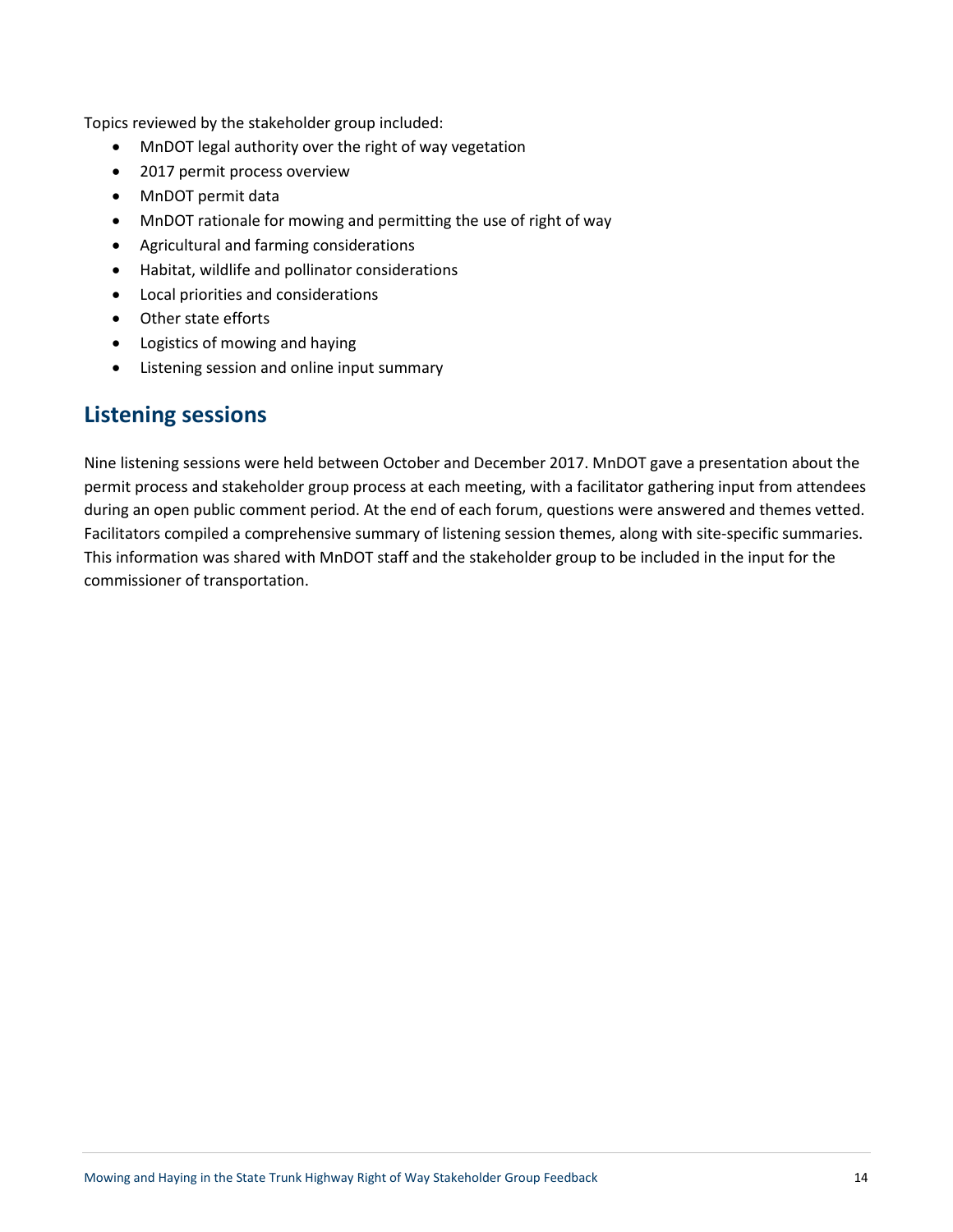# **Introduction**

# **Legislative directive**

The 2017 Minnesota Legislature established a moratorium on enforcing permits to mow or bale hay in the right of way of a trunk highway. Additionally, the legislature required the commissioner of transportation to recommend to the legislature the establishment of a permit or notification system to mow or hay in the trunk highway right of way.

The legislature outlined specific elements to be included in the recommendation, including:

- Ease of permit application or notification
- Frequency of permits or notification
- Priority given to the owner or occupant of private land adjacent to a trunk highway right of way
- Determination of authority to mow or hay trunk highway right of way in which adjacent land is under the jurisdiction of the state or a political subdivision
- Recognition of differences in the abundance of wildlife habitat based on geographic distribution throughout the state

The legislation required the recommendations to be developed with input from agriculture and environmental groups. MnDOT hired a third party, neutral facilitator in June 2017 to assist in convening a stakeholder group that included representatives from these and other interested groups to review this law. This group met between August 2017 and January 2018. MnDOT also held nine listening sessions across the state to learn the public's opinion on the issue and suggestions for potential future legislation.

This document presents the results of the stakeholder group's assessment and feedback to the commissioner of transportation. Recommendations relate to the permitting process in the right of way and broader related issues such as mowing dates outlined in state statute.

# **Public engagement**

# **Stakeholder group**

The Mowing and Haying in State Highway Right of way Stakeholders Group<sup>[5](#page-14-0)</sup> (stakeholder group) was created by identifying interest group representatives that expressed concerns regarding the mowing and haying issue during the 2017 legislative session. In addition to agricultural and environmental interests, this group also included local agencies who serve as road authorities or enforcement officials concerned they may be impacted by legislative or process changes in the right of way. The departments of Natural Resources and Agriculture

<span id="page-14-0"></span><sup>&</sup>lt;sup>5</sup> The Mowing and Haying in the State Highway Right of Way purpose document.

Mowing and Haying in the State Trunk Highway Right of Way Stakeholder Group Feedback 15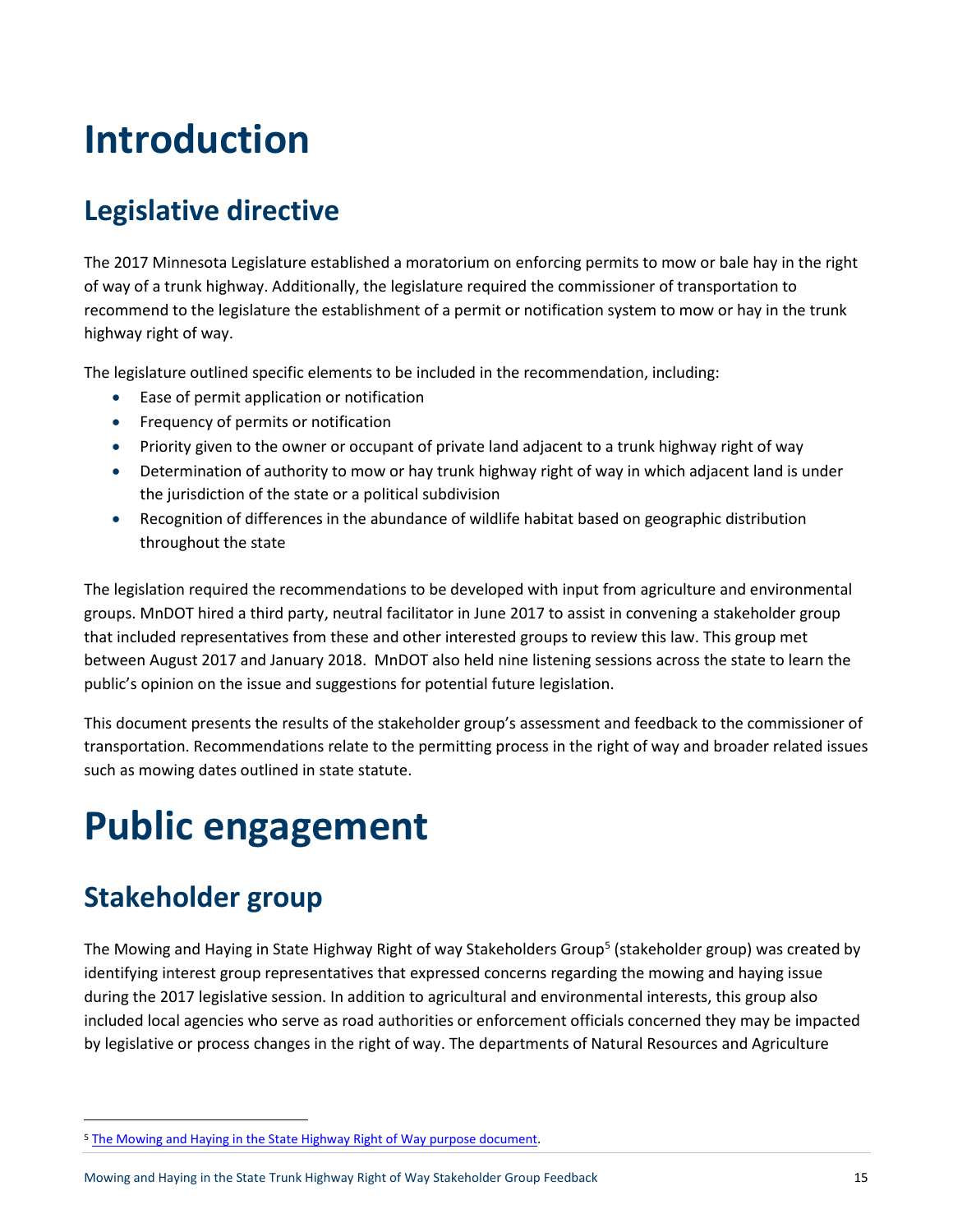reviewed the stakeholder list and provided recommendations for additional representation based on their knowledge of other concerned interest groups.

The 18 organizations or entities represented in the stakeholder group included:

- Association of Minnesota Counties
- Izaak Walton League of America, Minnesota Division
- Minnesota Association of Townships
- Minnesota County Engineers Association
- Minnesota Department of Agriculture
- Minnesota Department of Natural Resources
- Minnesota Department of Public Safety
- Minnesota Department of Transportation
- Minnesota Farm Bureau
- Minnesota Farmer's Union
- Minnesota Honey Producers Association
- Minnesota Milk Producers
- Minnesota Sheriffs Association
- Minnesota Soybean Growers
- Minnesota State Cattlemen's Association
- Pheasants Forever/Quail Forever
- Pollinate Minnesota
- Washington County & Governor's Committee on Pollinator Protection

### **Process**

MnDOT convened the group, coordinated meetings, provided technical expertise, reviewed stakeholder feedback from the consultant and delivered the recommendations to the legislature. Another state agency provided facilitation, writing and other support.<sup>[6](#page-15-0)</sup>The stakeholder group convened nine times between August 201[7](#page-15-1) and January  $2018^7$  to:

- **Organize the group's structure and task** (e.g., frame issues, goals and scope)
- **Build common knowledge** by identifying interests of the group in mowing and haying in state highway right of way, including:
	- o the process for safely, timely, cost-effective, well-managed right of way habitat that is communicated and understood
	- o cost savings
	- o MnDOT effectively and reasonably managing the right of way, safety for all persons in the traffic way
	- o preserving and expanding habitat
	- o safe and quality food for livestock

<span id="page-15-1"></span><span id="page-15-0"></span> <sup>6</sup> Minnesota Management and Budget, Management Analysis and Development, under contract with MnDOT <sup>7</sup> [Find meeting notes and other documents from the stakeholder group](http://www.dot.state.mn.us/mowing/meetings.html) here.

Mowing and Haying in the State Trunk Highway Right of Way Stakeholder Group Feedback 16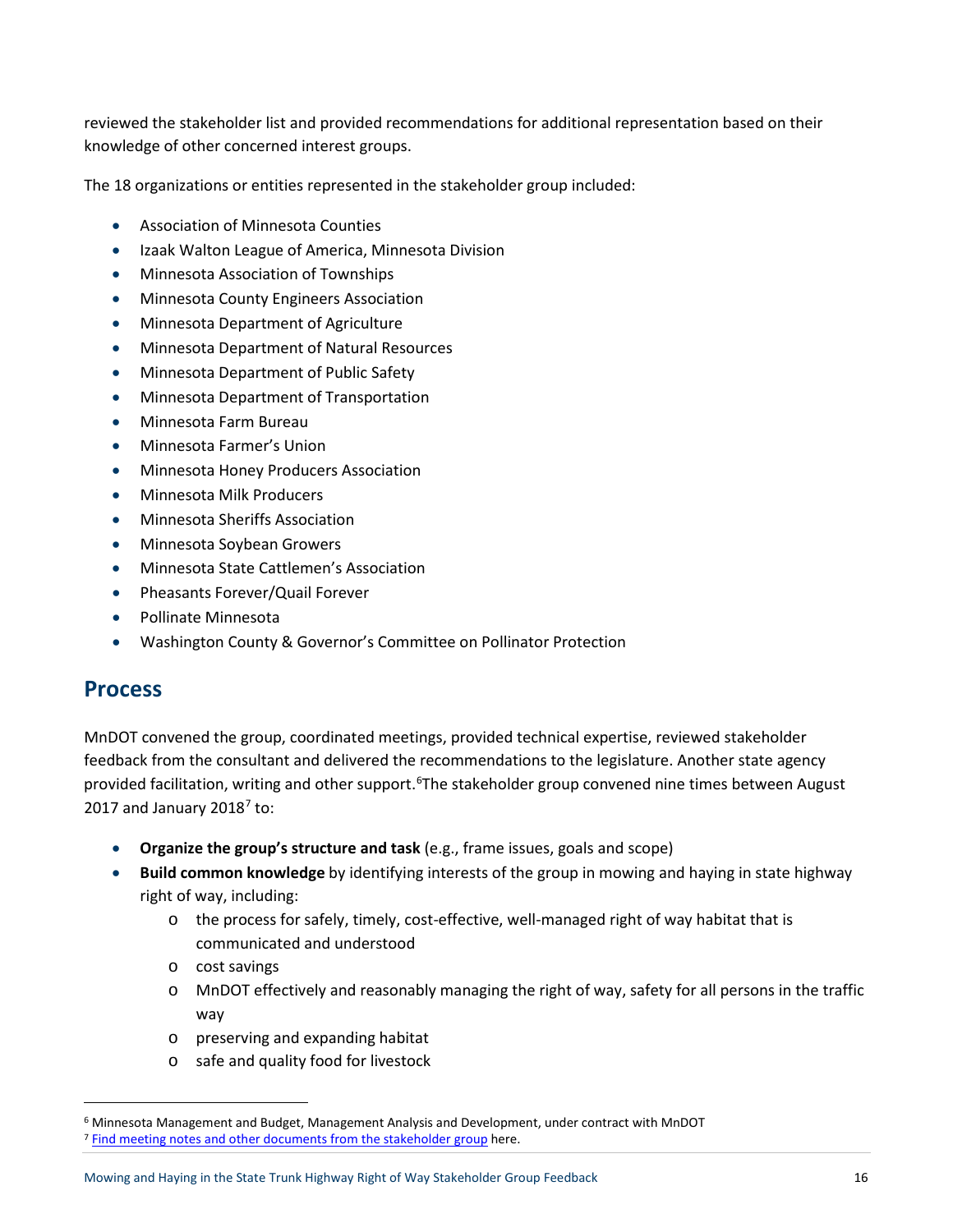- o site-specific right of way vegetation management
- **Identification of viable mowing and haying options including permit process changes** by considering listening session input, technical resources and information presented to the group and selection of options for further consideration.
- **Development of feedback on best options,** including crafting feedback to the commissioner of transportation.

A summary of meetings from the stakeholder group is included in **Appendix A**.

# **Building common knowledge**

Facilitators led the stakeholder group through a process to identify information needed to build common knowledge about the complex issues surrounding mowing and haying the state highway right of way in Minnesota. The stakeholder group requested information regarding local considerations and priorities, mowing and haying logistics for citizens, pollinator information and information on state programs, expertise and data. MnDOT also provided contextual information regarding the 2017 permit process, permit data and research on practices and policies in other states.

This section of the report summarizes the information the stakeholder group reviewed. Through the process of building common knowledge, the stakeholder group worked to understand the varying perspectives related to mowing and haying the state highway right of way. This section is organized by topic area and is not intended to represent the order the stakeholder group discussed the topics.

### **MnDOT legal authority over the right of way vegetation**

At the stakeholder's meeting on Dec. 6, 2018, MnDOT legal counsel discussed MnDOT's legal authority to control vegetation on the right of way. MnDOT provided background information that the State of Minnesota holds property rights in fee, permanent easement and prescriptive easement. The stakeholder group conceded that the state has full authority to make all decisions and take all actions it deems appropriate for right of way held in fee. For best practices, MnDOT may research and formalize title to any property held by prescriptive easement. The stakeholder group's questions centered on property held by the state through an easement, which MnDOT addressed with a detailed analysis of statutory law.

At the Dec. 6 stakeholder meeting, MnDOT legal counsel detailed the statutory authority MnDOT has to manage and control vegetation in the right of way. This authority is based, in part, on legislative direction to the agency in statutes regarding trees [\(Minn. Stat. 160.22\)](https://www.revisor.mn.gov/statutes/?id=160.22), noxious weeds [\(Minn. Stat. 160.23\)](https://www.revisor.mn.gov/statutes/?id=160.23) and safety mowing [\(Minn.](https://www.revisor.mn.gov/statutes/?id=160.232)  [Stat. 160.232\)](https://www.revisor.mn.gov/statutes/?id=160.232). One stakeholder organization expressed continued reservation on MnDOT's authority to control vegetation. MnDOT provided further consistent analysis on its right to manage and control the right of way, including its statutory authority to enter into agreements and arrangements for any highway purpose, including aesthetics [\(Minn. Stat. 161.434\)](https://www.revisor.mn.gov/statutes/?id=161.434). Right of way vegetation management serves a highway purpose in that vegetation can control erosion, maintain road contours and improve aesthetics. Vegetation management also allows MnDOT to control and maintain sight lines, and allows for safer litter and debris removal.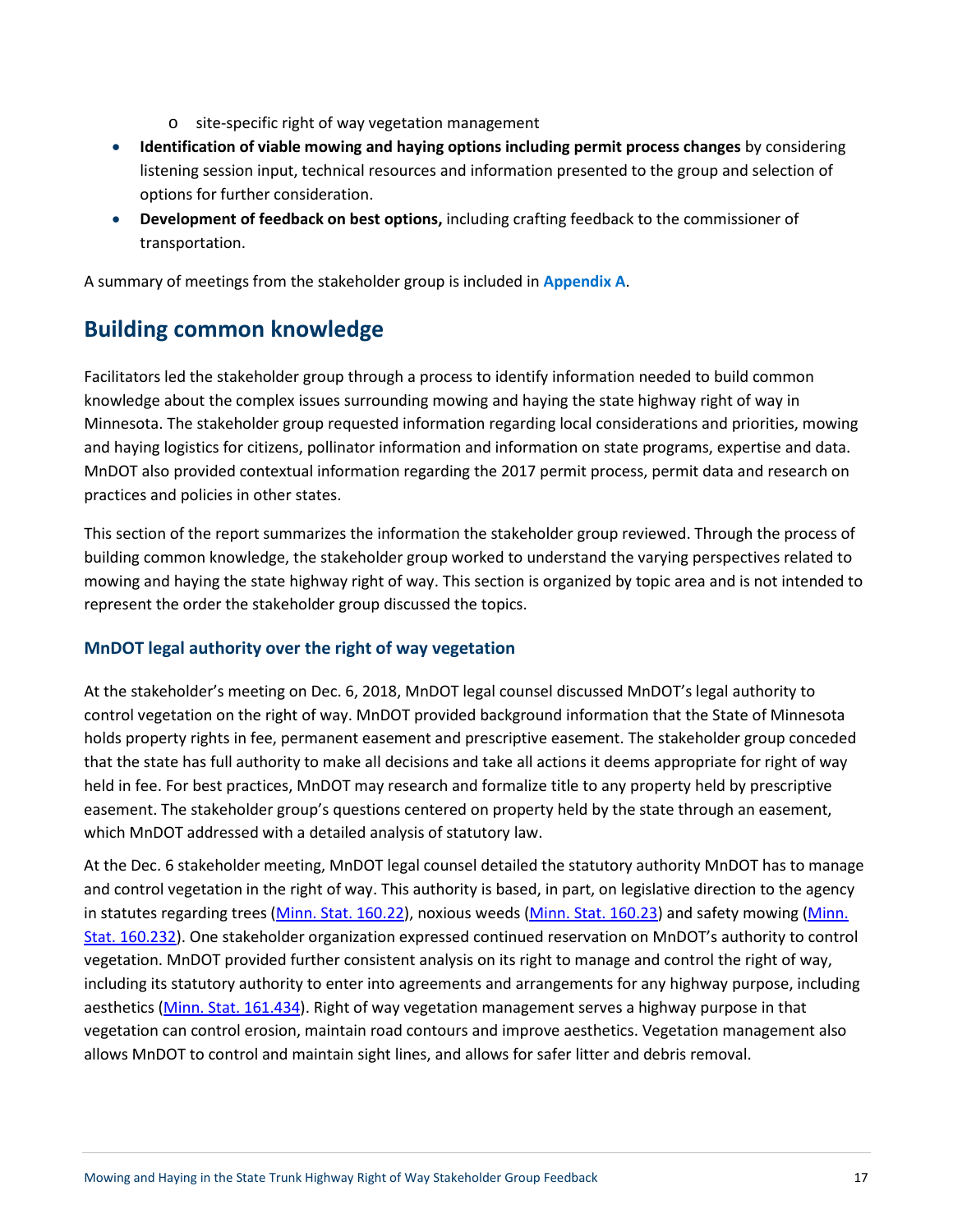### **2017 permit process overview**

MnDOT staff provided an overview of the 2017 permit process to the stakeholder group. The stakeholder group reviewed each step and component of the permit process to identify possible areas for improvement.

Under the current process, an applicant submits a permit that is reviewed by MnDOT permit staff in the corresponding regional office. MnDOT permit staff determine if a permit has or has not been issued for the area requested in the permit and they also review an environmental GIS map for potential concerns. If the GIS map identifies potential environmental concerns, the permit application is further reviewed with the MnDOT Office of Environmental Stewardship. If there is an environmental concern or a permit has already been issued in the area requested, MnDOT staff contacts the applicant to offer an alternative mowing area. After review, but prior to issuing a permit, MnDOT staff requires a security deposit (typically in the form of a personal check) from the applicant and they outline special provisions indicting the requirements of the applicant's specific permit. The applicant must notify the MnDOT regional permit office for final inspection. If the mowing and haying is satisfactory, the security deposit will be returned to the applicant.

Permit applications submitted by abutting landowners and received by the department between Jan. 1 and Feb. 28 are given priority over all other applicants. Permit applications can be submitted by anyone after March 1 and are evaluated in the order received. The permittee must comply with the standard conditions to be eligible for a permit. The conditions include proving the applicant has minimum liability insurance coverage, meets safety requirements and understands the statutory restriction to mow only between Aug. 1 and 31.

Applicants must carry a copy of their permit while performing work in the right of way.<sup>[8](#page-17-0)</sup>

### **MnDOT permit data**

MnDOT staff presented the following data to stakeholders regarding mowing and haying permits:

- The oldest mowing permit was issued in 1988.
- MnDOT has issued 490 mowing permits since 2006. Over the last three fiscal years, MnDOT has issued an average of 140 mowing/haying permits and yet the majority of permits issued have been in the most recent fiscal year.
- From July 1 2016 to June 30 2017, MnDOT received 363 mowing and haying permit applications. As of August of 2017, 330 permits were issued, 31 were being evaluated and only two were denied.

MnDOT issues permits for many other activities in the state highway right of way. Over the last three fiscal years, MnDOT received an average of 4,300 permit applications per year and denied an average of 20 permit applications per year. Examples of these permits (and their average numbers issued per year) include:

- $\bullet$  miscellaneous work permits: 2,240 $^9$  $^9$
- long form permits: 1,500
- access permits: 340
- drainage permits: 140
- rail bank permits: 40 permits
- temporary license agreements: 20

<span id="page-17-0"></span> <sup>8</sup> [See the 2017 permit application, standards and requirements here.](http://dotapp7.dot.state.mn.us/eDIGS_guest/DMResultSet/download?docId=1769730)

<span id="page-17-1"></span><sup>9</sup> Mowing and haying would be a type of "miscellaneous work". Other types of work have included utility maintenance work, parades, community gardens, and more.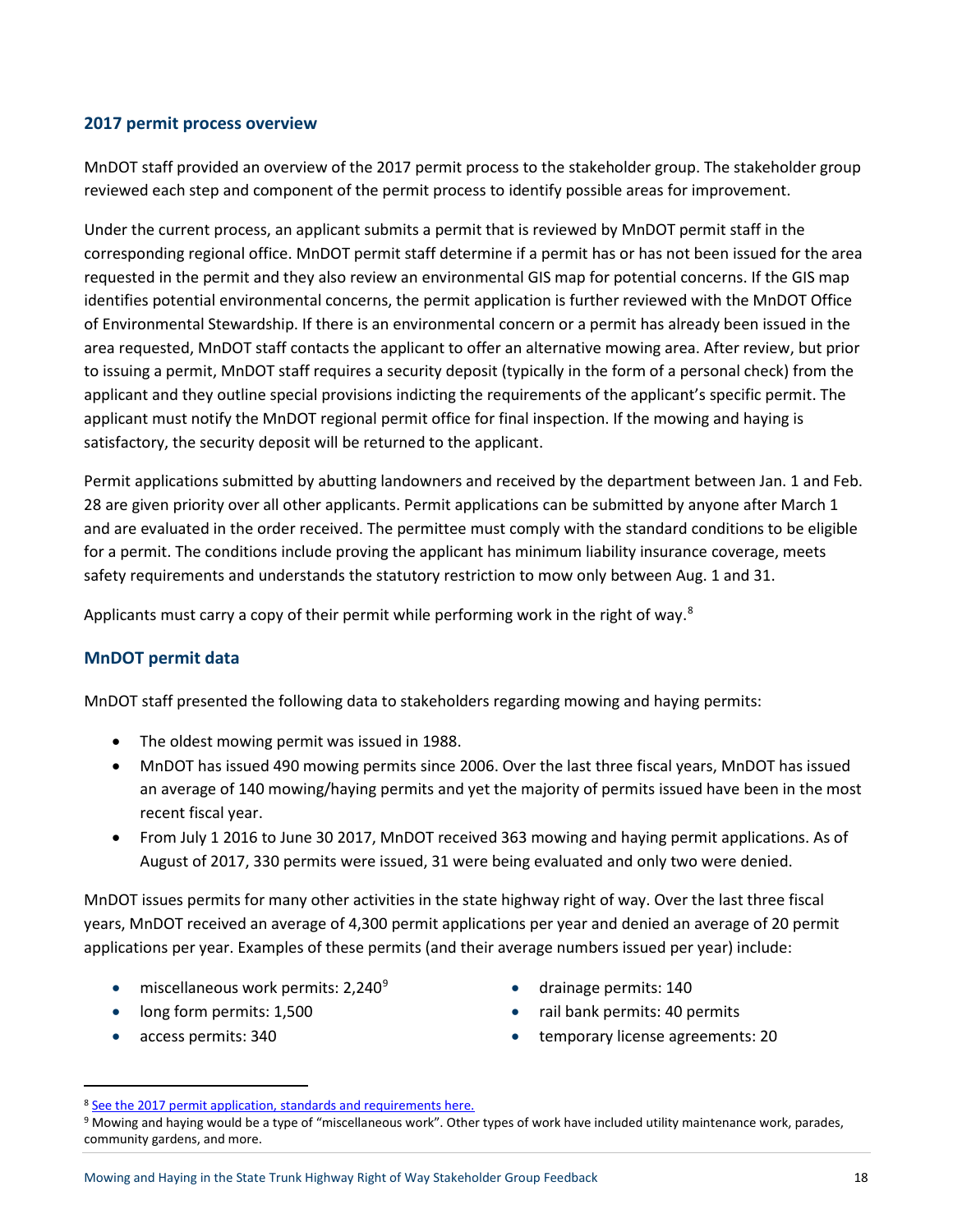### **MnDOT perspective on mowing and issuing permits for use of the state highway right of way**

MnDOT staff shared with the stakeholder group an overview of the mowing conducted by MnDOT staff in the state highway right of way, and the agency's rationale for issuing permits to others to mow and hay in the state highway right of way.

MnDOT's primary reasons for issuing mowing and haying permits include:

- Issuing permits to control the use of the right of way is a statutory requirement for the agency
- The permit is a communication tool that allows for the sharing of information between MnDOT and the permittees such as:
	- o The use of herbicides and other chemicals used to control noxious weeds
	- o Updates about construction projects and related timelines
	- o Safety requirements
	- o Damage concerns or questions

Primary reasons that MnDOT staff mow the right of way:

- Safety concerns, including visibility
- Vegetation control and management including brush control
- Blowing/drifting snow control
- Management of noxious weeds

Stakeholder group members requested information on how MnDOT determines where to mow, the amount of resources MnDOT uses for mowing and how MnDOT staff manage noxious weeds and other vegetation with mowing. MnDOT staff from district and specialty offices shared this information with the stakeholder group.

### **Habitat, wildlife, and pollinator considerations**

Staff from the Department of Natural Resources reviewed stakeholders' questions and provided information related to pollinators and habitat in the right of way. DNR staff leveraged agency expertise on a variety of topics such as nesting birds, native pollinators, honeybees and habitat preservation.

DNR staff shared that many types of wildlife and plants respond positively to mowing if it is done to foster habitat intentionally. Staff explained that each type of vegetation requires different management for different purposes. For the right of way to be a beneficial habitat for pollinators, a diverse array of native plant species is necessary. Examples were offered illustrating that areas in the right of way with Brome monocultures<sup>[10](#page-18-0)</sup> are not as beneficial to pollinators. This means not all areas of the right of way should be considered beneficial habitat for pollinators.

While not all areas of the right of way are considered ideal habitat, the DNR noted that in many parts of the state, the right of way is the only area of grassland habitat left. Since 2007, Minnesota has lost approximately

<span id="page-18-0"></span><sup>&</sup>lt;sup>10</sup> Brome monocultures are areas where the only plant growing is Brome grass. Brome will eventually form a dense mat excluding other species, making it more susceptible to invasion by other species including noxious weeds.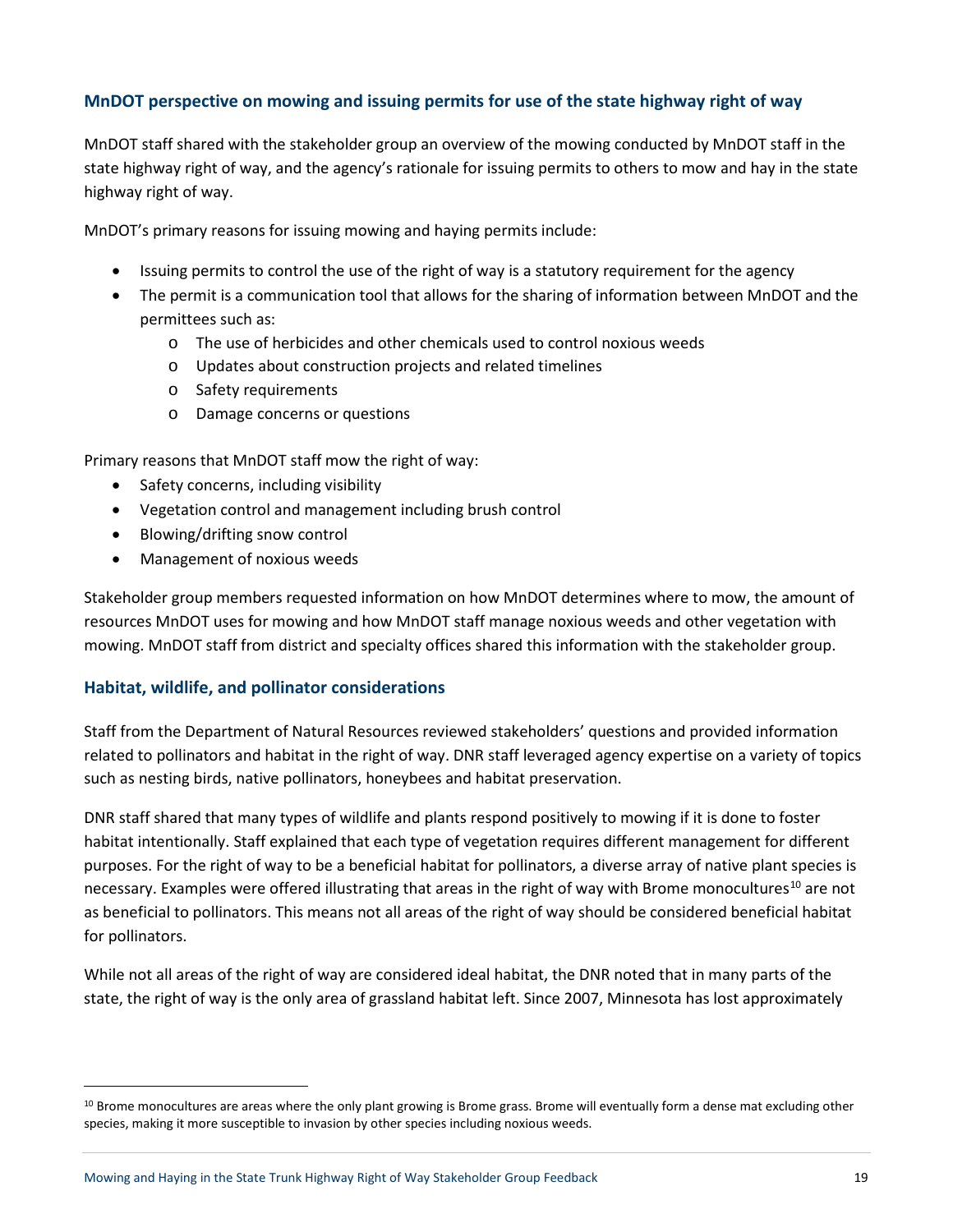770,000 acres of Conservation Reserve Program $^{11}$ , more commonly called CRP, $^{12}$  land and continues to lose pasture and hay fields each year. DNR staff shared a map showing the percentage of public land in Minnesota by county, which serves as a proxy for grassland. Counties in northeast Minnesota typically have more than 20 percent public land, while counties in the southwest part of the state have less than 5 percent public land. The presenter used this information to illustrate that the right of way is especially important habitat in some areas of the state.

DNR staff explained changes in farming practices over the past several decades have also impacted habitat. Herbicide and pesticide use has increased, leaving fewer native plants in the field to benefit pollinators. Many farmers have moved towards tilling all available acreage. For instance, places that were often untouched in the past, such as the grass around fence posts, are now tilled to the fullest possible extent to yield a greater production area. One example of how this impacts pollinators is that herbicides and/or increasing tilled areas has largely eliminated weeds such as milkweeds, which monarch larvae rely on for food. The presenter shared that preserving grassland and habitat in the right of way may actually benefit agricultural yields. Strips of perennial cover in or near fields (sometimes called "Beetle Banks") provide winter habitat for predatory insects, which then prey on crop-damaging insects.

### **Related state programs**

DNR and MnDOT staff shared information about two specific programs related to the right of way: the Roadsides for Wildlife Program and the Minnesota Monarch Highway Program. Both of these programs specifically relate to maintaining habitat in the right of way for pollinators and other wildlife.

[The Roadsides for Wildlife Program](http://www.dnr.state.mn.us/roadsidesforwildlife/index.html) incorporates native prairie species in roadside plantings and promotes the benefits of a diverse and undisturbed roadside environment. This program primarily consists of informational signs requesting specific sections of the right of way remain un-mowed and undisturbed, along with educating the public about the benefits of roadside habitat. However, there are no specific consequences or enforcement mechanisms in place if a Roadsides for Wildlife program area is mowed or disturbed.

[The Minnesota Monarch Highway Program](https://www.dot.state.mn.us/newsrels/17/06/16pollinatorweek.html) is part of the federal strategy resulting from a presidential memo<sup>[13](#page-19-2)</sup> in 2014. Minnesota is one of six states collaborating along the Interstate 35 corridor, which is a main travel route for monarchs. Minnesota is focusing on improving habitat for monarchs in rest areas along I-35. This includes planting pollinator habitat at the Albert Lea rest area along with signage and other work at the I-90 interchange area. The Goose Creek rest area will have a larger pollinator habitat area and signage. Eventually this approach will be used in other rest areas across Minnesota. Additionally, MnDOT will continue to use native grass mixes for snow fences along I-35 wherever practicable.

<span id="page-19-0"></span><sup>&</sup>lt;sup>11</sup>The Conservation Reserve Program is a land conservation program administered by the Farm Service Agency. In exchange for a yearly rental payment, farmers enrolled in the program agree to remove environmentally sensitive land from agricultural production and plant species that will improve environmental health and quality.

<span id="page-19-2"></span><span id="page-19-1"></span><sup>&</sup>lt;sup>12</sup> Conservation Reserve Program website.<br><sup>13</sup> [https://obamawhitehouse.archives.gov/the-press-office/2014/06/20/presidential-memorandum-creating-federal-strategy-promote](https://obamawhitehouse.archives.gov/the-press-office/2014/06/20/presidential-memorandum-creating-federal-strategy-promote-health-honey-b)[health-honey-b](https://obamawhitehouse.archives.gov/the-press-office/2014/06/20/presidential-memorandum-creating-federal-strategy-promote-health-honey-b)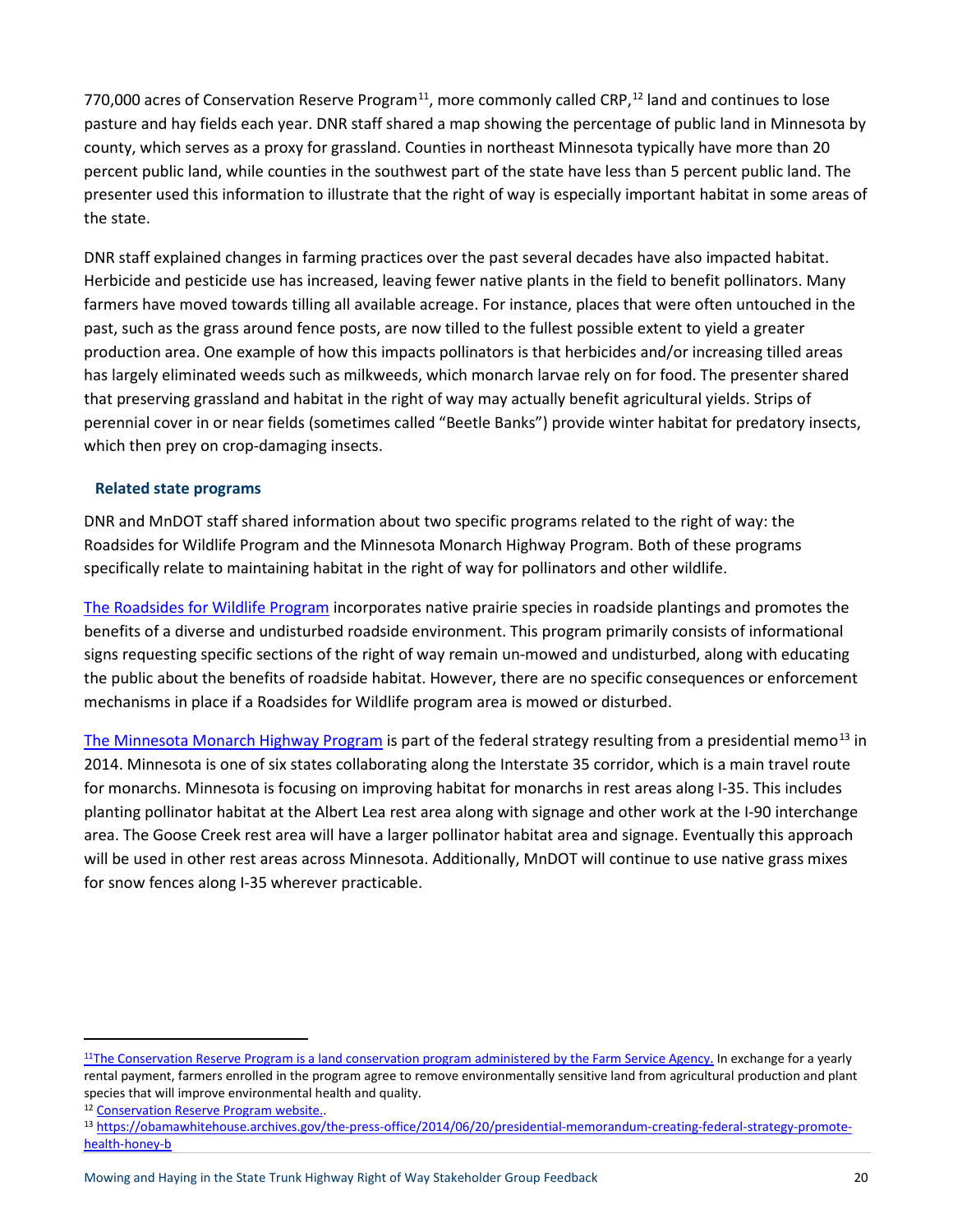### **Timing of mowing**

DNR staff spoke with the group about the timing of mowing in relation to habitat, pollinators and wildlife. There are roughly 400 species of native pollinators in the right of way, which all have different lifecycles and needs, meaning that every week during the spring and summer there's a different native pollinator emerging.

This means there is no ideal time for mowing because any action has a related effect on one or more species. If mowing occurs too early, it may destroy nests for some grassland birds, while some young birds love to forage in short grass after mowing. Late summer mowing negatively impacts many pollinators as they rely on late-season blooms for food and/or plant stalks to overwinter or lay eggs in. Honeybees also rely on late-season flowers/blooms to build up energy reserves prior to winter. Cutting earlier in the season to maximize the quality of hay conflicts with nesting songbirds and gamebirds.

The current August mowing window is tied to dates in the federal farm bill and federal policy. After reviewing the relevant literature and speaking with waterfowl and pheasant experts, DNR staff suggested that the Aug.1 mowing date could move to July 15 without significant detriment. This change would benefit many pollinators, as mowing later in the season prevents the regrowth needed for honeybees and other pollinators. From a wildlife, pollinator and habitat perspective, what matters most is the total amount of land mowed, not necessarily the timing of the mowing. A compromise that would be beneficial to pollinators, wildlife and habitat is to have only half of the right of way mowed, leaving half as habitat. This would provide wildlife with both a consistent high and short cover for foraging and ensures pollinators have access to a variety flowers throughout the season.

### **Considerations for honeybees**

Members of the Minnesota Honey Producers Association shared with the stakeholder group the importance of the right of way for honeybees. They estimated the honey industry is valued at \$17 billion in the United States, with Minnesota listed as the seventh largest honey producing state. Honeybees are critical to national food supply and roadsides are an important part of their habitat. While honeybees are considered livestock by definition, many of this group's points and concerns are similar to those expressed by advocates for pollinators. Roadsides are critical for honeybees because farmland lacks the diverse flowers that it used to have. There are fewer cover crops and fence posts, a transition that occurred in the last 10-20 years, as farmers shifted towards tilling all available acreage. Increased pesticide and herbicide spraying resulted in less clover, which is a reliable food source for honeybees.

For honeybee habitat, earlier right of way mowing is better because plants and trees can bloom again later in the fall. Basswood trees are done blooming around July 15 or 20, and after that honey bees have few food sources. Bees make honey from about July 1 to Aug. 5. However, they still need flowers from mid-August to Sept.10 to allow them to prepare for winter.

#### **Governor's Executive Order 16-07**

The mowing and haying stakeholder group reviewed [Executive Order 16-07,](https://mn.gov/governor/assets/2016_08_25_EO_16-07_tcm1055-253931.pdf) <sup>[14](#page-20-0)</sup> particularly examining scope of the work and membership on the Governor's Committee on Pollinator Protection and the Interagency Pollinator Protection Team. The group noted that there were two shared stakeholder representatives between the Mow

Mowing and Haying in the State Trunk Highway Right of Way Stakeholder Group Feedback 21

<span id="page-20-0"></span> <sup>14</sup> [Governor's Executive Order 16-07, "Directing Steps to Reverse Pollinator Decline and Restore Pollinator Health in Minnesota".](https://mn.gov/governor/assets/2016_08_25_EO_16-07_tcm1055-253931.pdf)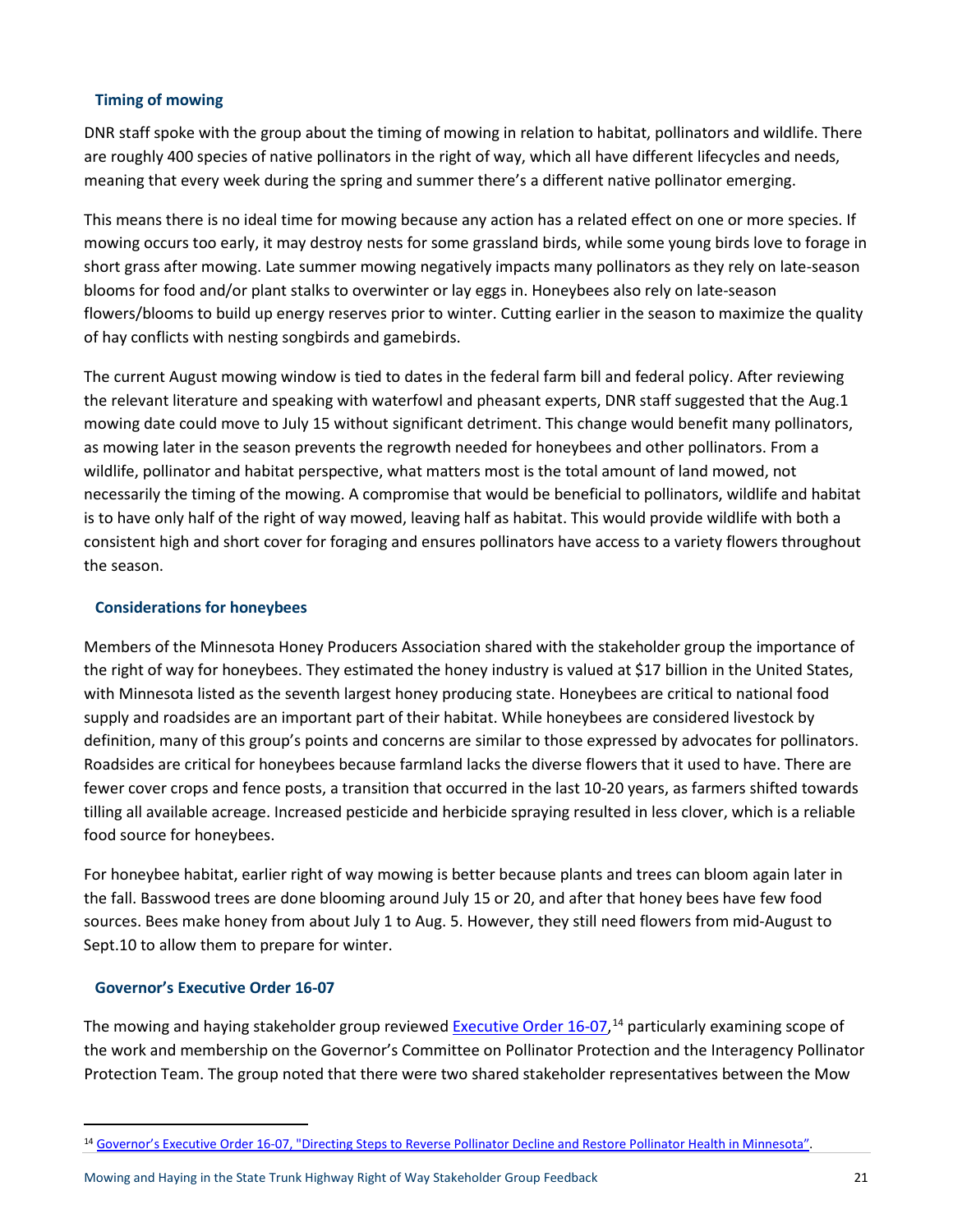and Hay in the State Highway Right of way stakeholder group and the GCCPH. Additionally, one MnDOT staff person served as a staff member supporting the stakeholder group for mowing and haying and was MnDOT's representative on the IPPT. MnDOT clarified the separate, but related goals of the IPPT, GCCPH and the stakeholder group. MnDOT explained that the outcome of the mowing and haying stakeholder group can have a more direct impact on how MnDOT manages its roadsides but will need to address all applicable laws, rules and regulations in the feedback to the commissioner. The GCCPH team may choose to present the stakeholder group's feedback to the governor as part of its proposal. A more detailed explanation from the MnDOT Assistant Commissioner for Engineering Services describing the links between the work of the mowing and haying stakeholder group, IPPT and GCCPH is included in **Appendix B**.

### **Local priorities and considerations**

Several members of the stakeholder group representing local government entities or their associations explained why local government entities such as counties, cities and townships are interested in how MnDOT manages the trunk highway right of way. Presenters shared that MnDOT has jurisdiction over approximately 12,000 miles of roadways on the trunk highway right of way, while there are about 45,100 miles of county roads (note that figure does not include city or township roads). Presenters shared that the outcomes of stakeholder group may become the standard of care for all roadsides in Minnesota and so repercussions to all jurisdictions need discussion and consideration. Representatives from local government entities shared that often state agency best practices become statewide best practices, so that would include counties, cities and townships eventually adopting the state's practices.

Presenters shared that all 87 counties in Minnesota have their own approaches to managing the right of way in their jurisdiction. Many of these counties may not wish to implement a permit process because they may have less formalized processes that work well for their area. Many counties and townships do not have the manpower to implement and manage a permit process for their right of way. To further complicate matters, counties or townships may not have the same ownership or control over the vegetation in the right of way that MnDOT has obtained through easements.

Overall, presenters asked the stakeholder group to consider allowing for local flexibility in any feedback to the commissioner of transportation. Individuals representing local governments shared processes that work well for them, ranging from a relatively robust process of county staff interacting with adjacent landowners regarding the right of way to relatively informal systems with minimal formal enforcement. Regardless of the local process in place, the presenters shared their concerns that the system MnDOT implements as a result of this stakeholder process may trickle down to local governments, so the desire was that the resulting permit process specifically apply to state trunk highways only and be as minimally burdensome as possible to local governments.

### **Logistics of mowing and haying**

People who actually mow and hay the right of way described the logistics involved in accomplishing this task to the stakeholder group.

### **Mowing and haying equipment used in the right of way**

All right of ways are different and require different equipment. Generally speaking, mowing and haying the right of way requires a tractor, cutting equipment of different types and sizes ranging from 9 feet to 16 feet, a rake, a baler, a truck or trailer and manpower. Currently a rotary mower can range from 7 to 9 feet and a mower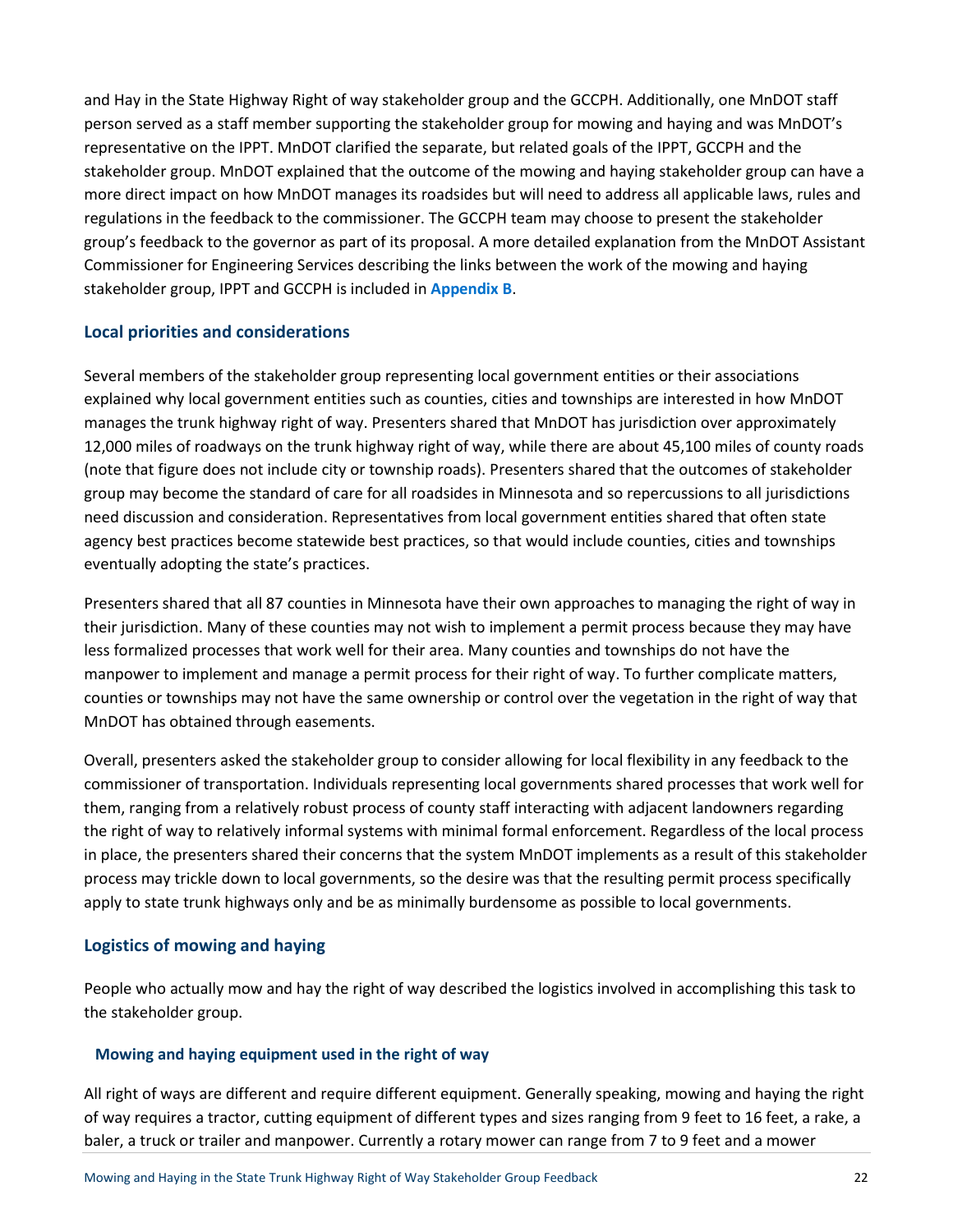conditioner ranges from 12 to 16 feet wide, both of which are towed behind a tractor. The depth and height of the equipment can be adjusted on most mowers, but as the tractor travels the right of way, the equipment will bounce up and down, so it is difficult to get a consistent height. The presenter shared that mowing to a height of 5 to 6 inches is a more realistic expectation for the haying equipment, as a higher height can make it difficult to rake the mowed area.

### **Local norms regarding mowing and haying the right of way**

In the area of the state where the presenter resides, a large majority of landowners either mow the adjacent right of way or know who is mowing it. If an individual wants to mow a right of way that is not adjacent to their property, they will ask the adjacent landowner for permission. There are informal community systems in parts of the state that have emerged over several generations, where families have been caring for the right of way for decades. The presenter shared that in the southwest region of the state, the majority of individuals are not mowing and haying miles of roadside, but are instead doing just a few miles close to home.

### **Caring for the right of way**

Many adjacent landowners take pride in caring for the right of way. This care may range from picking up litter in the spring to repairing holes and ruts. Mowing later in the season is more difficult, as the taller vegetation prevents the individual from seeing hazards in the ditch, such as metal or roadkill. Many adjacent landowners feel the right of way is an extension of their property and prefer a neatly-mowed right of way.

### **Timing of mowing and haying**

Individuals may mow and hay at different times due to a variety of factors. Some choose to mow when spring fieldwork is done. Weather is a large factor in the timing of mowing, as a clear window of good weather is required. It can take up to five days to mow, hay and bale an area.

After mowing, the grass must dry for approximately three days, then be raked, baled and removed from the right of way. High humidity can increase the time required to mow and hay, as it takes longer for the hay to dry.

Some individuals use the hay from the right of way for their livestock. Mowing and haying in the middle of June would be the optimal time for quality hay, as the feed quality diminishes every week after the middle of June. During the current mowing and haying timeframe in August, many farmers are not available and any hay gathered is usually used for bedding as there is not much nutritional value left.

### **Other state efforts**

MnDOT conducted research about other state policies and guidance on mowing and haying the right of way. MnDOT shared this information with the stakeholder group as a grid with detailed specifications regarding mowing practices and policies by state. State practices and policies vary widely and include:

- Iowa has tested and switched among a variety of mowing practices. Currently they do a minimal amount of mowing due to available resources.
- Missouri mows a 30-foot strip of the right of way three times per year.
- Ohio allows their regional districts to provide guidance for different roadside zones, including the shoulder, safety recovery zone and transition zone.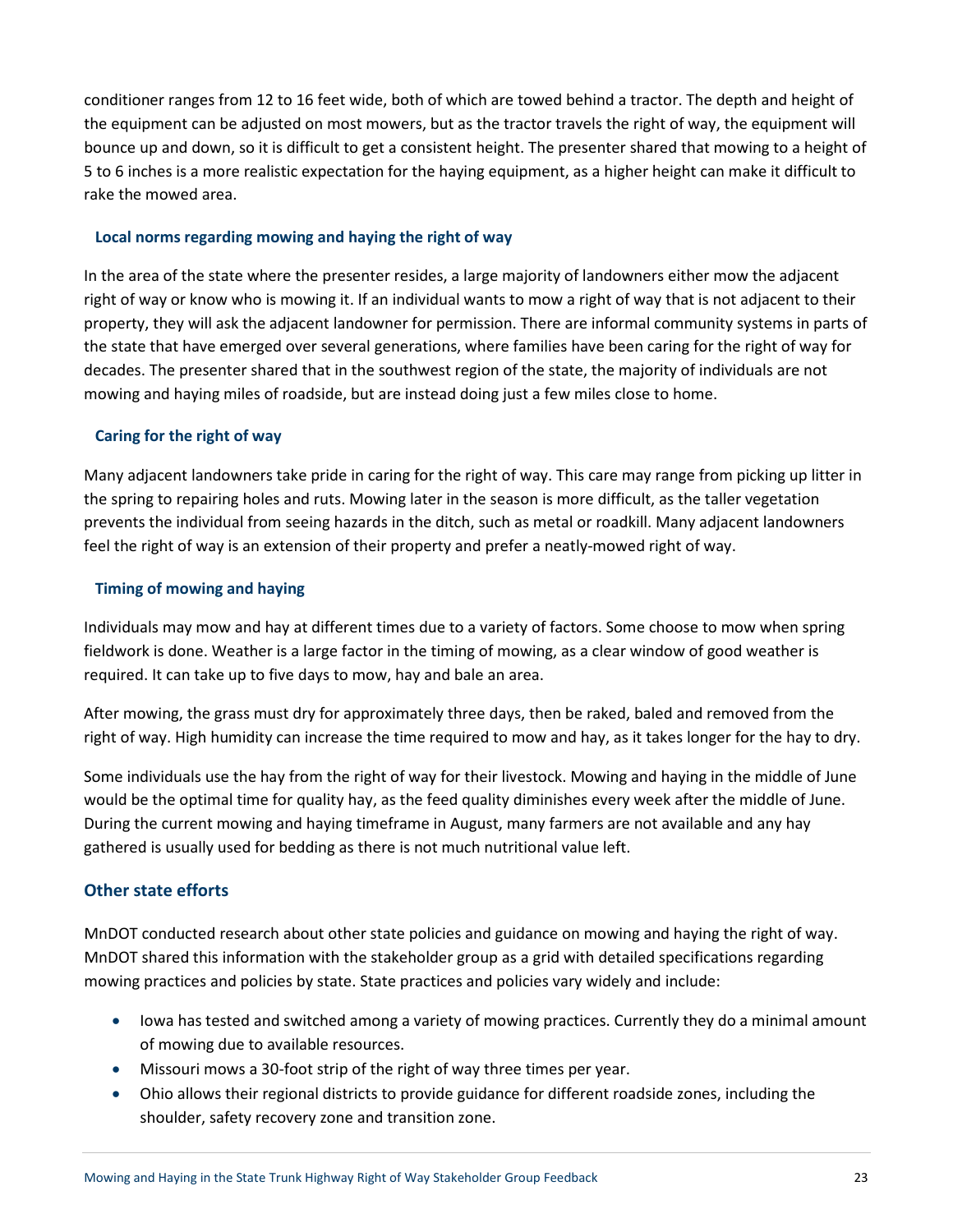- South Dakota does not require a permit on non-interstate highways and has different mowing dates based on location in the state.
- Wisconsin does not require adjacent landowners to have a permit to mow the right of way.

The stakeholder group reflected on the great variety of policies and practices in other states. MnDOT staff noted that many of the other states included in the research had significant differences when compared to Minnesota. Minnesota is somewhat unique from the other states reviewed due to the greater distance from north-to-south within Minnesota, Minnesota's northern geography, the distribution of urban and rural areas and the unique plant, wildlife, and pollinator populations that reside in Minnesota. Ultimately, no single state was identified as an ideal model for Minnesota to follow, given the differences noted above and the current informal and formal local practices across the state in mowing and haying the right of way.

### **Key findings from building common knowledge**

The stakeholder group invested significant time learning about MnDOT's perspectives and practices, along with the differing viewpoints of group members. This information, combined with details regarding habitat preservation and the logistics of mowing and haying, developed the stakeholder group's shared understanding of the demands on the right of way. This helped them better understand the wide range of input from the listening sessions, and more fully consider the potential implications of their suggested input to the commissioner of transportation.

# **Listening sessions and online input**

MnDOT hosted nine listening sessions around Minnesota to gather public input. Listening sessions included a brief presentation by MnDOT about the permitting process and a period for open public comment and questions. An overall summary of listening session input is included in the next section of this report. Summaries of listening session themes, by location, are included in **Appendix C**. The overall summary and the session summaries include input from the sessions, input provided on worksheets after the meeting and input provided online or by mail.

### **Listening session locations:**

Crookston Date: Oct. 30, 2017 Time: 6-8 p.m. Where: University of Minnesota Crookston, 2900 University Ave., Crookston, MN 56716

Marshall Date: Nov. 8, 2017 Time: 6:30-8:30 p.m. Where: Marshall Middle School - 401 South Saratoga Street, Marshall, MN 56258

St Cloud Date: Nov. 9, 2017 Time: 6:30-8:30 p.m. Where: St Cloud MnDOT Conference Center (MnDOT facility), 3725 12th St. N., St. Cloud, MN 56303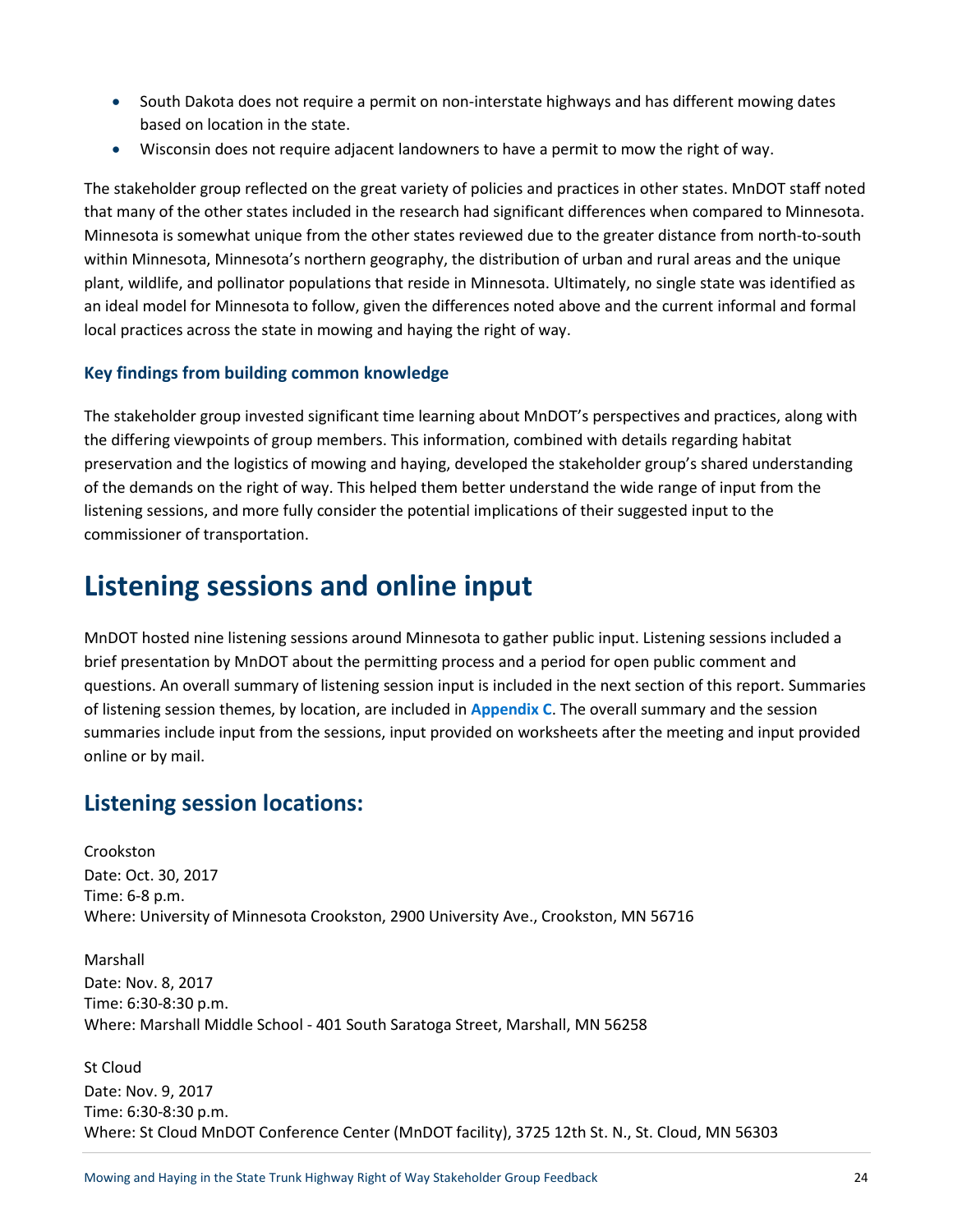Mankato Date: Nov. 14, 2017 Time: 6-8 p.m. Where: South Central College - 1920 Lee Boulevard, North Mankato, MN 56003

Morris Date: Nov. 15, 2017 Time: 6-8 p.m. Where: U of MN Morris Conference Room - Science Auditorium, 600 E 4th St, Morris, MN 56267

Arden Hills Date: Nov. 16, 2017 Time: 6-8 p.m. Where: Arden Hills Training Center (MnDOT facility) -1900 County Road I West, Shoreview, MN 55126

Brainerd/Baxter Date: Nov. 20, 2017 Time: 6-8 p.m. Where: MnDOT Baxter (MnDOT facility), 7694 Industrial Park Rd, Baxter, MN 56425-8096

West St. Paul Date: Nov. 21, 2017 Time: 6-8 p.m. Where: Dakota Lodge at Thompson Park Center - 1200 Stassen Lane; West St. Paul, MN 55118

Rochester Date: Dec. 6, 2017 Time: 6:30-8:30 p.m. Where: MnDOT Rochester (MnDOT facility) - 2900 48th St NW, Rochester, MN

## **Listening sessions and online feedback summary**

The summary below compiles feedback from nine listening sessions throughout the state to gather input from the public on mowing and haying in the state trunk highway right of way. Additionally, MnDOT collected feedback online, which was included in the summary below. Facilitators summarized the information gathered from each session individually and highlighted the common themes and most salient points raised by the participants. The summary below highlights the most commonly voiced concerns and insights from these sessions and feedback.

### **Differing perspectives on appropriate use of the right of way**

There are clear differences between those who are for and against mowing and haying the right of way. The difference is largely between those interested in habitat conservation in the right of way and those who wish to mow and hay for agriculture purposes. A few individuals also presented concerns that are about taxpayers' interests in general, which are noted below.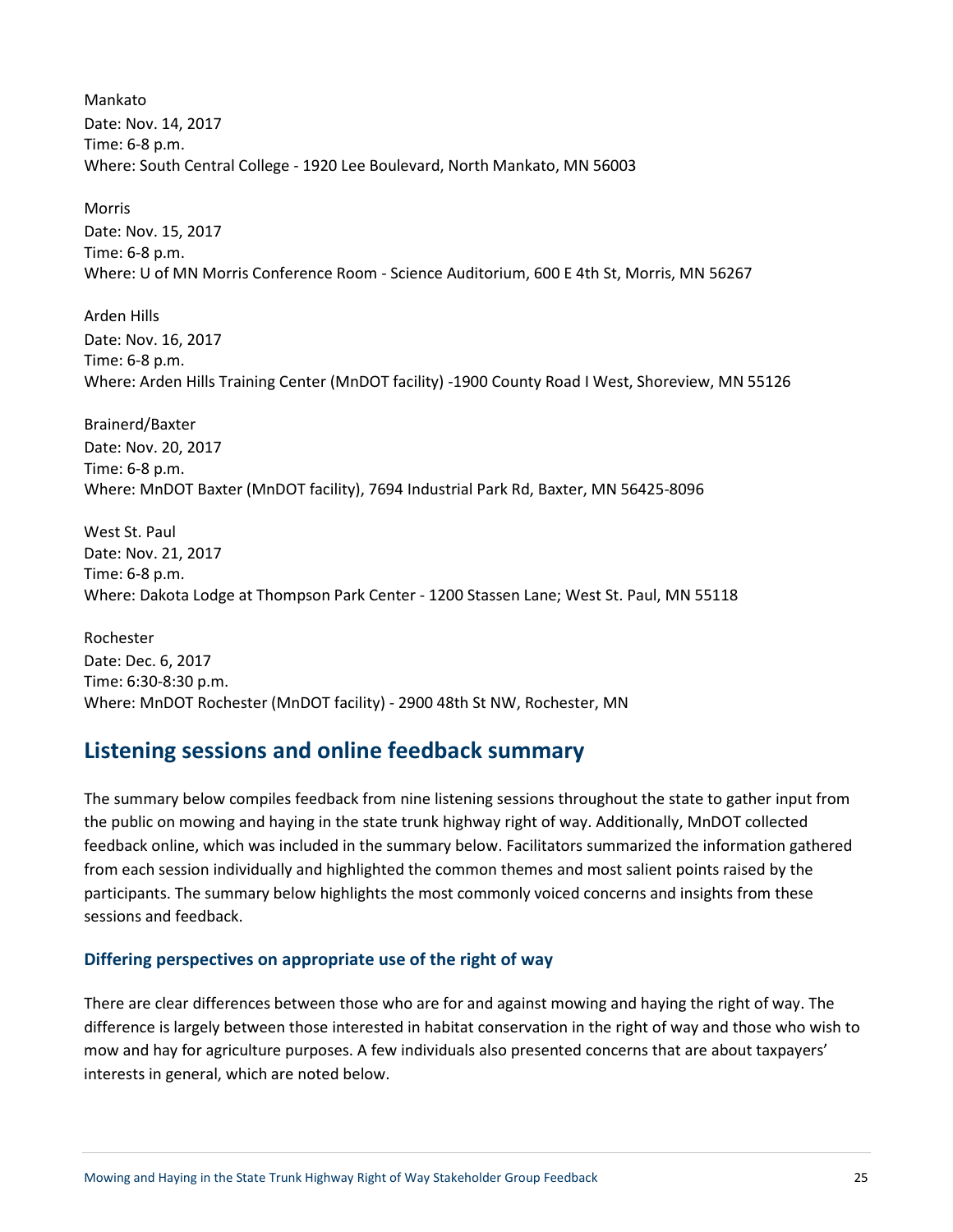There are three primary perspectives regarding use of the right of way:

#### **Individuals or businesses who wish to mow and hay**

Individuals who wish to mow and hay the right of way include adjacent landowners, other private citizens, and in a few cases, businesses. Most individuals who mow and/or hay felt they were serving a public good by contributing to the upkeep and safety of the highways. Some individuals in this group expressed a strong pride in keeping the right of way mowed, expressing perceived ownership or stewardship of the right of way. A few participants underlined their feelings of perceived ownership by stating that they paid taxes to the middle of the road. A few also viewed the permit requirement as a "land grab" by MnDOT, which they described as similar to the buffer strip requirements. Many participants expressed they had been mowing the roadside for years and their knowledge of the land should be recognized. These stakeholders shared they have been mowing the right of way for many years without a change in their process, leading them to ask "why now?" in regards to the permit process. Many cited the presence of noxious weeds in the right of way as a primary reason for mowing.

Many individuals interested in mowing the right of way also wish to collect hay. Some individuals use the hay for livestock feed, while others use it for livestock bedding. Individuals interested in hay for livestock feed noted the timing of mowing is important to feed quality.

Several of those who attended the listening sessions expressed that the right of way was not an appropriate place for habitat as it reduces the chance of survival of pollinators and animals due to vehicle collisions. Several of these participants held the perception that the state had abundant public land that would be more appropriate for habitat and conservation efforts. Furthermore, a few participants stressed they do not come across nesting birds such as pheasants in the right of way.

This group of stakeholders expressed that their efforts mowing the right of way saved the state money- if individuals mow the right of way, MnDOT does not have to. A few individuals in this group expressed concern about the permit process potentially requiring the legislature to devote additional state resources to support staffing. Individuals haying the right of way expressed that it is a lot of effort with little financial reward, as hay values are generally low, and hay from the right of way is particularly low quality and low value.

#### **Habitat conservationists**

Habitat conservationists view the right of way as public land, which should have limited-to-no use that benefits individual private citizens. They said that because haying produces private and commercial gains, it cannot be viewed as a public service. This group cites the noticeable decline in the numbers of pollinators, nesting birds and other animals combined with the decrease in habitat available in many parts of the state as reasons for preserving the right of way as habitat. Several individuals emphasized the importance of using the right of way to provide habitat corridors, which are more beneficial to some species than isolated areas of habitat spread across a region. They also desired a similar permitting process to allow individuals to not mow or hay the right of way to preserve habitat. A few commenters provided suggestions for more effective management, such as controlled burning. Lastly, while they recognized that farmers and landowners felt strongly about stewardship over the land, they stressed that farming practices have changed in recent decades leaving less acreage untilled. This, combined with limited public lands for habitat in parts of the state, contributed to their desire to maintain roadside habitat.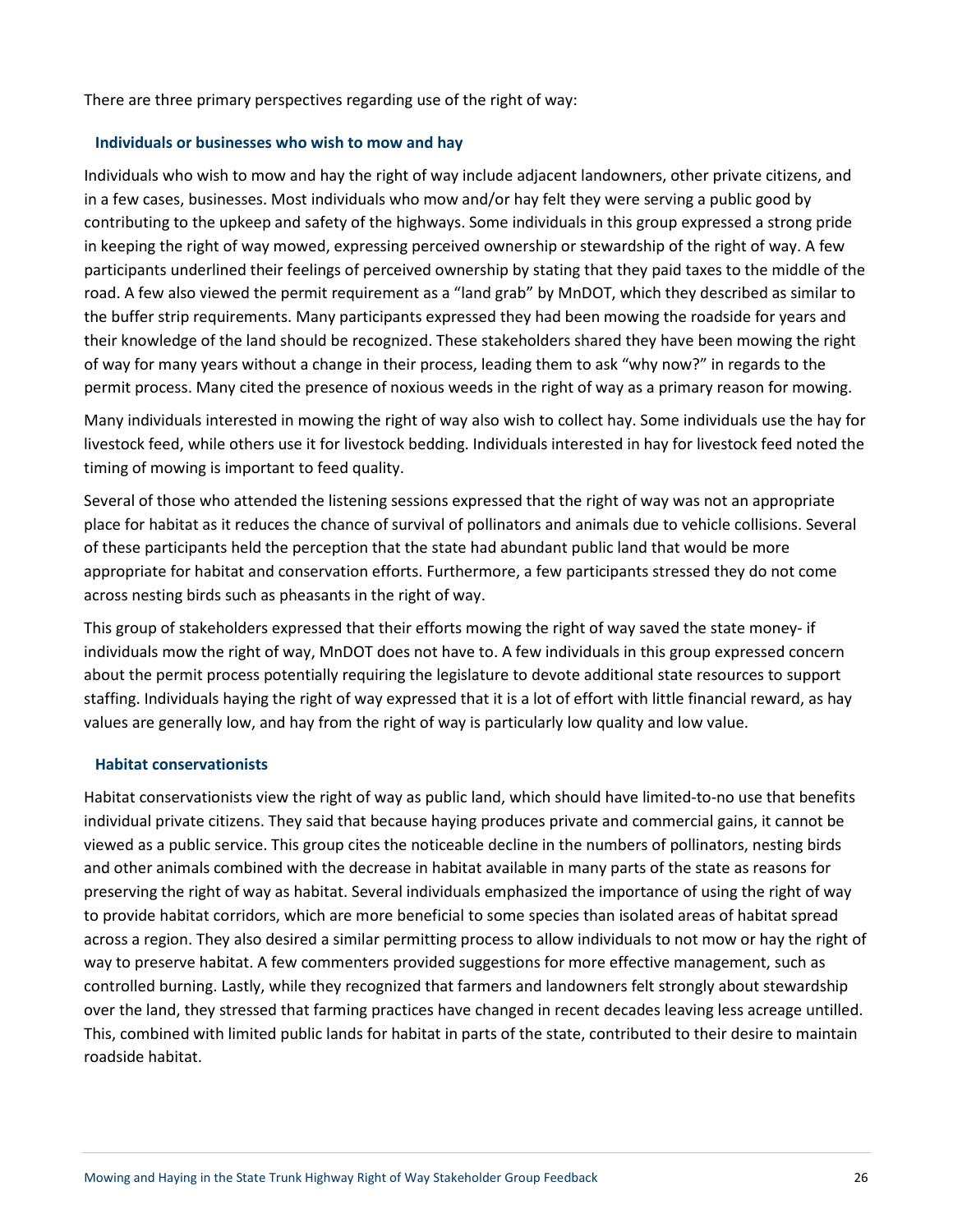#### **Concerned citizens**

While not as prevalent at the listening sessions, numerous online comments expressed the view that individual citizens or businesses should not profit off of public land. Some of these commenters leaned towards being prohabitat, but others were more generally concerned that the state issues permits at no cost to permit recipients so they can potentially profit off of resources on public land. A few of these comments suggested that permit applicants should compensate taxpayers for the resources they are taking from public land.

### **Reasons individuals wish to mow the right of way**

Commenters expressed a variety of reasons why they wish to mow the right of way. The most common reasons noted for mowing are outlined below.

### **Beautification**

The majority of proponents of mowing the right of way expressed pride in having a neat right of way, especially adjacent to their land or property. They commonly cited beautification<sup>[15](#page-26-0)</sup> and property value as a reason to ensure that the right of way is mowed and kept neat. Those who mow also stated that they also clean up trash from the right of way in an effort to keep it neat and tidy.

#### **Managing noxious weeds**

Several participants expressed concern about noxious weed species such as thistle and wild parsnips. In particular, participants cited that they felt MnDOT was not properly controlling noxious weeds. These participants indicated that they mow the right of way to control weeds growing next to their property and keep them from spreading into their agricultural fields. Some commenters prefer mowing over spraying herbicides to control noxious weeds for environmental reasons, and for commercial reasons, as some farmers seek to have chemical-free products.

### **Safety**

A significant proportion of participants expressed concern about safety issues that arise from leaving the right of way un-mowed. Their comments included:

- The tall grass and cattails inhibit the ability to see deer, predators and other animals, which could lead to increased vehicle collision and accidents.
- Mowing is needed to allow for snow fences and to prevent drifting snow in the winter.
- The un-mowed right of way is hazardous to pollinators and other animals as many will end up as roadkill or on the windshield if highway right of way is preserved as habitat for them.

### **Drainage**

A few participants explained that they mowed to ensure that the right of way ditches would provide proper drainage and prevent flooding of their fields.

<span id="page-26-0"></span> <sup>15</sup> Note that individuals in favor of using the right of way as habitat felt that natural, un-mowed vegetation provided greater beautification than mowing.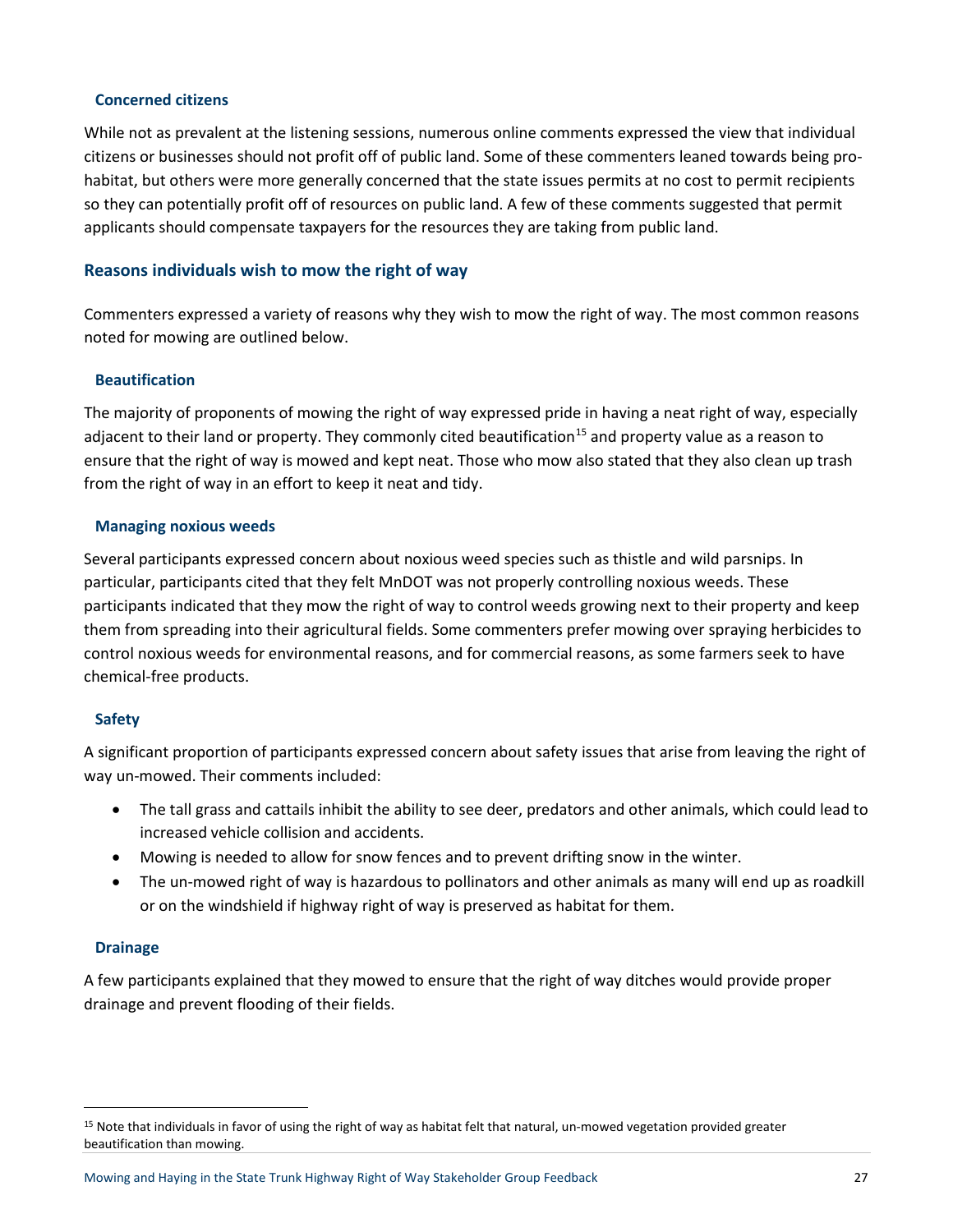#### **Hay**

Some individuals mow the right of way to collect hay. This is used for livestock feed, bedding and garden or other ground cover. In August, the feed quality of the hay is low, and many individuals who wish to collect hay from the right of way desire an earlier date for mowing and haying. A few commenters stated they either bought or sold hay from the right of way, and one or two commenters described it as a key income stream while others said it wasn't a money maker but was beneficial for new farmers just getting started.

### **Comments about the permit process**

Participants had varying perspectives on the permit process such as:

- Permit requirements are confusing.
- The monetary requirements to obtain permits are confusing.
- The permit process is onerous.
- The mowing equipment does not meet safety requirements for the permit (such as lights on vehicles)
- The security deposit is a barrier for some mowers and especially for new businesses who have limited resources and rely on mowing and haying for income. The deposit is viewed as a financial barrier with the concern they won't get their deposit back.
- The permitting process should focus on enhancing safety.
- MnDOT should manage the right of way in a cost effective manner in the best interest of all citizens.

### **Recommendations for the permit process**

Many participants had specific recommendations for changes to the permit process. The most commonly heard suggested changes are described below.

### **Priority and communication to adjacent landowners**

A majority of landowners who provided feedback expressed that it was important that property owners adjacent to the right of way have priority to mow and hay. Additionally, they stated that it was important that they be notified if someone else obtains a permit to mow and hay the right of way adjacent to their property.

### **Timing of mowing and haying**

A common theme emerged through the listening sessions. It was of both confusion and disagreement regarding the allowable dates for mowing and haying the right of way. Participants gave the following feedback on the statutory dates:

- Mow earlier in July when the hay has nutritional value for livestock.
- Have no date restrictions this allows mowing when timing works best for schedules/weather.
- Allow no mowing other than safety cuts and snow control this allows habitat.
- Have regionally graduated dates that take in to account the vegetation and climate of the different parts of the state.
- Mow earlier to help with noxious weeds (mowing in August may spread weed seeds).
- Consider rotational mowing (rather than date restrictions).
- Changing the dates potentially impacts pollinators and animals.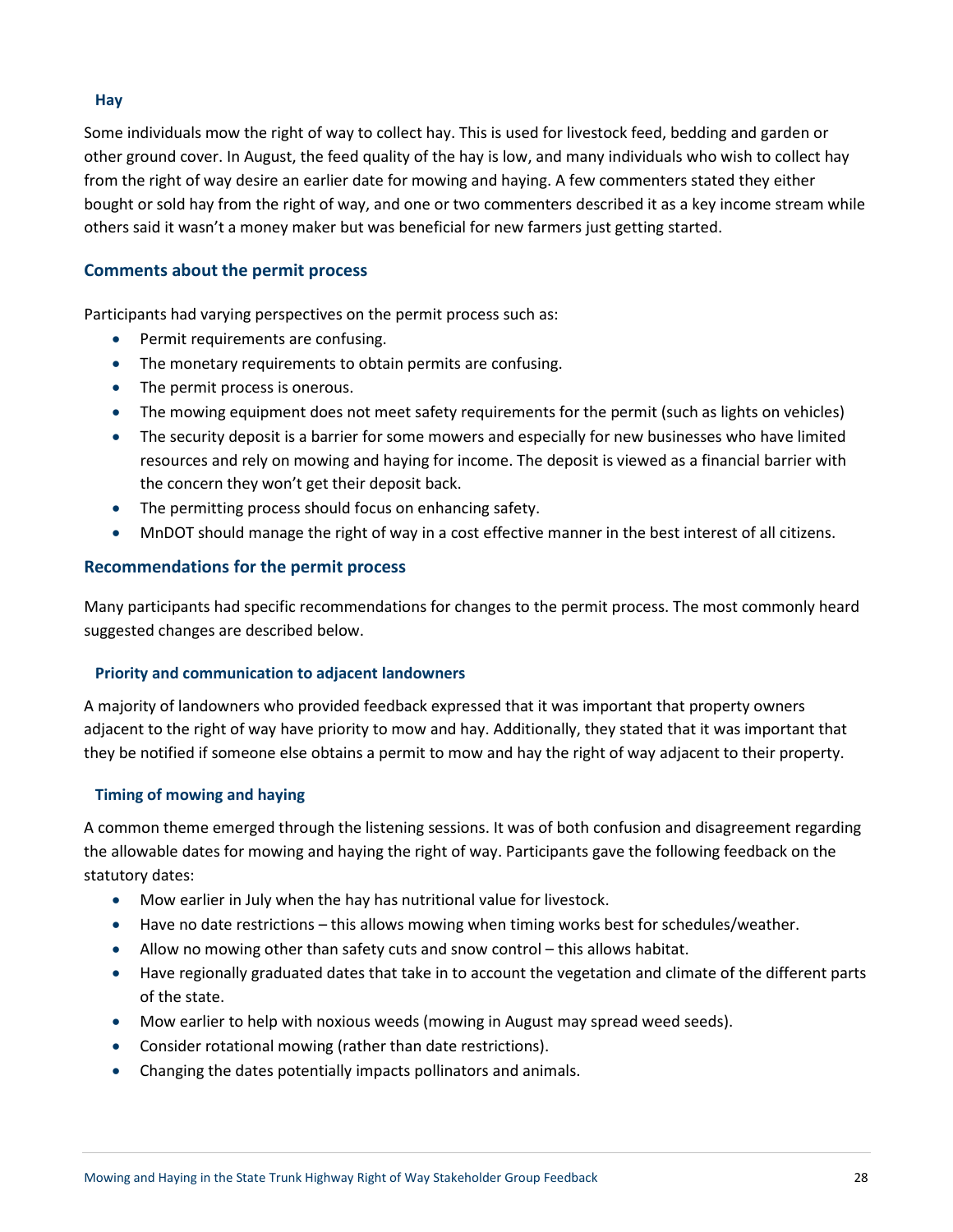#### **Enforcement**

Participants from all perspectives frequently inquired about enforcement of the permit. Comments related to enforcement were most commonly related to understanding the ramifications of not obtaining a permit and understanding the responsible agency and process for enforcement. Compliance was a focus for educating the public. A graduated, phased in approach to compliance was recommended to allow the public time to learn and understand the laws.

#### **Safety**

Participants had different opinions about safety requirements. Safety requirements were changed in the permitting process by MnDOT earlier in the year (prior to 2017 legislation). Input from the stakeholders and listening sessions was that flashing lights were cost prohibitive for some older mowing equipment and should be evaluated for lower cost alternatives.

### **Comments about MnDOT practices and communication**

Several participants expressed a desire for more personalized contact between MnDOT and landowners while others wanted to be left alone. In general, permittees would prefer MnDOT to contact the adjacent landowner by phone with broader concerns or questions.

# **Stakeholder group feedback to the Commissioner of Transportation**

The stakeholder group<sup>[16](#page-28-0)</sup> provided feedback to the commissioner of transportation on both potential permit process changes and suggested statutory changes. The permit process changes the group suggested could be implemented by the Minnesota Department of Transportation without statutory changes. Some stakeholder group suggestions cannot not be implemented without statutory changes, which are noted in this report. Some of the permit process changes recommended by the stakeholder group may require MnDOT to request additional resources.

This summary outlines the feedback provided by the stakeholder group. Additional information about the stakeholder group's meetings is included in **Appendix A**. Information regarding the related listening sessions can be found in the public engagement section of this report and in **Appendix C**.

## **Ease of permit application or notification**

The legislature directed MnDOT to convene a stakeholder group to review and provide feedback on ease of the permit application or notification system. The stakeholder group provided a range of input on this topic, which is described below. A minority of stakeholders oppose the permit requirement generally. These stakeholders participated in providing feedback on the permit process, despite their desire for the removal of the permit process.

<span id="page-28-0"></span><sup>&</sup>lt;sup>16</sup> A listing of organizations participating in the stakeholder group is provided in the public input section of this report.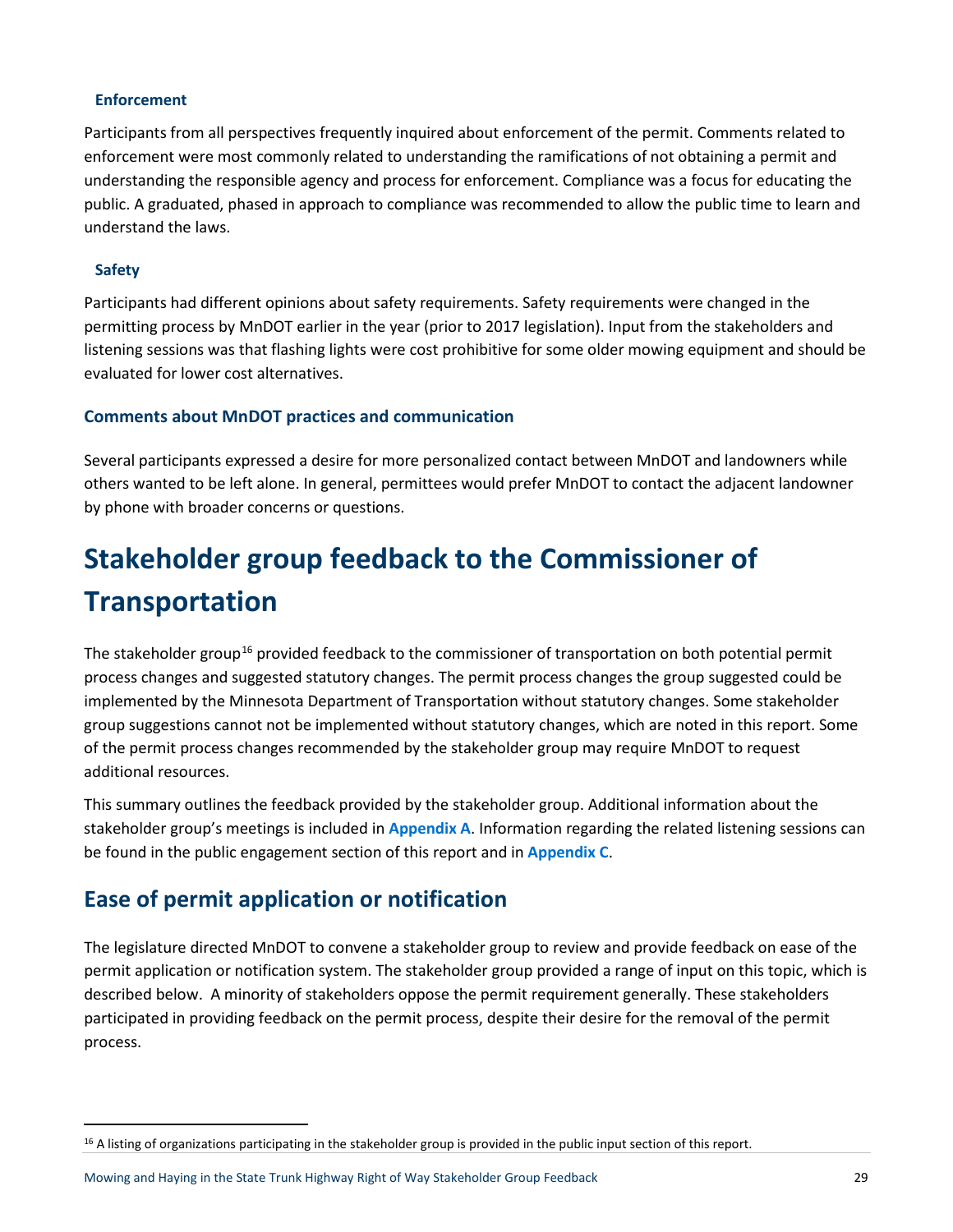### **Implementation of permit changes**

The stakeholder group highlighted that it will take time for the public to learn and adhere to changes in the permit process. MnDOT also indicated to the stakeholder group that some of the suggested changes may take time to implement. So, the stakeholder group determined that a phased approach for the implementation of permit changes and for permit applicant education is needed.

#### **Phased implementation of permit changes**

The stakeholder group discussed at length the need for site-specific management of the right of way and how the permit process could support this desire. Using geographic information system to map the vegetation in the right of way and track permitted and unpermitted areas may aid in the development of a site-specific permitting process. MnDOT staff indicated that this would take several years and additional resources to implement, but could be included as an enhancement to the phased implementation approach.

#### **Educating on permit changes**

Stakeholders suggested MnDOT develop a phased implementation plan to help educate and inform individuals regarding the updates to the permitting process. MnDOT will continue to require individuals who wish to mow and hay in the right of way to obtain a permit and will continue to provide resources to help individuals understand requirements. Under the phased implementation plan, MnDOT will begin by informing individuals about permit process changes, then shift towards administrative enforcement mechanisms once the permit process updates are well understood. Administrative enforcement may include auditing permits for adherence to special provisions, increasing security deposit amounts and denying permits for individuals who do not adhere to permit requirements.

### **Accessibility of permit application**

The stakeholder group and listening session attendees provided input that MnDOT make the permit application as simple and accessible as possible. To make the permit application more accessible, MnDOT may consider offering both in-person and online permit applications. The online permit system would then notify MnDOT staff that an application has been submitted and provide tracking assistance to ensure timely follow-up with the permit applicant. Individuals who wish to complete the permit application in person can go to the district office and receive assistance if needed. Individuals should also be able to choose to print the application from MnDOT's website and mail it in.

#### **Insurance**

The stakeholder group supported insurance requirement changes made by MnDOT for the 2017 permit process. Individuals no longer need to designate the State of Minnesota as the third party insured. MnDOT also shifted from requiring to recommending a minimum of \$1 million in coverage per occurrence. Stakeholders supported MnDOT's 2017 change adding language to the permit application to clarify that the permittee performing the mowing and haying in the right of way should be covered under the insurance.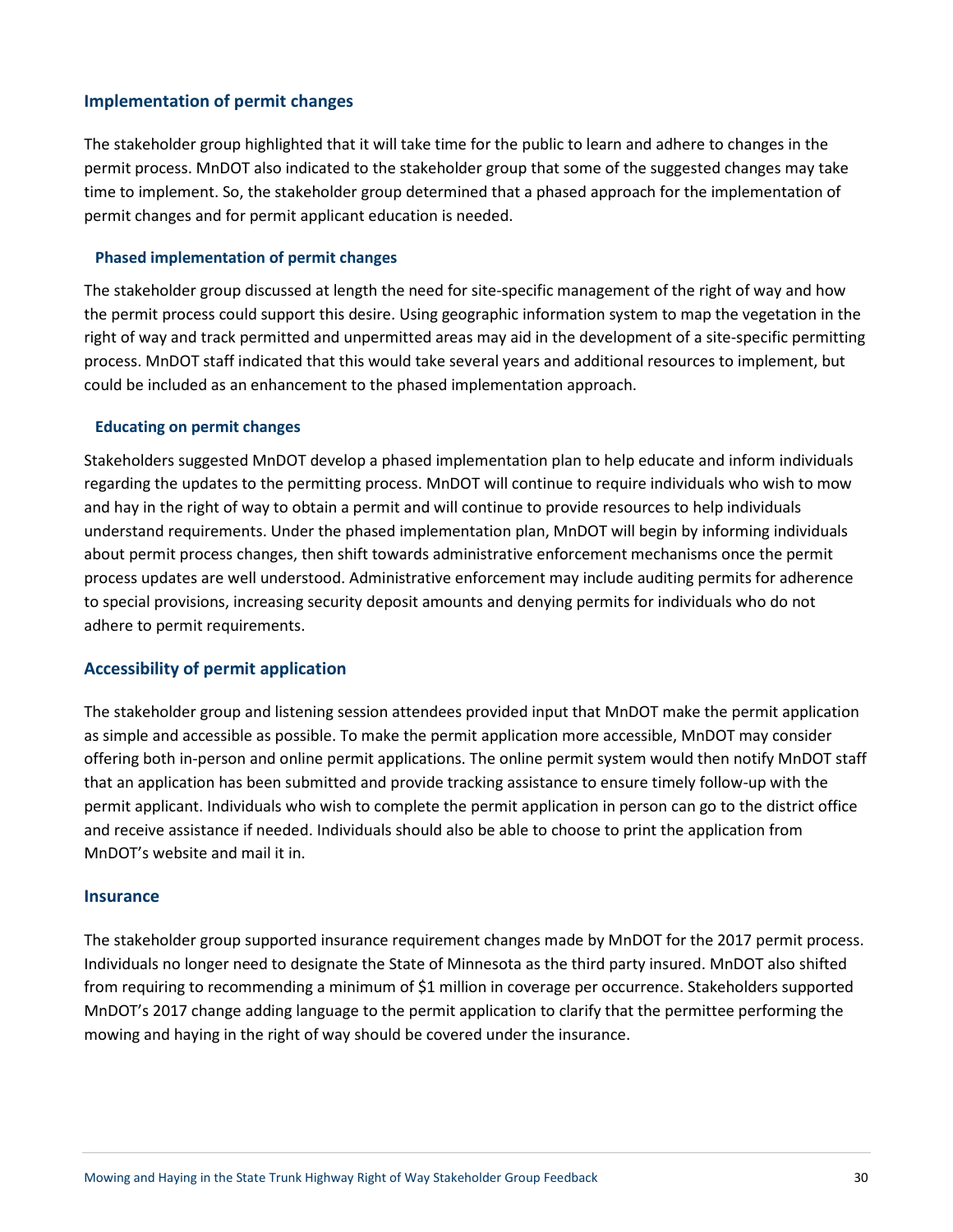### **Security deposit[17](#page-30-0) and consequences for not having a permit**

The stakeholder group supports MnDOT district staff continuing to set appropriate security deposit amounts for each permittee. MnDOT district staff can reduce or waive security deposits for abutting landowners or their designee, depending on past performance or other factors. The stakeholder group largely supported MnDOT using the security deposit as an administrative enforcement measure<sup>18</sup>.

The stakeholder group also discussed enforcement and penalties for not obtaining a permit. The current penalty for not obtaining a permit to mow and hay in the right of way is a misdemeanor. According to Minn. Stat. [609.02,](https://www.revisor.mn.gov/statutes/?id=609.02) a misdemeanor is considered a crime with a sentence of not more than 90 days or a fine not to exceed \$1,000. The stakeholder group provided input that a petty misdemeanor would be a more appropriate consequence for failing to obtain a permit. A petty misdemeanor is considered a violation with a fine not to exceed \$300 and does not typically involve a prison or jail sentence. Although the group recommended that mowing without a permit be considered a lesser crime, the group did not press for enhanced enforcement efforts.

# **Frequency and priority**

The legislature directed MnDOT to work with the stakeholder group to review and provide feedback on the frequency of permits or notification and the priority given to the owner or occupant of private land adjacent to a trunk highway right of way. Stakeholders suggested the following changes that address both of these topic areas.

### **Abutting landowner permit applicant**

The stakeholder group and listening session participants provided considerable feedback regarding abutting landowners interested in mowing and haying the right of way. This particular group recommended offering a multi-year permit with annual communication between MnDOT and the abutting landowner, or their assigned designee. The group also recommended the determination of the amount of security deposit required, or waiving it in some cases, be left to MnDOT staff. The authority to revoke a permit at any point is reserved by MnDOT. If abutting landownership changes, a new permit should be required for mowing and haying the right of way. Abutting landowners will continue to have priority for the adjacent right of way when applying before March 1. After March 1, abutting landowners may still apply for the adjacent right of way, however they will not have priority over other applicants.

It is recommended that MnDOT use a phased process to introduce the changes in the permit process described in this report. Initially the phased approach focuses on education about the changes in the permit process. After the process changes are well-understood by residents, the focus shifts for district staff from education to implementation, which may include both informal and formal methods of enforcement for non-compliance.

<span id="page-30-0"></span><sup>&</sup>lt;sup>17</sup> The permit may require a cashier's check, certified check, money order, or performance bond. The stakeholder group used varying terminology to discuss the concept of a security deposit, including "performance bond."

<span id="page-30-1"></span><sup>18</sup> [Minnesota Statutes 3.736](https://www.revisor.mn.gov/statutes/?id=3.736) allows MnDOT to collect for damages caused to the right-of-way by both permitted and non-permitted individuals.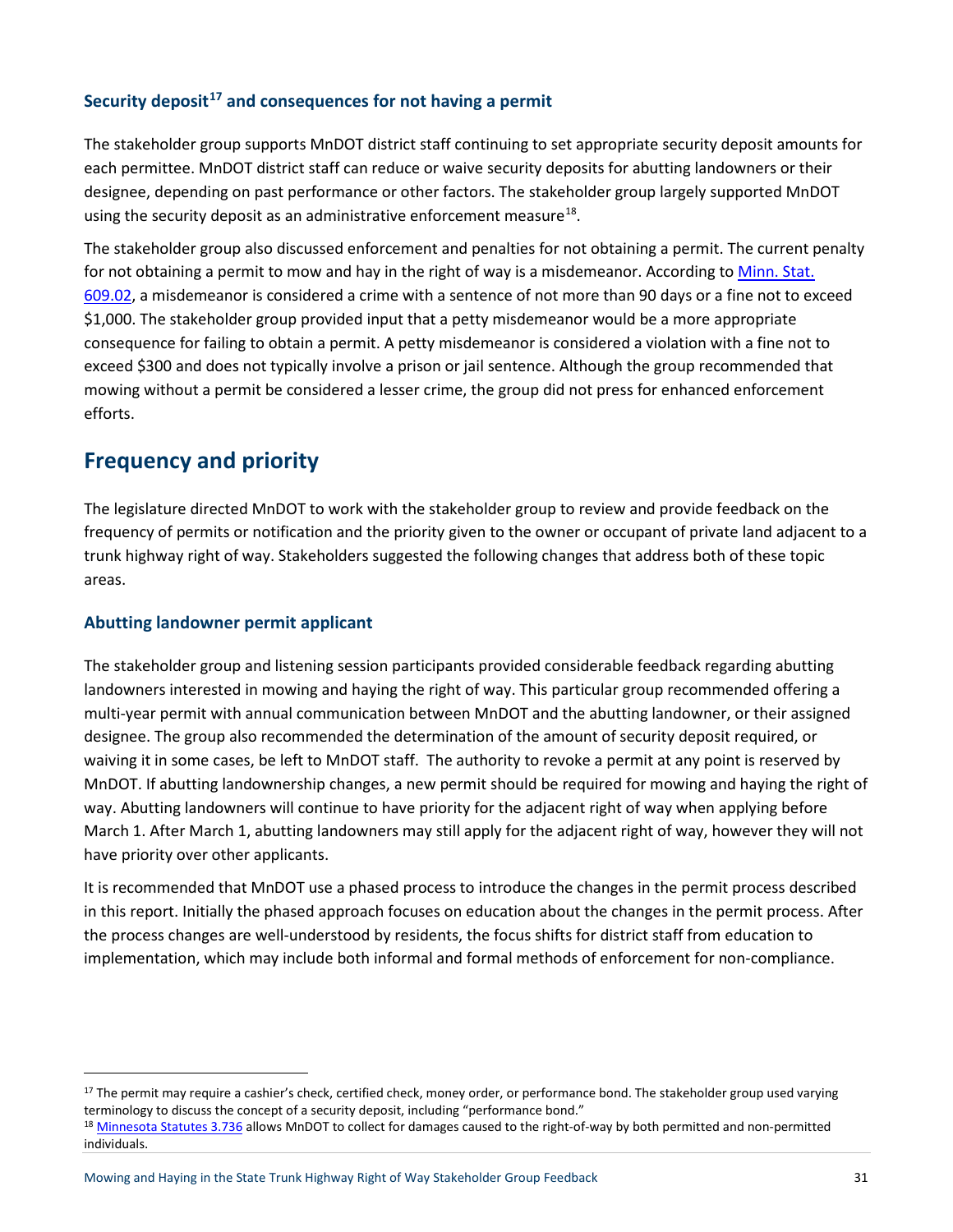### **Non-abutting landowner and out-of-state permit applicants**

The stakeholder group provided feedback that non-abutting landowners be required to obtain an annual permit. MnDOT retains the authority to set an appropriate security deposit or performance bond for non-abutting landowners and out-of-state applicants. Considerations for the amount of the security deposit or performance bond may include:

- distance requested in the permit
- past performance
- likelihood of satisfactory performance of mowing and haying the right of way

Based on the feedback of the stakeholder group, prohibiting out-of-state commercial mowing would in Minnesota is recommended unless allowed by a governor's executive order; this would require legislation to implement.

### **Mowing areas traditionally maintained as lawns**

The stakeholder group recommended MnDOT exempt homeowners, organizations or businesses from the permit requirements to mow areas traditionally maintained as lawn on the right of way abutting their property. This may include mowing for visibility reasons near a driveway. This would require legislative changes. The legislature would need to clearly outline what can and cannot be mowed, as some plantings are left in the right of way intentionally for safety measures such as preventing snow drifts. MnDOT permit staff may educate on permit requirements or potentially perform administrative enforcement actions if individuals mow beyond what is reasonable without obtaining a permit. Any legislation proposed on this topic should specify the liability individuals accept when working in the right of way and direct individuals to MnDOT's permit standards.

# **Authority of adjacent local jurisdictions**

The legislature tasked the stakeholder group with providing input to the commissioner of transportation on the determination of the authority to mow or hay trunk highway right of way where adjacent land is under the jurisdiction of the state or a political subdivision. The stakeholder group supported MnDOT's practice of selectively entering memorandums of understanding or partnership agreements with other government entities to collaborate on maintaining state trunk highway right of way that is adjacent to land owned by other government entities or local jurisdictions.

Feedback from the stakeholder group supported the continuation of local control over local right of way. The group noted that many local jurisdictions do not currently permit for use of the right of way and that they would not have capacity to do so in the future. Local jurisdictions may continue to abide by applicable statutes, such as [Minn. Stat. 160.232,](https://www.revisor.mn.gov/statutes/?id=160.232) which mandates that mowing occur in August.

# **Recognition of differences in the abundance of wildlife habitat based on geographic distribution**

The legislature directed to the stakeholder group to provide input about differences in the abundance of wildlife habitat based on geographic distribution. To meet this directive, the stakeholder group reviewed information from the Department of Natural Resources regarding the distribution of public lands across Minnesota. MnDOT staff also provided the group with maps illustrating how the state is divided based on geography for other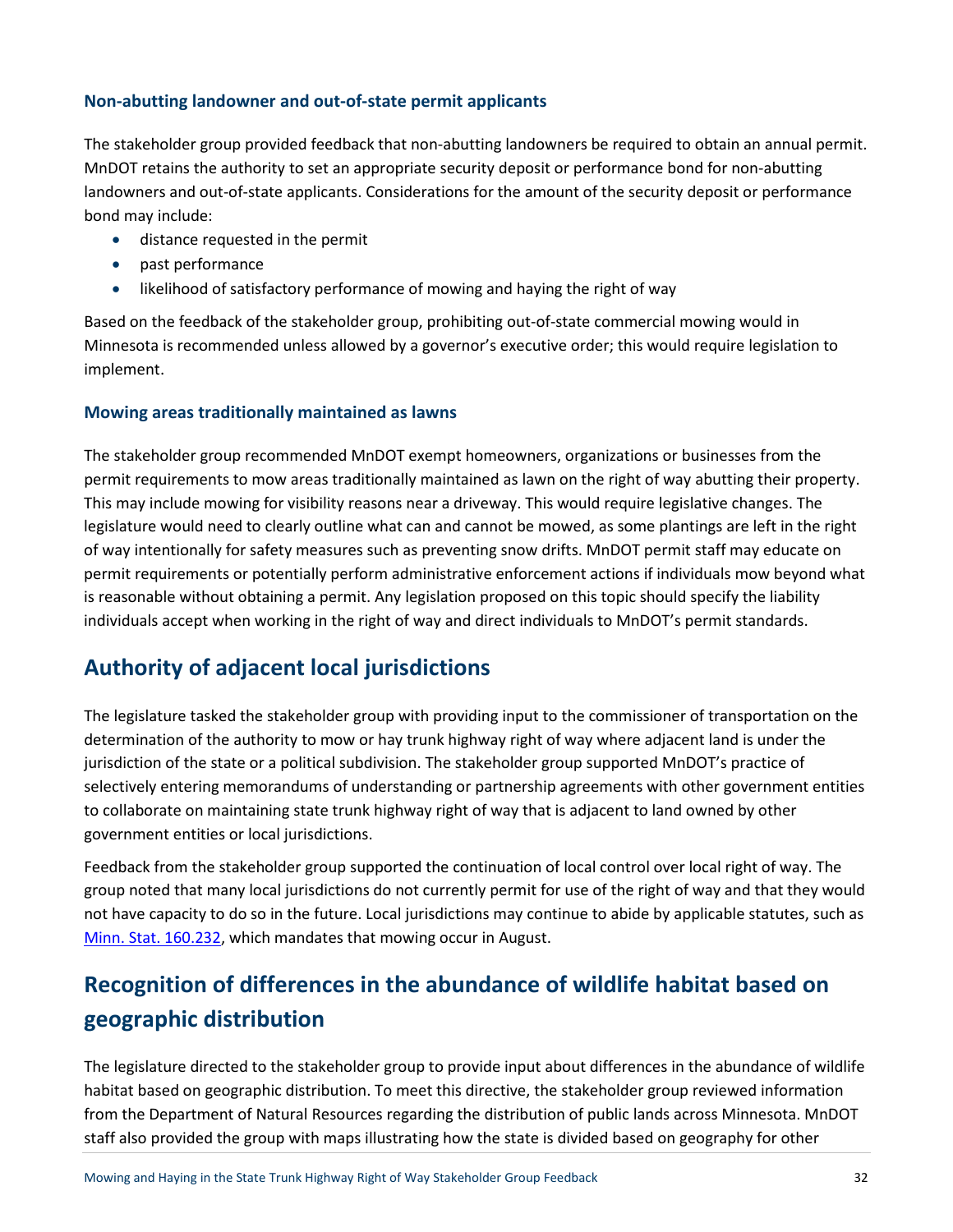programs, such as road weight restriction zones, spring frost-free dates, agroecoregions<sup>[19](#page-32-0)</sup> and United States Department of Agriculture plant hardiness zones. Much of the information reviewed regarding habitat, pollinators and wildlife involved mowing dates and the overall amount of mowing allowed.

### **Dates and amount of mowing and haying**

The stakeholder group worked to understand the impacts of the dates and the amount of mowing and haying on the various interested parties. Stakeholders recognized that the current dates for mowing i[n Minn. Stat. 160.232](https://www.revisor.mn.gov/statutes/?id=160.232) (Aug. 1– 31) do not meet the hay quality needs of farmers and are detrimental to monarchs and pollinators. Over several meetings, the group weighed the potential impacts of other date spans on agricultural interests, habitat, pollinators and other wildlife. Ultimately, stakeholders largely agreed that a system with no dates would be most beneficial to all parties. With an undated system, the group suggests that the right of way may be mowed only once by permittees (with limited opportunities for additional cuts at MnDOT's discretion if additional cuts aligns with a site-specific vegetation management plan). Stakeholders differed in opinion regarding how much mowing should be permitted under a system with no dates. Some stakeholders prioritized agricultural needs as primary and that those would be best met with few additional requirements regarding the amount or timing of mowing. Other stakeholder's prioritized pollinator and habitat needs that would be best served by a permit that specified the amount of right of way managed using integrated roadside vegetation management techniques. These stakeholders suggested allowing mowing on half of the right of way and managing the other half using integrated roadside vegetation management techniques.

The stakeholder group developed a hybrid option of the differing viewpoints. The compromise specified that MnDOT may consider using site-specific management for permits in the right of way for a "take some, leave some" approach. This approach uses the permit process as a two-way communication tool to determine the appropriate amount of mowing for each site based on the vegetation present. Permit applicants can choose to partner with MnDOT by proposing a plan for how much of the right of way can be mowed and how much to leave for habitat. This solution serves both the need for quality hay by allowing for flexible mowing dates, while preserving corridors of habitat in the right of way. MnDOT regional permit staff may educate permit applicants about the importance of leaving quality habitat and rotational mowing for wildlife and pollinators. Education can also specify how much of the right of way is to be left un-mowed to maintain habitat. A few stakeholders urged MnDOT to ensure that the basic concept of leaving half of the right of way un-mowed for habitat not get lost in conversations between permit staff and applicants. Stakeholders agreed that areas of high-quality habitat may be protected from mowing at MnDOT's discretion, while areas of lower quality habitat may be appropriate for more mowing. If an abutting landowner requests a permit to mow a high-quality habitat area that is not appropriate for mowing, MnDOT staff may attempt to assist in finding another location for the permittee. MnDOT may also revoke a permit at any point due to their responsibility to manage the right of way.

MnDOT may conduct audits to determine whether permittees are mowing more than the agreed upon amount. In the case of a permit violation, MnDOT staff may use administrative enforcement mechanisms such as increasing the security deposit or denying a future permit application.

l

<span id="page-32-0"></span><sup>&</sup>lt;sup>19</sup> According to the Minnesota Department of Agriculture, [Minnesota has 39 agroecoregions.](https://gisdata.mn.gov/dataset/agri-agroecoregions) Each agro ecoregion is associated with a specific combination of soil types, landscape and climatic features, and land use.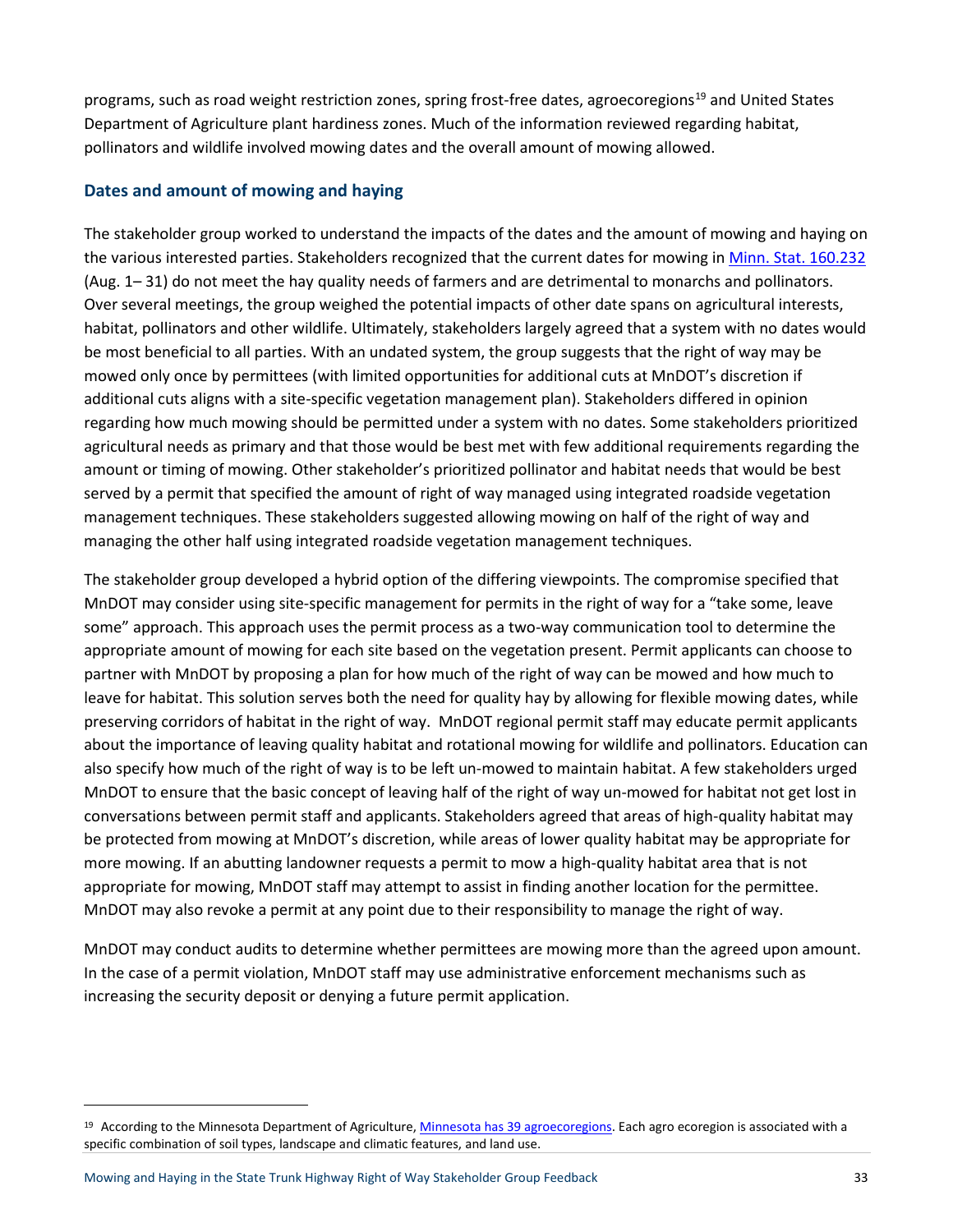# **Other topics discussed**

### **Safety and visibility of permittees**

Stakeholders generally supported MnDOT in continuing to require individuals to wear a high-visibility shirt or vest in the right of way when they are not on their vehicle. In 2017, MnDOT reduced the light requirement from as strobe light to a flashing amber light, as they are more readily available and less expensive. Additionally, vehicles in the right of way are to follow guidelines in [Minn. Stat. 169.522.](https://www.revisor.mn.gov/statutes/?id=169.522)

### **Requirement to carry permit while mowing and haying**

MnDOT staff discussed the reasons why MnDOT expects permittees to carry their permit on their person while performing work in the right of way. Each permit may describe any special provisions that are specific to the site where mowing and haying are being conducted. It is necessary for the permittee to be aware of these detailed special provisions while mowing or haying in the right of way. It was deemed necessary for permittees to have their permit with them when working in the right of way to adhere to the detailed special provisions in their individual permit. The Department of Public Safety supported this, citing the need of law enforcement to inspect a permit without delay to effectively resolve a dispute or complaint. Given this, stakeholders asked that MnDOT consider allowing permittees to carry an electronic version of the permit instead of a paper copy with them at all times while working in the right of way.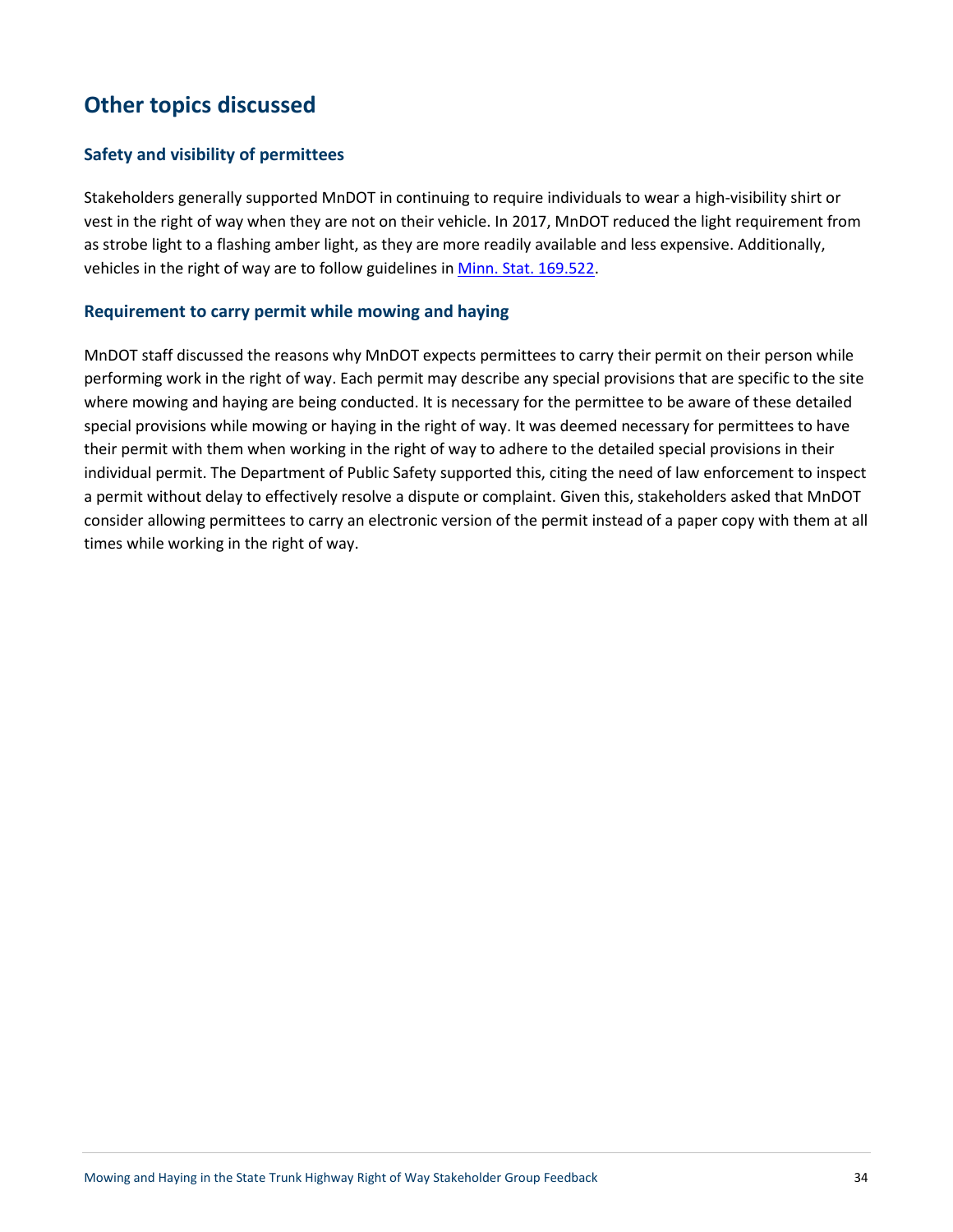# **Appendix A: Stakeholder group meeting summaries**

# **Aug. 23, 2017 – St. Paul, MN**

# **Welcome and administrative tasks**

Nancy Daubenberger, assistant commissioner for the Engineering Services Division at MnDOT, welcomed the stakeholders and thanked them for their time, involvement and input in the process. She highlighted that the reasons for gathering this group were twofold:

- 1. Gathering a stakeholder group to work through this issue.
- 2. The legislature put a hold on enforcing the mowing law and directed MnDOT to conduct public engagement and then make permitting recommendations.

# **Background and legislation**

Nancy Daubenberger shared a PowerPoint that highlighted why MnDOT manages its right of way and competing interests in it. She provided historical context for legislation and gave an overview of the permit process.

# **Use of MnDOT right of way and current permitting process**

Joe Pignato, assistant office director for Land Management, shared information regarding the types of permits and the number of permits approved. He answered questions from the group about the presentation, including why MnDOT uses permits for this process. Stakeholders requested more information about where in the state permits have been issued.

## **Group purpose, ground rules and future meetings**

The group reviewed an initial scope document outlining the priority areas of discussion. The recommendation on stakeholder group activities is due to the legislature on March 1, 2018.

MnDOT clarified that although other groups are focused on pollinator issues, this group is focused on the permitting process and how to design a process that meets all the demands on our roadsides from multiple stakeholders while maintaining the safety of the travelling public and balancing MnDOT's need for communication with those using their right of way.

The group provided feedback on the tentative plan for collecting information from the public via listening sessions and online input. MAD also led a discussion on future group meeting logistics.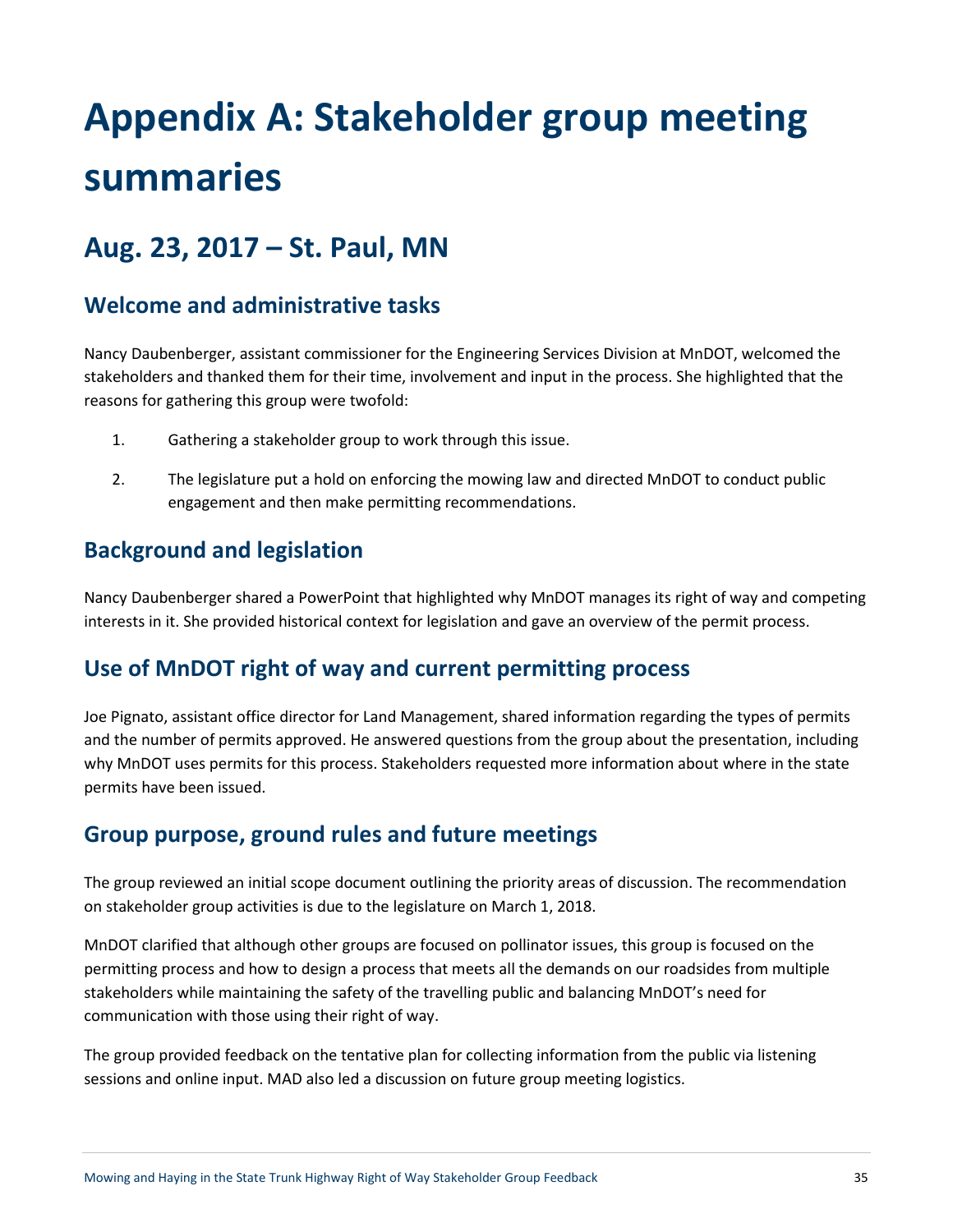# **Sept. 20, 2017 – St. Cloud, MN**

# **Welcome and administrative tasks**

The group approved the previous meeting notes and discussed the schedule of listening sessions and stakeholder meetings. Both sets of meetings will be held around the state. Based on group feedback, MnDOT will conduct six listening sessions instead of the planned four.

# **Background information and discussion**

Nancy Daubenberger reviewed two key statutes with the group in response to questions at the previous meeting:

- One statute restricts full mowing in ditches to just the month of August and applies to all roadways in Minnesota.
- Another statute prohibits various activities in MnDOT's state highway right of way to ensure safety, and gives MnDOT the authority to issue permits. MnDOT's permitting authority only includes state highways. The stakeholder group is charged with reviewing MnDOT's permitting process and recommending changes.

Daubenberger highlighted that for purposes of maintaining safety and infrastructure, MnDOT needs to preserve the permitting process while ensuring that the permitting process is as workable as possible so that individuals with permits can carry out necessary activities, and MnDOT can monitor permits for safety, habitat preservation, infrastructure and other potential concerns.

Joe Pignato provided data to the group regarding permits. Stakeholders requested additional information from MnDOT at future meetings.

# **Stakeholder interests**

Management Analysis & Development asked the group about their key interests regarding the issue of mowing and haying on state Right of Way trunk highways. Stakeholders spent time individually answering questions and then starred their top two most critical interests. Stakeholders split into pairs to talk about their ideas and put key ideas on cards to share with the group. The key interest areas identified by the stakeholders were:

- A process for safety, cost-effective, timely, well-managed right of way habitat that is communicated and understood
- Cost savings
- MnDOT effectively and reasonably manages the right of way
- Safety of all persons in traffic-way
- Preserve and expand habitat
- Safe and quality food for livestock, including honey bees, which are considered livestock
- Site-specific right of way vegetation management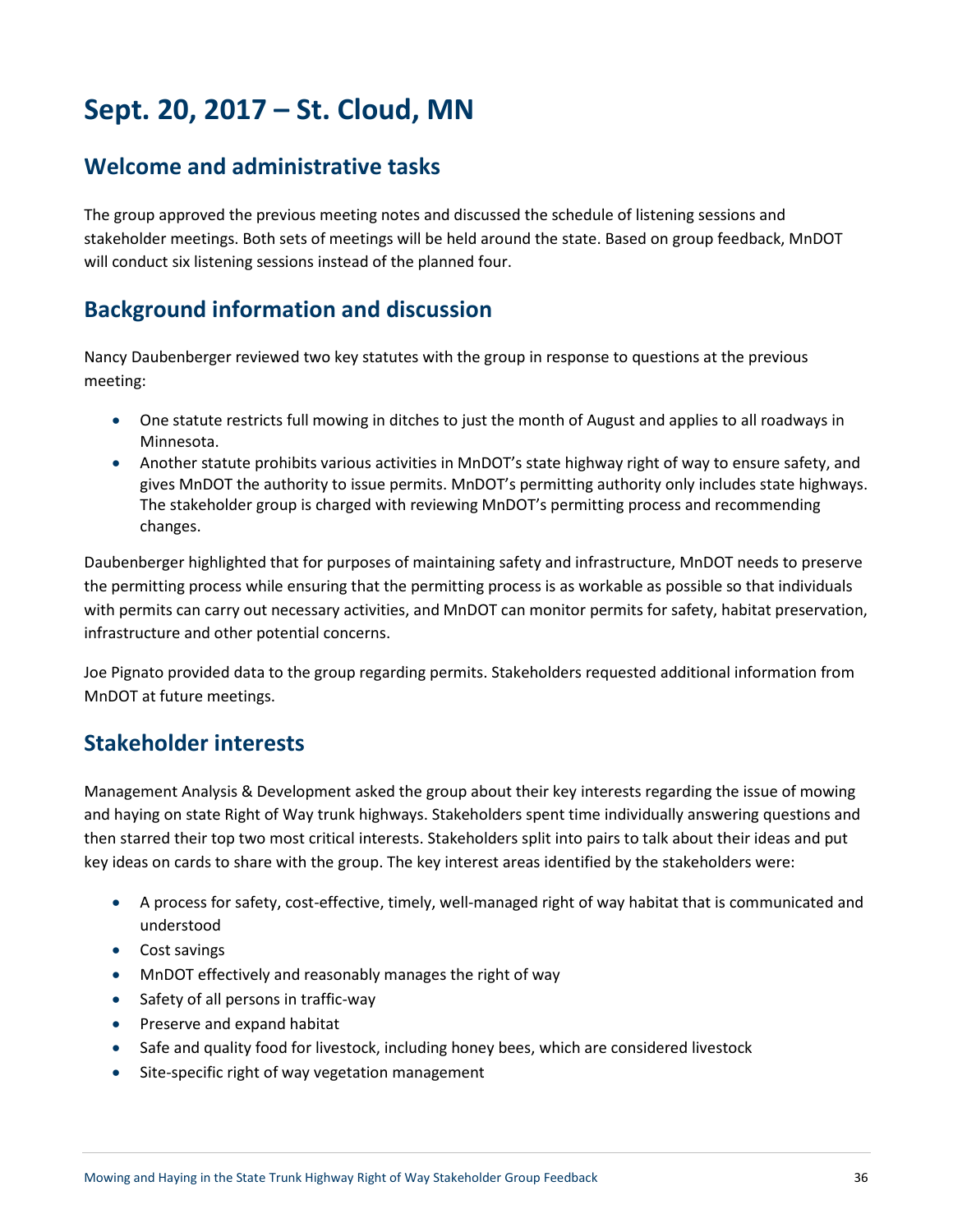# **Oct. 18, 2017 – Shoreview, MN**

## **Welcome and administrative tasks**

The group approved the previous meeting notes. In response to requests at past meetings, MnDOT provided a letter discussing how this group intersects with several others. MnDOT staff clarified that when MnDOT makes any kind of change or recommendation to the commissioner, they have to take into consideration all laws/rules/executive orders if there's a potential impact. Stakeholders also submitted requests for additional information from MnDOT.

# **Identifying other state's efforts**

Nancy Daubenberger provided a handout about permitting in other states. She also compiled a document summarizing policies and guidance on mowing and haying from other states. She highlighted that Iowa said they have tried various mowing practices and now do a minimal amount of mowing from a resource standpoint. The group discussed MnDOT's mowing practices; MnDOT shares that it mows brush at an early stage of life before it requires costly timber cutters. Stakeholders asked questions about other states' policies and noxious weeds, and MnDOT answered that it did not learn about that, but that the group could ultimately provide feedback about enforcement.

## **Overview of the current permit process**

Joe Pignato gave a presentation on the current permitting process. He noted that they use an environmental map to determine if there's an environmental concern regarding the area of the requested permit. He also answered questions from members to clarify the process. For example, MnDOT often does not review sites that individuals have requested a permit for in person, but rather rely on existing MnDOT photographs and maps.

# **Review and discussion of permit process**

The stakeholder group reviewed the scope and interests documents, which were used as the boundaries for the permit process conversation. The group walked through the steps of the permitting process and identified key areas for discussion in the future. This conversation focused on gaining a shared understanding of the current reality of the permitting process.

The group discussed how the Aug. 1-31 mow and hay dates were set. It correlates to dates for each region identified in the Farm Bill to allow for a nesting period for grassland birds. The dates vary by state/region. These dates have been in Minnesota Statute since approximately 1985 by a unanimous vote to protect and enhance roadside habitat. Among other things, mowing and haying in August allows residual cover to grow up for nesting season, and allows more regrowth and plants for pollinators.

The group discussed the effects of potential changes to the process, such as changing the start date or allowing mowing on alternate sides of the road each year.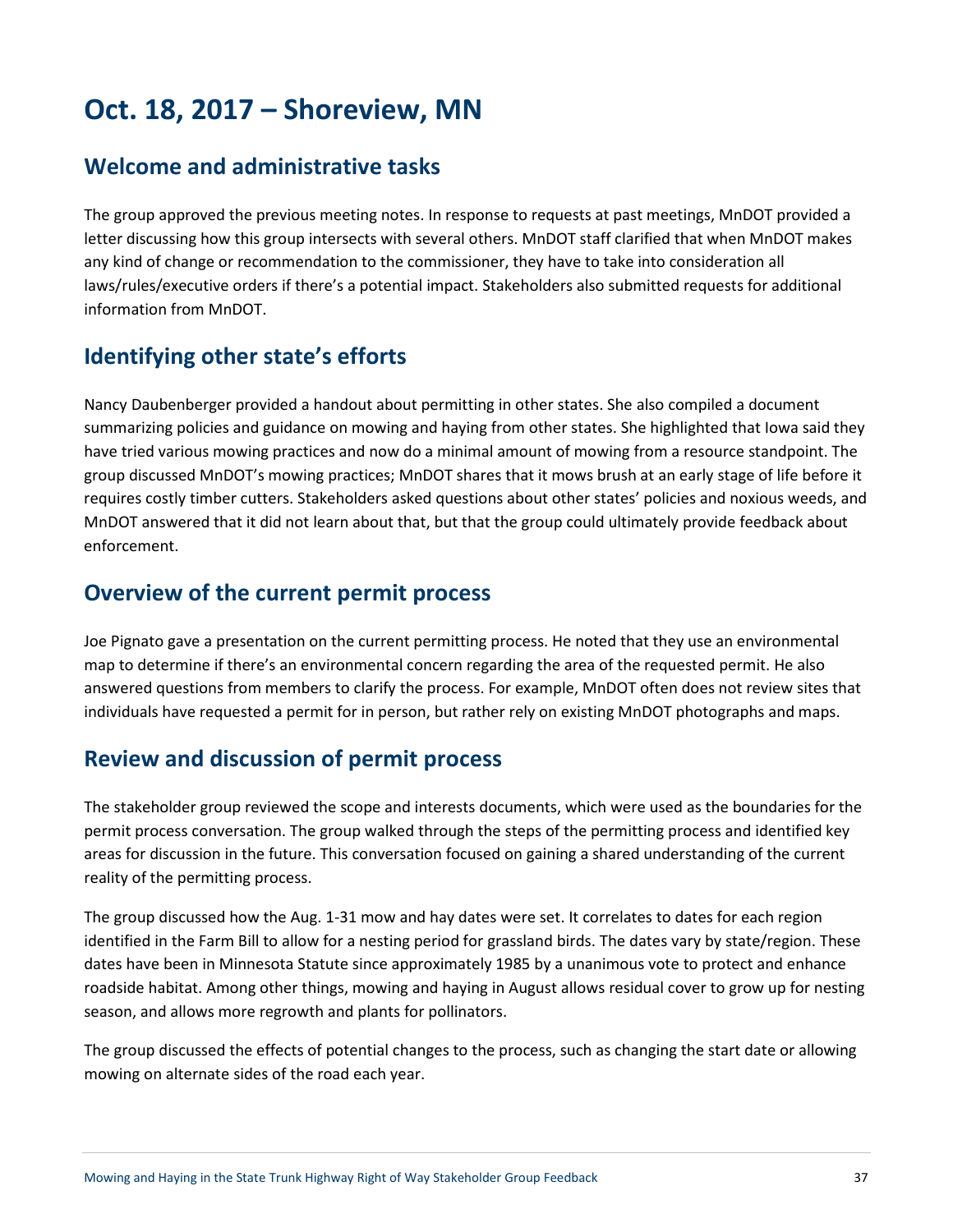# **Nov. 15, 2017 – Mankato, MN**

# **Listening session update**

The stakeholder group discussed themes from the listening sessions to date.

# **Information sharing**

Stakeholders were provided with information in response to the Oct. 18 meeting activity where they identified what they want to know and what they want others to know. Individuals presented on three topics, and answered questions after each presentation:

**Logistics of mowing and haying:** Krist Wollum shared information regarding the process of mowing and haying. He described the equipment needed and the process and habits of harvesters. Those mowing and haying would prefer to mow and hay earlier in the summer because it yields better quality feed for livestock. Other members added that there is a higher risk of mowing later in the season because you cannot see hazards in the ditch. He explained that many people do not know about the August timeframe and as a result do not follow it. They do not always understand that they should get a permit.

**Honeybees:** Dan Whitney and Erin Rupp described how roadsides are critical for bees because farmland doesn't have the diverse flowers that it used to ten to 20 years ago. Bees need flowers from mid-August to mid-September for good forage to overwinter. In terms of moving up the mow-hay season, late June through early July would give flowers enough time to regrow for pollinators; later than that would hurt the bees more.

**MnDOT:** Jed Falgren, Maintenance Engineer for District 7, explained that MnDOT permits because it is statutorily required to. MnDOT mows to improve visibility, sight corners, and clear zones. MnDOT also mows for vegetation control and management, such as brush control, which can be important in controlling blowing snow in the winter. MnDOT is most concerned about the safety of the motoring public and the individuals in the right of way. MnDOT uses the permit process to share information with right of way users on noxious weeds and herbicides, upcoming products, and sometimes damage to the right of way. Jed emphasized that the general experience is that farmers take care of the property.

If private individuals stopped mowing, MnDOT would mow the top cuts, but the ditch bottoms and back slope would not be mowed in all circumstances. MnDOT would mow more than they currently do, but would not mow to the extent that haying/mowing is done by individuals.

# **Review of permit process**

Based on the previous meeting's conversation, the group discussed portions of the permit process. The stakeholder group had a robust conversation about a potential online process. MnDOT clarified that the online permitting process being considered would allow people to submit a permit application online, and then MnDOT staff would review and approve it. The group also discussed potential changes to requiring individuals to carry their permit when working on the right of way, and to the performance bond or security deposit process.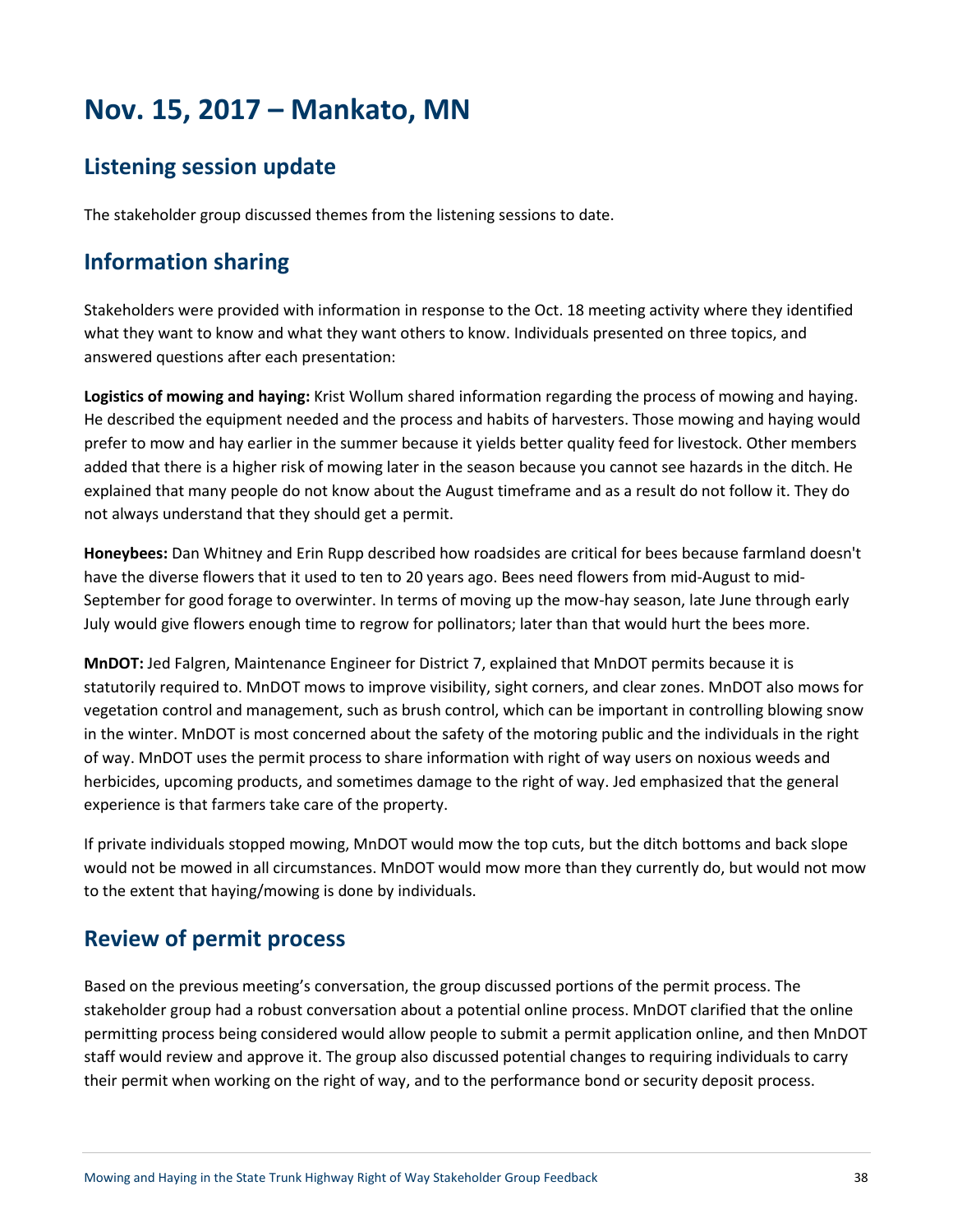# **Dec. 6, 2017 – Rochester, MN**

## **Welcome and administrative tasks**

The group approved the previous meeting notes and reviewed the group's purpose and charge. Members discussed which areas they had already learned about, and which areas they needed to spend more time on yet. Although some people recommended there be no permit process or that no mowing be allowed, these cannot ultimately be MnDOT's recommendation. The state legislature has charged MnDOT with establishing a permit or notification system to mow or hay in trunk highway right of way.

Members listened to an update on the themes coming from the listening sessions occurring around the state.

## **Information sharing**

Stakeholders were provided with information in response to the Oct. 18 meeting activity where they identified what they want to know and what they want others to know. Individuals presented on three topics, and answered questions after each presentation:

**Local government:** The local government group outlined their perspectives and concerns regarding the permitting process for mowing and haying. The outcomes of this working group will become the standard of care for all roadsides in Minnesota. State best practices often become statewide best practices, meaning counties eventually adopt what the state does. Local governments have their own approach to managing their right of way and appreciate having the flexibility to do so. They may not want to implement their own permit processes. Local units of government want to be able to mow for noxious weeds in their right of way.

**DNR and Habitat:** Greg Hoch from the DNR explained that mowing/haying can be beneficial to wildlife and plants, but it depends on how you do the mowing. In many parts of state, ditches are really the only grassland habitat left. Every management action will be beneficial or detrimental to different species. Mowing too early may destroy nests for grassland birds, but young birds love to forage after mowing. Mowing too late is bad for pollinators and can spread invasive species. There's no perfect window for mowing. From a wildlife and habitat perspective, what matters most is the overall amount of mowing not the timing of the mowing. Ideally, it would be beneficial for wildlife and pollinators to take half and leave half of the ditches.

**MnDOT legal presentation:** Angela Forsythe from MnDOT's Office of Chief Counsel presented on MnDOT's statutory authority to regulate trunk highway right of way; to require insurance from anyone applying for and receiving a permit to mow and hay in the right of way; and the MnDOT highway sponsorship program.

### **Next steps**

The group reviewed the additional topics to cover in the future, and identified the decision points ahead of them: timing, geography/quantity, prioritization for and types of permits, frequency of permit renewal, reviewing statutes, and deposit requirements and simplification of permit.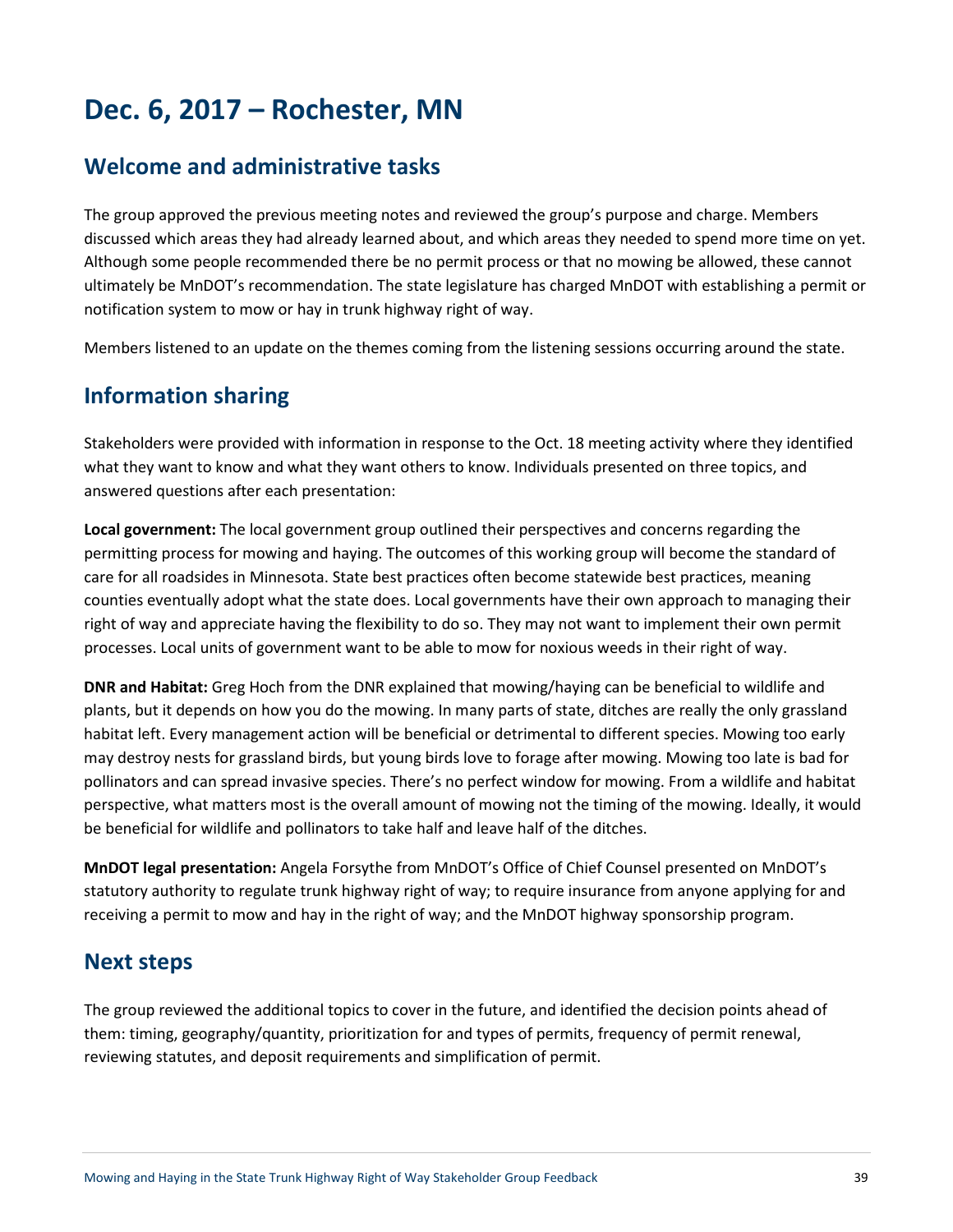# **Dec. 13, 2017 – Maplewood, MN**

# **Welcome and administrative tasks**

The group approved the previous meeting notes and discussed MnDOT's lack of enforcement authority; they can choose not to renew a permit, but cannot issue a citation to violators.

## **DNR update**

DNR brought maps showing public lands in Minnesota and grassland habitat changes, which is not spread equally throughout the state. A significant amount of grassland habitat has been lost a significant amount in the past 10 years.

### **Base assumptions**

Many members of the group agreed on the following statements:

- MnDOT has the authority to manage state trunk highway right of way
- A permit or notification system is the tool to do this
- Primary issues to consider include:
	- o Safety
	- o Competing public interests
	- o Habitat
	- o Noxious weeds
	- o Enforcement

Some requested additional information supporting the statement that MnDOT has legal authority to manage the right of way.

### **Permit process discussion**

The group discussed possible changes to these pieces of the process:

- **Timing:** changing to no time restrictions; having zones; emergency considerations; changing to July 15 start; switching to take some/leave some model
- **Priority to adjacent landowners**: current system; enhancements to priority to adjacent landowner system; transfer adjacent owner priority; fee-based system
- **Quantity**: mow every other year with no date restriction; mow every other side of the road; rotate parts of ditch mowed/hayed; cut some early and the rest later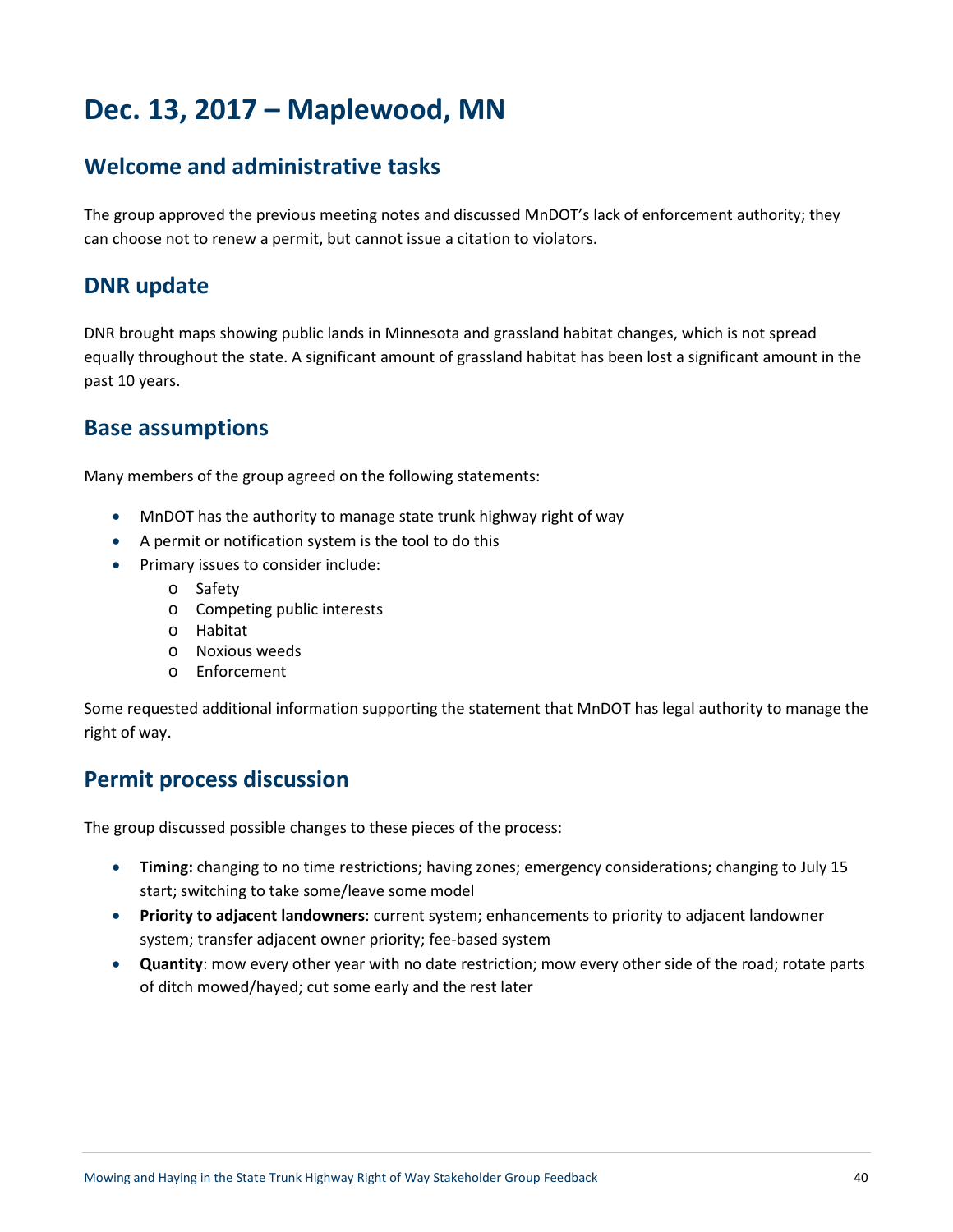# **Jan. 11, 2018 – St. Cloud, MN**

## **Welcome and administrative tasks**

The group approved the previous meeting's notes. A question was raised about the 12/6 meeting notes regarding the number of new acres of CRP enrolled. MnDOT will coordinate with DNR to obtain an answer.

## **MnDOT Enforcement Update**

Terry Conden shared MnDOT's overall enforcement procedures, which ranges from informal or "soft" enforcement to more formal actions. There are many districts who oversee permits at the local level. While they're out there, they ensure there's no illegal activity such as encroachment. The permit staff have a "notice of violation" which is handed out individuals doing illegal activity in the state highway right of way, and staff have a verbal conversation with the individual performing the activity. It provides the state statute and often the permit staff will show them the highway maps. If the illegal activity continues to be performed, they send a certified mail letter to document it. In order to have state patrol enforce, the state patrol would need to catch them doing the activity in the right of way, which would then go to the county attorney. The permit staff manage compliance, while the state patrol may do more formal enforcement. Training of local enforcement varies across jurisdictions. If illegal mowing is noticed after the fact, enforcement may go ask a farmer about it and have the conversation.

### **Listening sessions summary**

Farmers who do mowing, haying, litter pickup and weed control in the right of way – how much does this save MnDOT? That is difficult to quantify. MnDOT acknowledges that farmers sometimes mow where they'd mow, which saves the state money, however farmers also mow areas that MnDOT wouldn't mow, or that MnDOT wouldn't mow as frequently– so in that case, it is not a savings to the state.

### **MnDOT requirements overview**

Nancy Daubenberger shared MnDOT's priorities: First, ability to manage their Right of Way – flexibility to do what needs to be done in the right of way to manage vegetation, snow control, noxious weeds, and brush. Second, proof of liability insurance in written form from permitted individuals. Third, consistency in the right of way management. Fourth, compliance with state statutes and other requirements, including executive orders.

## **Stakeholder input on permit process and legislation changes**

The group brainstormed several potential suggestions. The first idea was take all, one cut per year, June 15 – Aug. 1. There was not consensus, this requires further discussion. The second idea was take half/leave half width of right of way from easement to the fence cut. The current statute specifies 8 feet wide and MnDOT would prefer it reads "a single swath with a maximum of 16 feet" to allow for variances in width of equipment. Finally, permit: 5 years for adjacent landowner with annual communication among permittee, landowner or designee.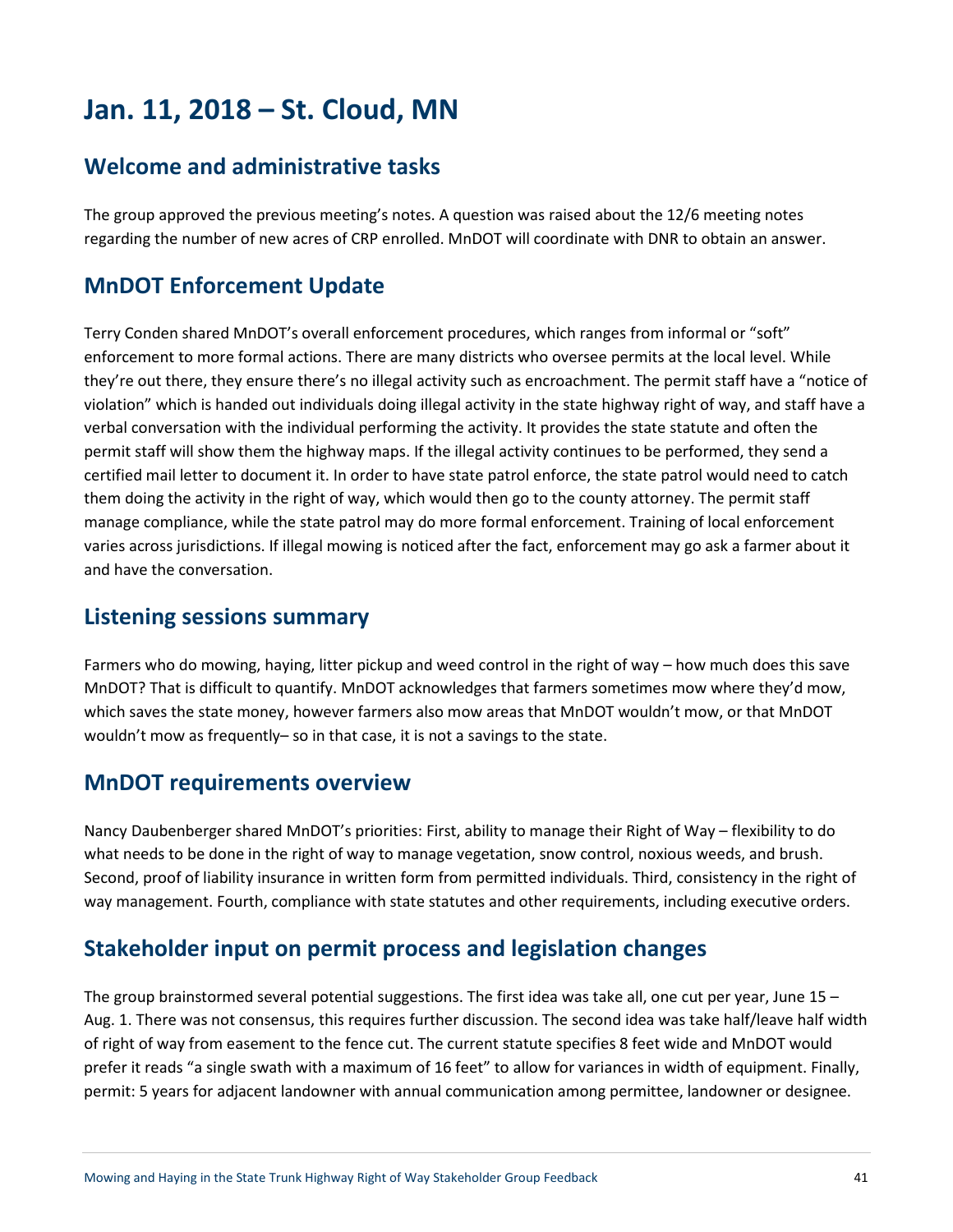# **January 18, 2018 – St. Paul, MN**

## **Welcome, agenda review, introductions**

Charlie Petersen, consultant from Management Analysis and Development, welcomed the group to the meeting and gave an overview of the agenda. He opened the meeting by reviewing the legislative charge for the group, including the role of the stakeholder group in providing input, the role of the commissioner of transportation in making a recommendation to the legislature, and the role of Management Analysis and Development, or MAD, as third-party facilitators and documentarians.

## **Review and approval of prior meeting notes**

Jan. 11 notes – Request to include attachment with meeting notes

Dec. 6 notes – no comments or changes

Dec. 13 notes – no comments or changes

# **Stakeholder Group input on permit process and potential legislation**

### **changes**

Charlie Petersen reviewed the ideas discussed in the previous meeting, including:

- Take half leave half with no date restrictions, allowing for safety cut
- A date-restricted process similar to current permit process, with the potential of changing the dates

MnDOT staff shared a series of maps assessing geographic differences and regions across the state related to environmental or other factors. This introduced an idea of graduated dates across the state.

The group reviewed the three different options related to timing and quantity and discussed the pros and cons of each option.

### **Take half – leave half:**

- Nuances to this could involve dates
- Half of the right of way (front or back half) Last time, talked about the width of the right0of-way taking half of that
- One-cut done by non-MnDOT/non-road authority
- Within that aspect, annual communication between MnDOT/permittee would provide special provisions
- Idea of farmers doing an early and/or late cut for snow/noxious weeds with MNDOT's approval

#### **Take some – leave some**

#### **Pros:**

- Provide habitat all summer long
- Provide quality hay for farmers
- Fair option for many
- Could say downslope instead of half would be more understandable
- Flexibility for farmers acknowledges that farmers are stewards of the lands, also provides habitat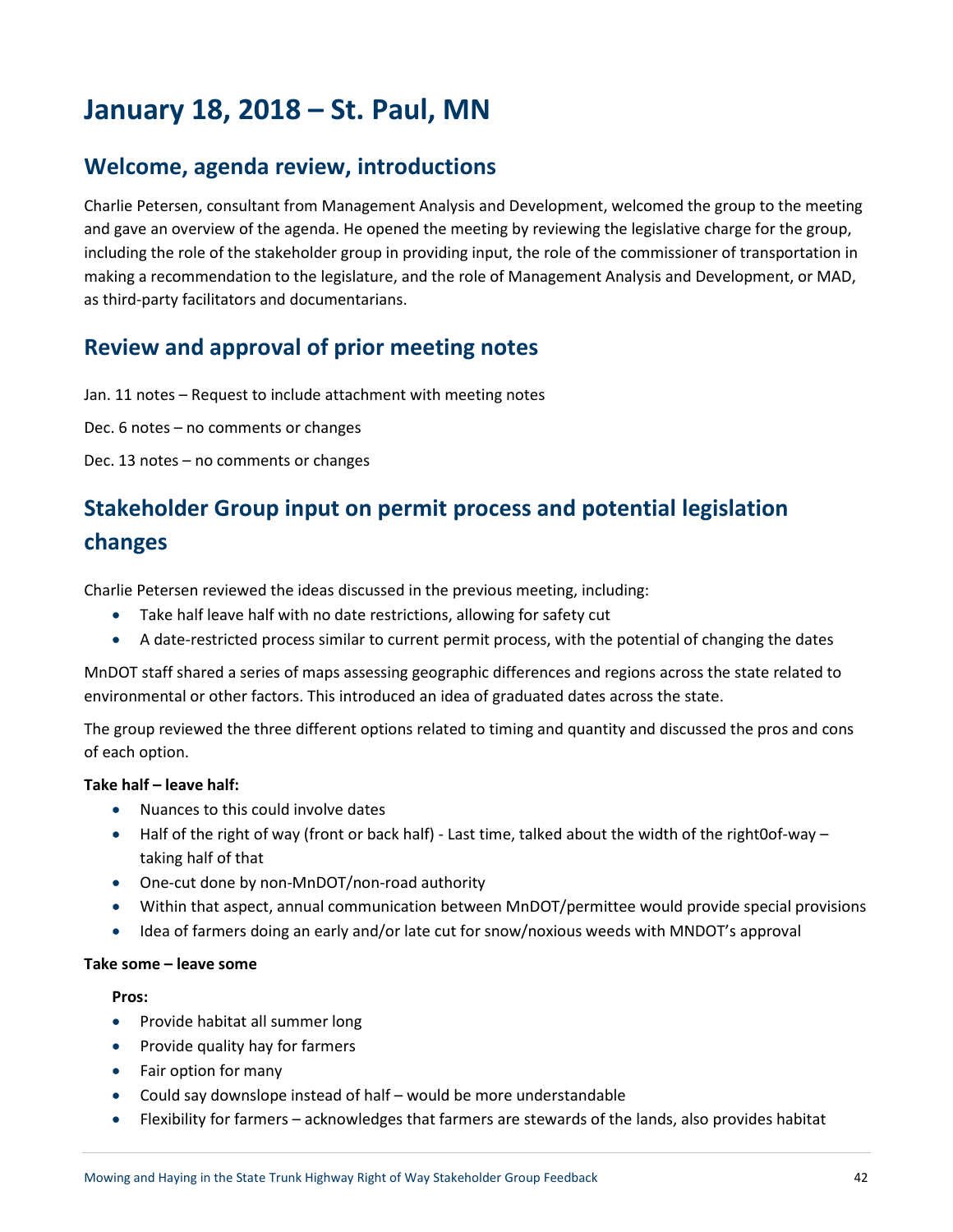- Provides MnDOT with detailed info about farmer's plans for management
- Most fair option helps climatological impact, who lives on what side of the road, etc.
- If done on a rotation, helps brush control
- Safety back slope safer to cut
- MnDOT could in some cases request a farmer do a late-fall full cut instead of half for snow control/other reasons – flexibility – broadens who could do the snow cut (Pheasants need grass to overwinter)

#### **Cons:**

- Management of this would be difficult for MnDOT
- Difficult to define half
- What's left may not be the best/aesthetically pleasing farmers may leave noxious weeds, which then MnDOT would have to come cut, so then the whole right of way is cut
- Defining the right of way line is difficult
- Would it be specified to be half of the mowable right of way or something else? What if there's a 100 foot right of way with 25 feet of trees?
- Fences may not be on the right of way line they control access
- Safety in slope or front slope is dangerous to cut. Don't want bales stored there
- IF take half/leave half leaves more grass standing, MnDOT may have to do more snow control mowing in the late fall. (MnDOT may do more mowing in this case than they are currently)
- How do we control the weeds in the half that is un-mowed?

### **Defined time (what's in statute now, possibility of adjusting the date)**

#### **Pros:**

- Simple for public to understand
- Easy for MnDOT to manage
- Influences different plant communities if set earlier mowing in August influences spread of parsnip, thistle, and noxious weeds. Could reduce noxious weeds on roadways – current statute allows government to mow any time for safety or noxious weeds
- Farmers take stewardship instead of state

### **Cons:**

- Wrong dates could increase noxious weed spread
- No good date for mowing for Monarchs after middle of July
- No universal date that works for all pollinators, wildlife, vegetation
- Date may not meet needs of a constituent group

### **Staggered dates/region specific**

There was some limited stakeholder support for this, however these stakeholders look to MnDOT/DNR for what the staggered dates or regions should be. DNR staff shared that if mowing occurs early so we miss the monarchs, we're at the peak of pheasant, waterfowl, songbird nesting – as mowing creeps into June, wildlife would be more impacted in the southern part of the state. A stakeholder stated this does not address concerns from environmentalists heard at listening sessions.

#### **Pros:**

- Incorporates climate variability and wildlife needs
- May minimize impacts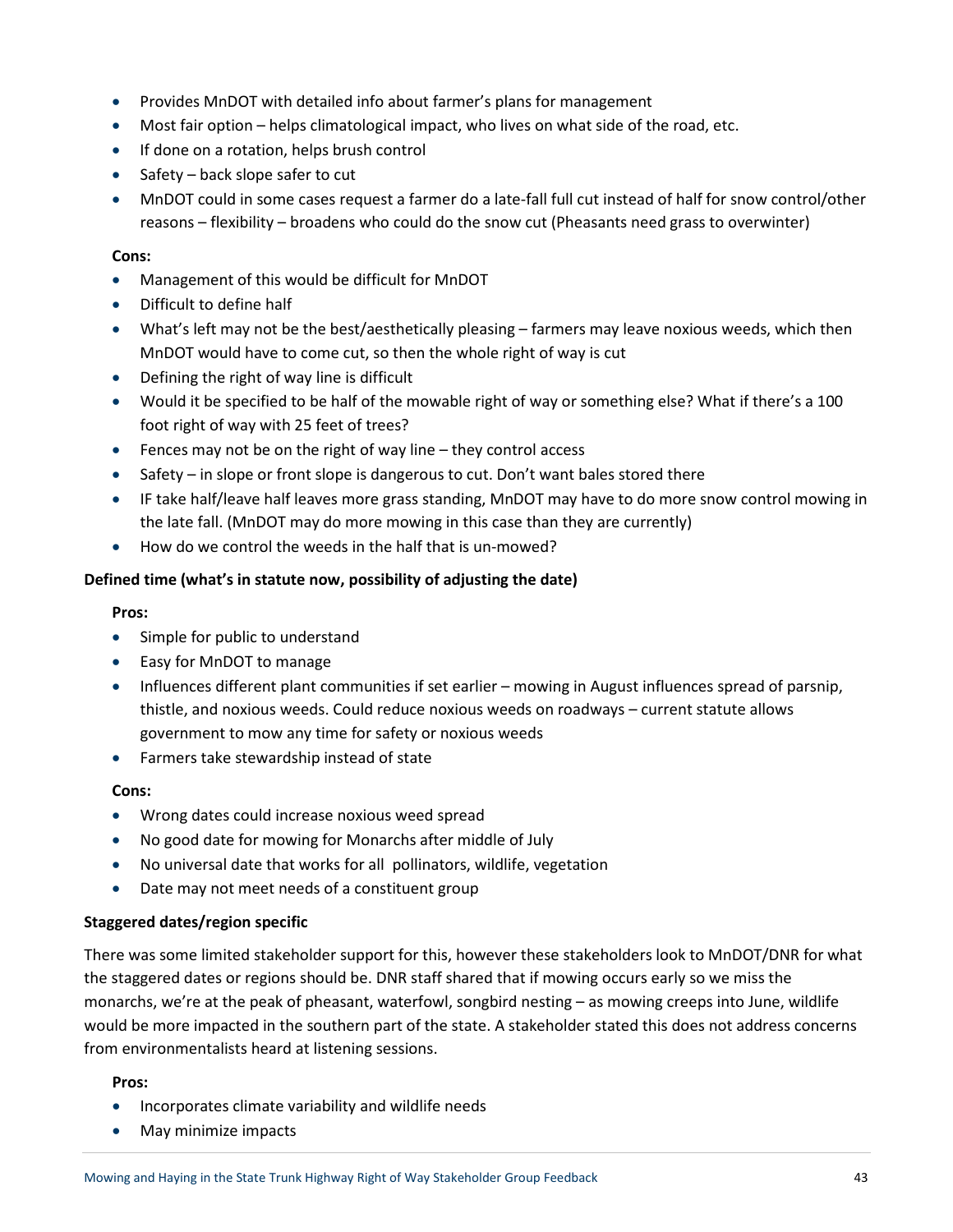- Best quality hay could be taken from trunk highway right of way there's a lot of variability in the quality/type of hay out there in general, requires different cutting dates
- May allow for re-nesting/re-growth of some habitat/wildlife
- If done on a rotation, helps brush control

### **Cons:**

- Confusing would take more education efforts to have public understand
- You're going to have to draw the line somewhere –someone right on the other side of it won't agree with the line
- Enforcement would be difficult right around boundaries
- there's a lot of variability in the quality/type of hay out there in general, requires different cutting dates

# **Final input on key points**

- Abutting applicant permit: could be a multi-year permit with annual communication between landowner and MnDOT (as long as the ownership stays the same, with MnDOT having the authority to revoke at any point). Can be issued to their abutting landowner or their assigned designee.
- MnDOT should use a phase-in process for new permitting process and provide education.
- Insurance: The current language in the permit is acceptable. Clarify that the person doing the actual mowing/baling should be covered under the insurance.
- Performance bond: Tort claim act allows MnDOT to collect for damages. Stakeholder support to leave it up to the regional office staff about whether a deposit is required and empower them to address bad actors.
- Safety lights/visibility: Vest or high-visibility shirt needed if an individual is off the vehicle. MnDOT will provide a vest if needed. Light requirement has already been reduced from a strobe light to a flashing amber light, as they are more available and reasonably priced. Slow moving vehicle marker as required. Vehicle should be clearly visible from 600 feet the rear (as per slow moving vehicle statute to 169.522) and follow the rules of the road.
- Aesthetic or visibility mowing: No permit should be required for mowing land traditionally maintained as lawn (for reasons such as aesthetic mowing, visibility mowing). MnDOT regional permit staff have the role of educating individuals who mow more than what is reasonable without a permit. Road authority has the authority to determine what can and cannot be mowed (example of safety – plantings to prevent snow drift) and when the highway sponsorship program is a more appropriate avenue. This may require legislation change and liability awareness wording.
- Non-abutting landowner and out of state applicants: Annual permit for non-abutting landowners. If the adjacent landowner requests it, they have priority until March  $1<sup>st</sup>$ . MnDOT regional staff have authority to set an appropriate performance bond. General support for no out of state commercial mowing unless by executive/governor's order.

Other discussion points:

- Flush bars: DNR staff clarified this is not a major benefit to wildlife, as tractors move too quickly for wildlife to get out of the way and farmers are unable to stop abruptly to avoid nests, etc. The group determined this would be a potential recommendation item for the roadsides for wildlife program.
- MnDOT is open to MOUs with other government entities to enter agreements to manage right of way that is adjacent to land owned by other government entities.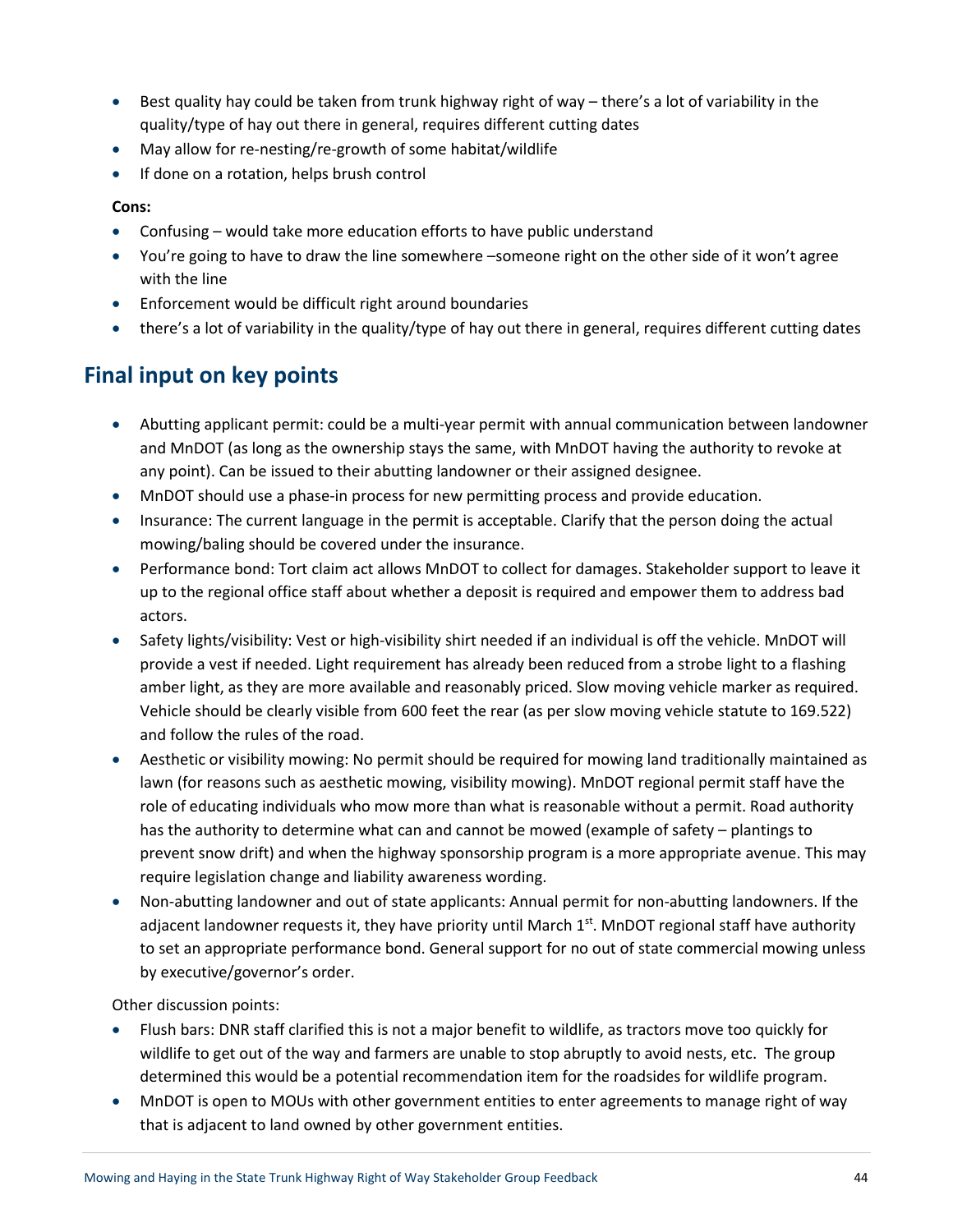- Individual citizens or businesses can use the roadsides for wildlife program or highway sponsorship programs as avenues to potentially preserve habitat in the right of way.
- Carrying permit on your person an electronic or paper copy is acceptable. Permittees are requesting to come onto state highway right of way to perform work – how is it detrimental to carry it with them? Do they understand the permit requirements and are they the permittees?

### **Legislative charge review**

The group reviewed the legislative charge and agreed they had covered all required topics, as follows:

Ease of permit application/notification:

- Updated to be cumbersome
- Improvements make it a more effective communication tool
- Increased flexibility in permit process
- Moving to an automated online process and in person application option provides greater ease

Frequency of permits/notification:

- Phase in educational period
- Extended permit period for adjacent landowners with annual check in

Priority given to the owner/occupant of private land adjacent to trunk-highway right of way:

- Time frame for priority application
- Specific permit exemptions for lawns suggested

Right of way with adjacent land under jurisdiction of local government:

- Highway sponsorship program
- Roadsides for wildlife
- MOU with other government entities

Abundance of wildlife habitat based on geographic distribution throughout the state:

- Considering timing of mowing
- Reviewing amount of mowing

### Next meeting:

- Assigned MNDOT to look at non-adjacent landowner aspect and exemption for aesthetic mowing
- Finalizing any loose ends when considering timing/amount options, clarify if one cut or more
- A permit violation is currently a misdemeanor (90 days in jail). Would like to consider revising statute to have it be a petty misdemeanor (fine of \$300 – if you pay the fine, do you still get the hay)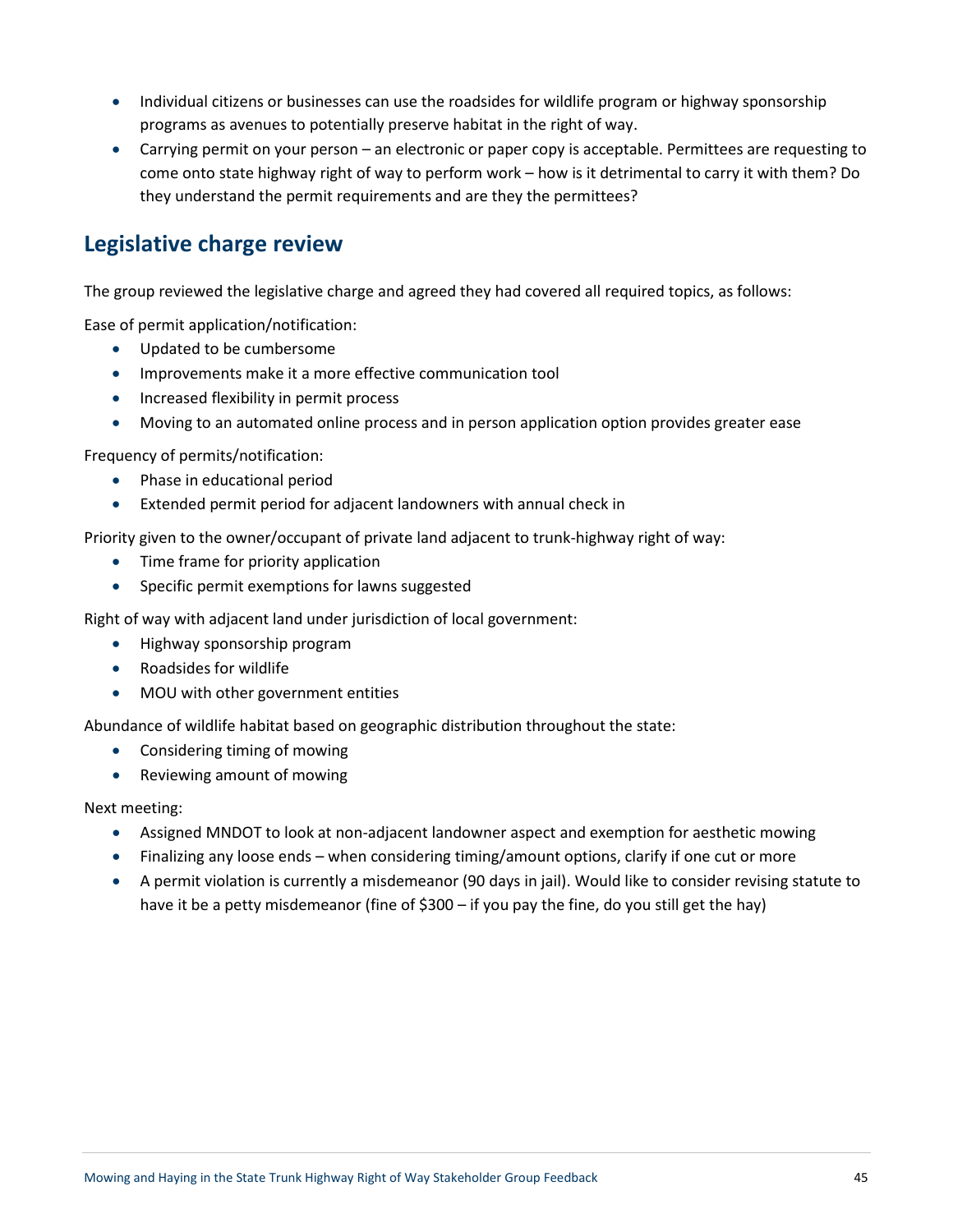# **Jan. 25, 2018 – St. Paul, MN**

## **Welcome and administrative tasks**

The group reviewed the previous meeting notes. The group provided a few minor edits.

## **Stakeholder group input on timing and quantity**

MnDOT staff reviewed stakeholder input to create a list of potential date and amount options. The stakeholder group provided additional feedback regarding the pros and cons of each option.

- 1A: No date restrictions, assumes one cut and that permittees will take some and leave some on each side of the road.
- 1B: Allow mowing and haying on the south and east (e.g. increasing mile posts) side of the roads May 20 – June 20, and allow mowing and haying on north and west (decreasing mile posts) side of roads after July 15
- 2A: No date restriction
- 2: B Prior to July 1
- $\bullet$  2C: June  $15 \text{Aug.} 1$
- $\bullet$  2D: July  $15 \text{Aug. } 31$
- $\bullet$  2E: August  $1 -$  Aug. 31
- 2F: Graduated dates throughout the state (region specific)

### **Timing and amount preferences**

The stakeholder group provided input on their top preferences for the options listed above. Facilitators calculated a rough count of the preferences, nothing that about one-third of the group was not present. The first choice for all present was an option without a date, one-third of the total group (including those not present) preferring 1A and one-quarter preferring 2A. Based on their stated preferences, the group collaborated to develop a hybrid model, Option X. Option X would have no date, allow for one cut in most circumstances, and utilize the permit as a communication tool for site-specific vegetation management, education, and clear definition of what should be mowed and un-mowed in each permitted area. Option X would maximize mowing in areas of low-quality habitat, and allow MnDOT to shift approaches and minimize mowing in areas of highquality habitat. MnDOT staff could help a permit applicant find a suitable place to mow if the area they initially requested is reserved for habitat. Option X would be phased in, requiring additional MnDOT resources to implement and educate the public.

## **Closing and recognition**

Nancy Daubenberger thanked the stakeholder group members for their engagement and willingness to provide input to the commissioner of transportation.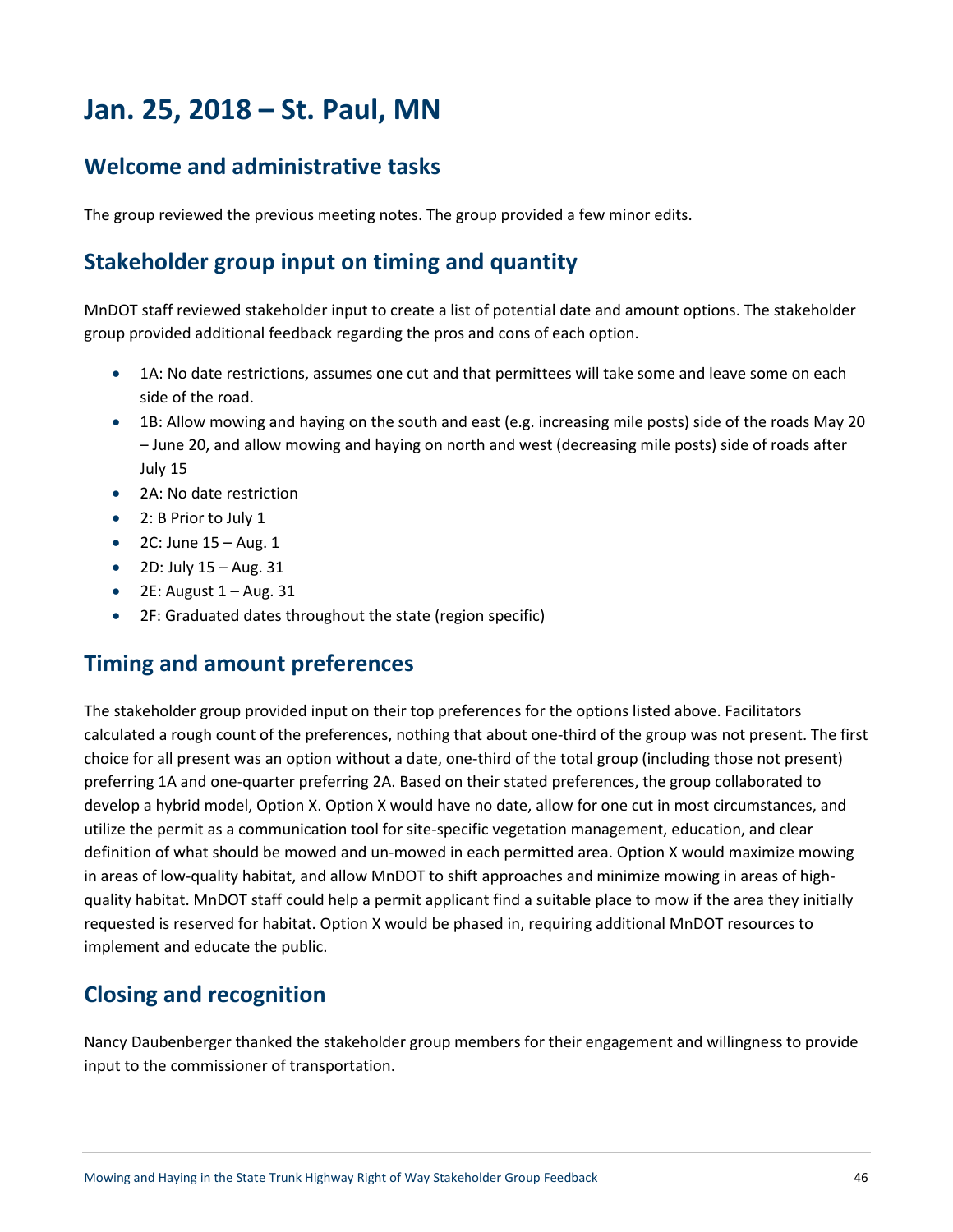# **Appendix B: Letter regarding Governor's Executive Order 16-07**

October 13, 2017

- To: Mowing and Haying in the State Highway Right of Way Stakeholders Group
- RE: Linkage between the efforts of the Mowing & Haying in the State Highway Right of Way Stakeholders Group and the Governor's Executive Order 16-07

### Greetings,

This letter is in response to the request for written clarification on the linkage between Governor Dayton's Executive Order (EO) 16-07 Interagency Pollinator Protection Team and the Mowing and Haying in State Highway Right of Way Stakeholders Group (M&H group).

There are three groups working on these efforts: the M&H group, the EO16-07 Interagency Pollinator Protection Team (IPPT), and the EO16-07 Governor's Citizen Committee on Pollinator Health (GCCPH). In developing the M&H group, MnDOT selected representatives who are working on these other efforts to ensure coordination, specifically,

- Tina Markeson is MnDOT's representative on the IPPT, as well as a staff member of the M&H group;
- Erin Rupp with Pollinate Minnesota and Dan McSwain with Washington County Natural Resources are part of both on the GCCPH, as well as members of the M&H group.

We expect that these people will represent the perspectives of the IPPT and GCCPH and ensure that the work of the M&H reflects their concerns and goals for pollinator habitat. These three groups have some intersecting goals, as follows:

*Goal of IPPT:* interagency cooperation to develop cross agency policies and programs and to develop statewide pollinator goals and metrics.

### *Goal of GCCPH:*

- o Promote statewide collaboration on pollinator protection efforts;
- o Raise public awareness of pollinator issues;
- o Review and comment on agency pollinator programs, reports, and recommendations; and
- o Identify and support opportunities for local and public-private partnerships.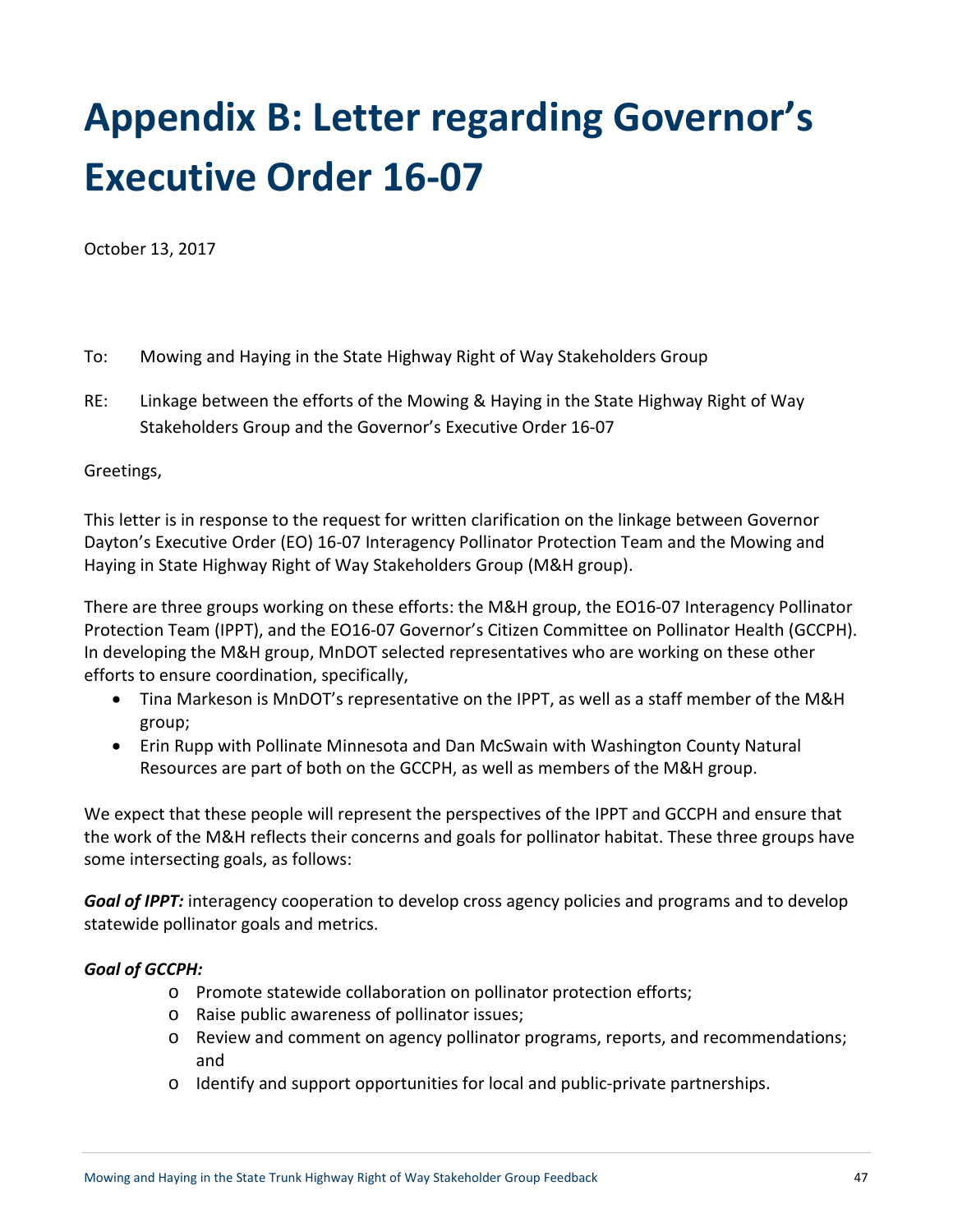GCCPH has the ability to make recommendations to the Governor on state agency programs and other statewide partnerships and efforts.

*Goal of M&H Group:* (language directly from bill)

- o …establishment of a permit or notification system to mow or hay in trunk highway right of way. The recommendation must be developed with input from agriculture and environmental groups.
- o The recommendation must contain at least the following elements:
	- (1) ease of permit application or notification;
	- (2) frequency of permits or notifications;
	- (3) priority given to the owner or occupant of private land adjacent to a trunk highway right of way;
	- (4) determination of authority to mow or hay trunk highway right of way in which adjacent land is under the jurisdiction of the state or a political subdivision; and
	- (5) recognition of differences in the abundance of wildlife habitat based on geographic distribution throughout the state.

While the outcomes of all three teams will have impact statewide, the outcome of the M&H group will have a more direct impact on how MnDOT manages its roadsides. The outcome of the M&H group can be taken up by the GCCPH team as a program to expand to counties/cities, should the GCCPH team choose to present this to the Governor as part of their proposal.

I hope this provides the clarification you are seeking.

Sincerely,

Nancy Daubenberger, P.E. Assistant Commissioner for Engineering Services

CC: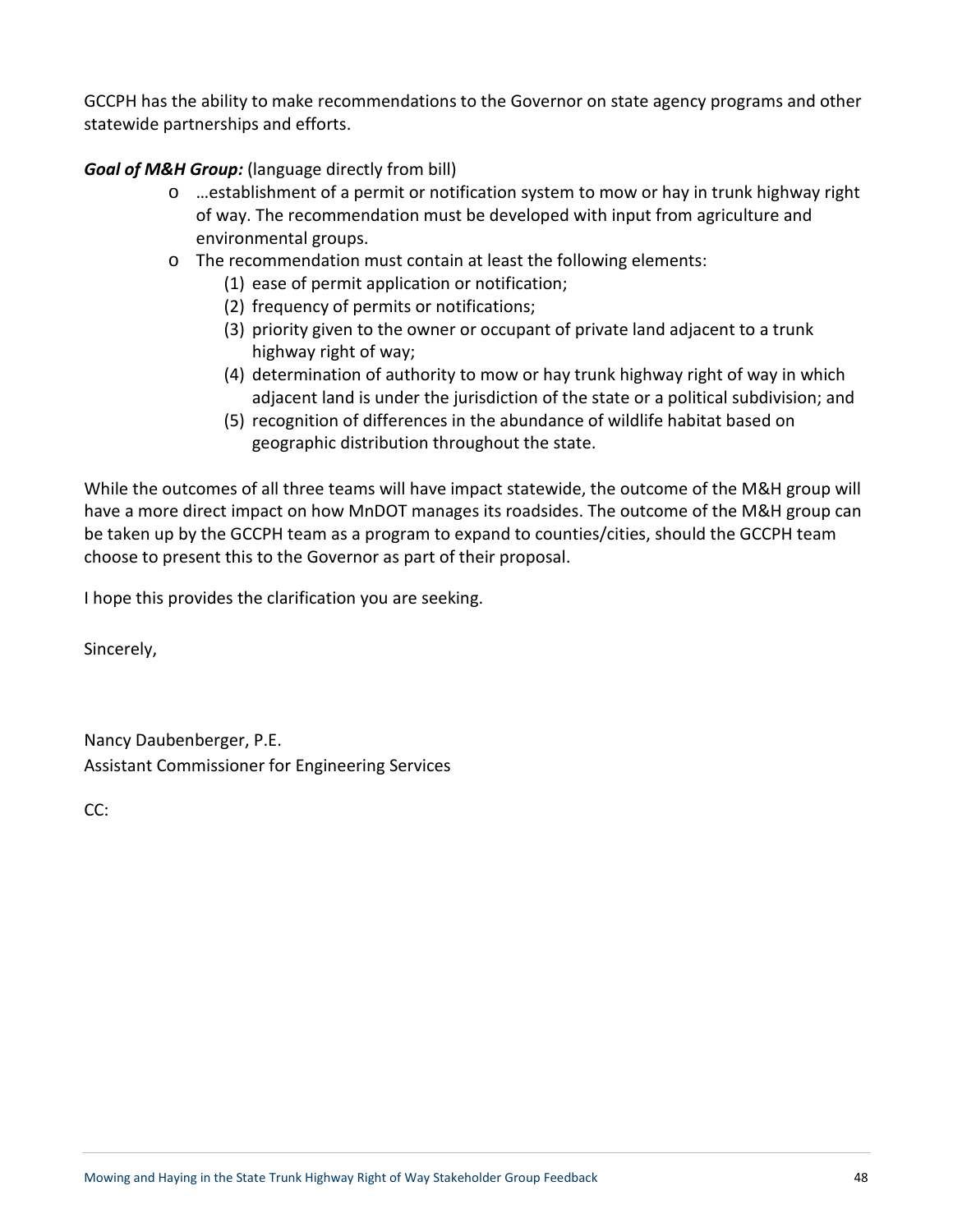# **Appendix C: Listening session summaries by location**

# **Arden Hills**

**Conservation:** A majority of the participants expressed the need to conserve the right of way as critical habitat for animals and insects. A participant noted that the right of way is mowed before the August  $1<sup>st</sup>$  date, despite the permit process. They also suggested that MnDOT staff could identify areas that do not need to be mowed for safety reasons, and also mowing on a rotation, and other creative ways to conserve roadside as habitat. Another participant encouraged prescribed burning of roadsides as opposed to mowing. Another inquired about mowing dates that are more suitable for protecting pollinators (August 1<sup>st</sup> better to ensure survival of pheasants). However, one participant expressed that there was plenty of public land for habitat in Minnesota. They stated that they preferred not to use chemicals to manage noxious weeds along their property so prefer mowing.

# **Crookston**

Nov. 8, 2017 **Number of participants: ~45** 

**Beautification:** Two highways run through the city and ditches are mowed for beautification purposes. Several participants stressed the pride people take in keeping ditches adjacent to their property neat and tidy.

**Safety:** Majority of participants stressed that leaving the right of way un-mowed is a safety concern. The tall weeds and cattails cause deer and other animals to be close to the road increasing vehicle collision and endangering human life and that mowing makes it easier to see animals. Additionally, several participants also mentioned that leaving the right of way un-mowed causes living snow fence to be too close to the road causing the snow to drift on the roads.

**August 1st date:** Majority of participants expressed that they did not understand why the law required them to wait till August 1st to mow. Participants noted that it was easier to mow in July because farmers may be busy with harvesting in August, July is a good time to get hay and August is not, and additionally it is difficult to mow in August due to seeds that fly from the weeds at that period.

**Maintenance and noxious weeds:** Several participants expressed concern over noxious weed and how mowing in June (or before August) is key to keeping it down. Some participants also expressed that a new noxious weed (Burnet Saxifrage) has been discovered on their property and that they needed to control it.

**Drainage:** Participants expressed that ditches do not drain properly if not mowed, causing back up in to fields. Additionally the expressed the optimal time for mowing the ditches are when they are dry, rather than wait for August.

Nov. 16, 2017 **Number of participants: ~12**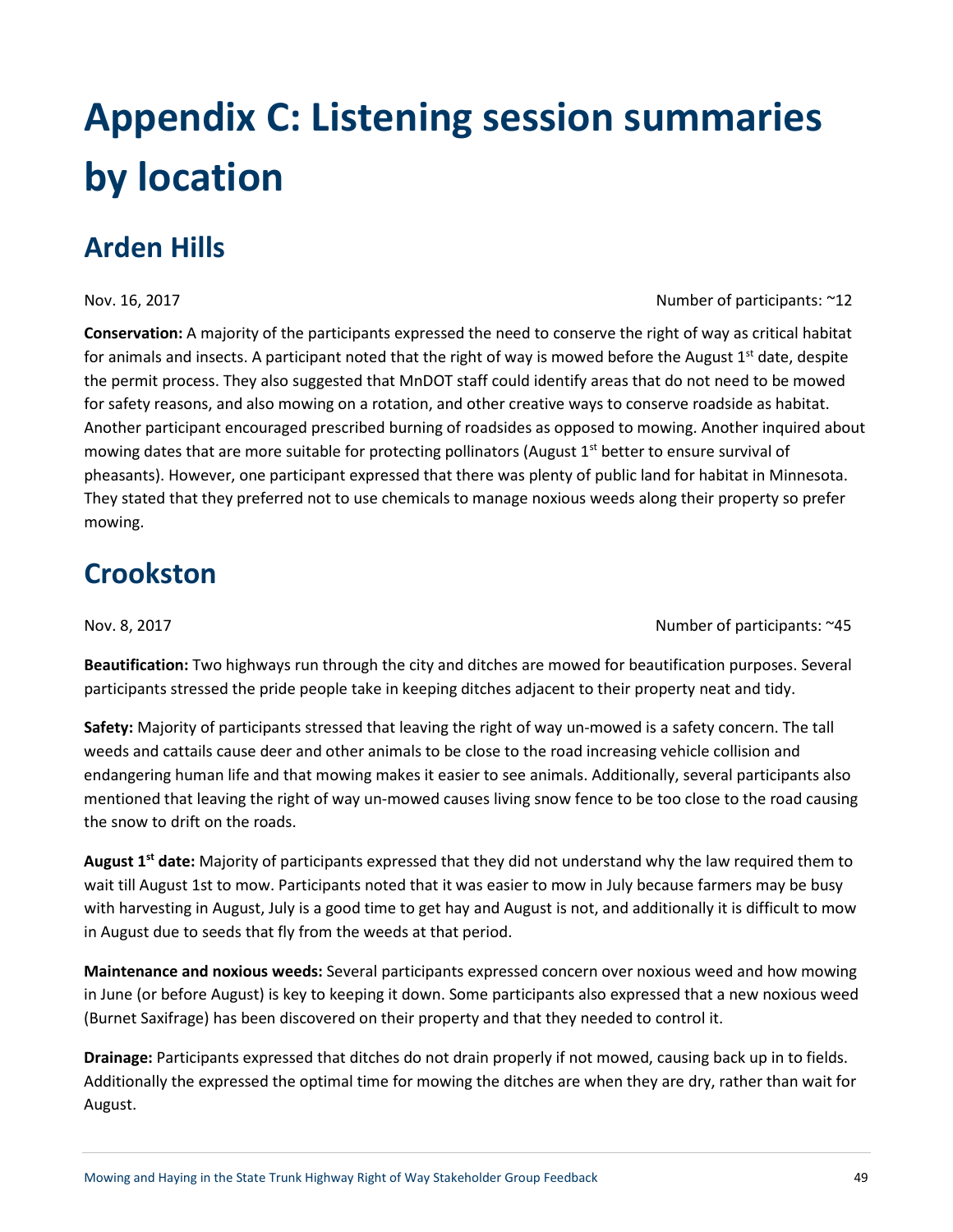**Permit process:** Participants expressed frustration and confusion about the permit application and enforcement process. Some expressed concerns about the requirements including helmet, insurance, payment and bonding for permits. Additionally a participant expressed confusion about dates when adjacent property owner gets first priority to mow.

**Right of way as habitat:** Participants expressed that they did not understand why the right of way has to be a habitat for pollinators.

# **Mankato**

Nov. 14, 2017 Number of participants: ~30

**August 1 Mowing Date:** Majority of farmers expressed that the time allowed to mow does not provide quality hay. Several farmers expressed that they provide a service by mowing the right of way, and in return they would like quality hay and that by August 1st, the hay along the highways is of poor quality. A few participants noted that having access to the right of way to mow hay was especially cost effective for hobby farmers who do not have a lot of resources to get quality hay. Some participants noted that the date is too late in areas north of Alexandria; they suggested, depending on the type of vegetation in the right of way, that a graduated cutting schedule may be useful. One participant also suggested allowing mowing twice to control weeds, allowing some burning on right of way, as well as allowing some rotation to cutting cycle.

**Permit process:** Majority of participants raised concern about several aspects of the permit process, including a) requirement for safety equipment, insurance, b) allowing landowners first priority to mow right of way adjacent to their property. Participants also inquired about responsibility to enforce the permits and ensuring penalty for non-compliance.

**Safety:** Several participants expressed that the leaving the right of way un-mowed is a safety concern as wildlife can be near to the road resulting in increased vehicle collision.

"Don't let children play along the road – shouldn't allow our pollinators to do that as well. Coyote track along the road – they'll find the pheasants."

**Habitat loss for wildlife/ pollinators:** A minority of participants expressed that the right of way is the only habitat left for pollinators such as honey bees, and other wildlife in heavily farmed areas. Several expressed the noticeable loss of pollinators in the region and underlined the important of safeguarding right of way as habitat for them. Two participants also expressed that the permit process does not accommodate those who wish to leave right of way untouched and that that there is weak enforcement of the statute for protection of habitat and conservation.

# **Marshall**

Nov. 8, 2017 Number of participants: ~68

**Maintenance:** Several participants expressed concern over noxious weeds, including thistle and leafy spurge in the right of way that need to be controlled by mowing before they spread and seed. A few others also noted that they take pride in cleaning the ditches and keeping it free of garbage. Several suggested moving the date up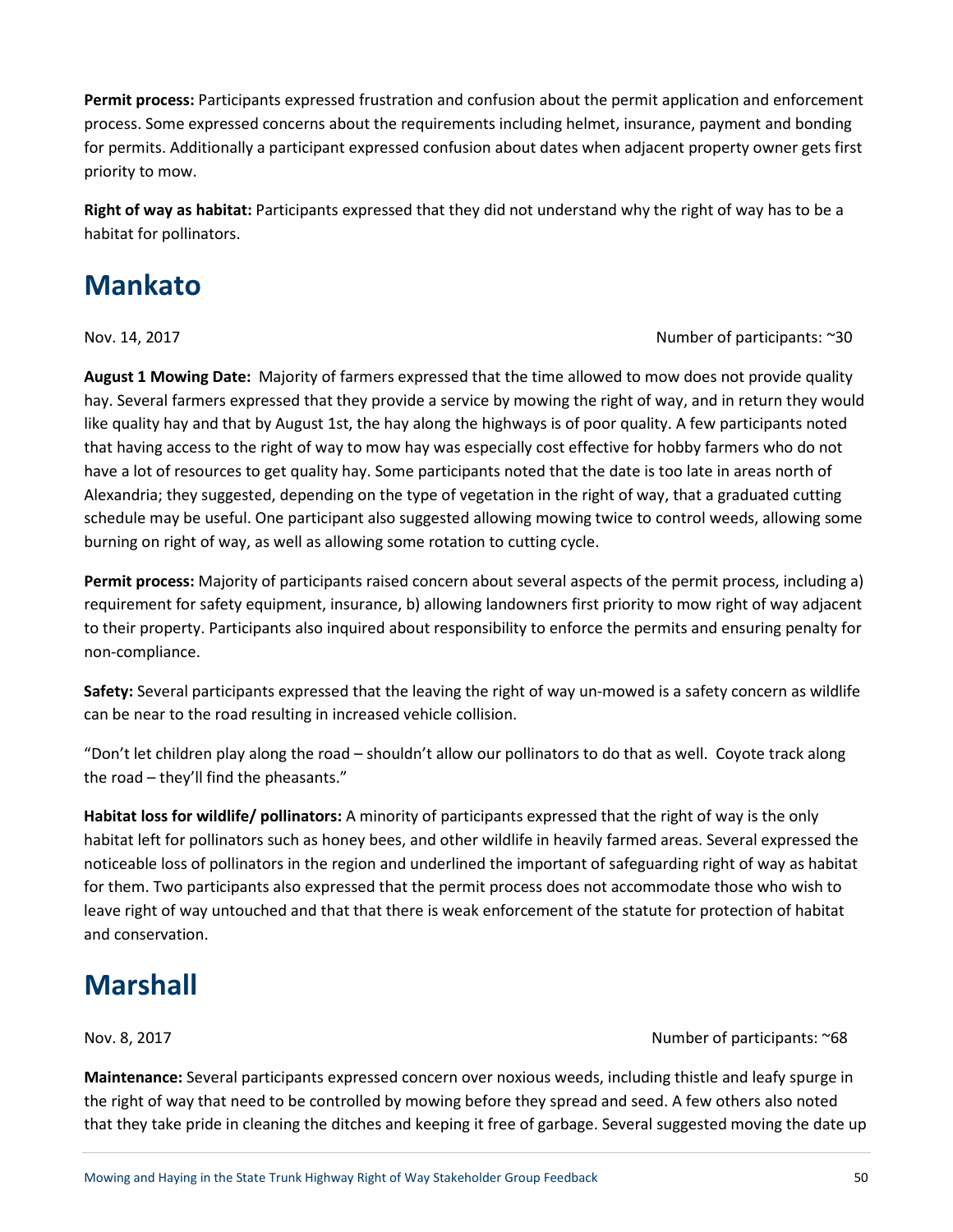the first right of refusal should be to those owners. They also suggested that the permit should be paperless and that the August date needs to be changed.

that by not controlling them it creates a major liability for farmers. A few also expressed that the farmers are doing a service by maintaining the roads by mowing and cleaning up garbage from the roadside.

inquired about what MnDOT is doing to control noxious weeds such as wild parsnips. **Enforcement**: Several of those present inquired about the permitting process and enforcement of the statute. MnDOT clarified that law enforcement would enforce the statute and that state patrol is part of the stakeholder group. One participant also inquired about legislation regulating private benefits from a public asset. Representative Hansen expressed his willingness to support this issue.

**Conservation:** Majority of those present expressed the need to preserve right of way as critical habitat. Several

expressed support for the permit process and mowing date. A stakeholder noted that it was important to distinguish between mowing and haying, that mowing serves as an important management tool while haying allows taking from a public resources which is not the purpose of the state right of way. **Noxious weeds:** A few

participants expressed concern about noxious weeds and how it needs to be managed. One participant suggested examining programs carried out by other states such as Iowa or Kansas. Another participant also

**Metro**

that have affected members of their community.

Nov. 21, 2017 **Number of participants: ~14** 

**Permit process:** Majority of participants raised concern about several aspects of the permit process, including onerous requirement for safety equipment, insurance, lights etc. A participant explained that in order to reduce damage to equipment, farmers typically mow roadside ditches using old equipment that do not meet the permit requirements. Another participant expressed that it is burdensome to renew the permit each year and that it would be useful for the permit to be valid for more than a year. A handful of participants also inquired about enforcement and requested clarity on the penalty for non-compliance.

**Safety:** Several participants noted that mowing the right of way reduced vehicle collision with animals such as deer, and kept other wildlife away from the roads. Several noted that roadsides are not appropriate places for creating habitat for animals and pollinators and shared anecdotes of accidents and incidents involving wild life

in order to control the weeds. Many of those present expressed frustration that the state does not recognize that the farmers were providing a service for free, when it would otherwise require unionized employees to maintain the right of way.

**Noxious weeds:** Majority of participants expressed concern over noxious weeds (Canada thistles) suggesting

**Permit process:** One participant expressed that it was important to give priority to adjacent landowner and that

# **Morris**

### Nov.15, 2017 **Number of participants: ~30**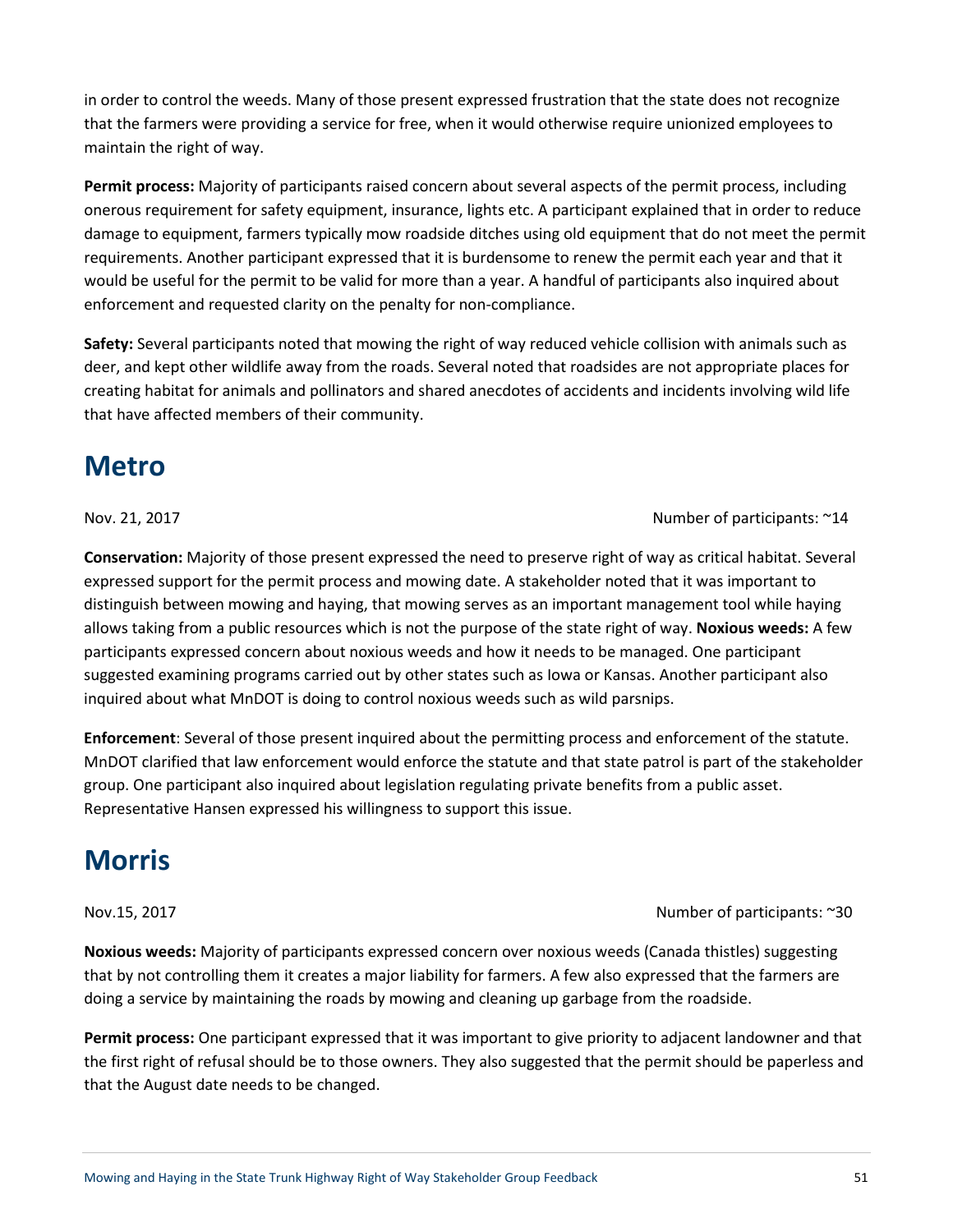**Quality of Hay:** A few participants discussed the quality of hay that would be yielded because of the cut date in August.

**Conservation:** A minority of participants expressed the need to conserve roadsides as critical habitat. They cited the noticeable decline in birds and insects, specifically those that use ditches for nesting, and suggested ways to manage them more effectively, including planting native seed mixes and mowing on a three-year rotation. One participant also suggested that MnDOT should urgently consider Iowa's Integrated Roadside Vegetation Management (IRVM) program. However, majority of those present expressed that there is a lot of public land available for conservation and that roadsides are not appropriate for this purpose.

**Safety**: Several of those present noted that leaving the right of way un-mowed causes significant safety issues, that large animals can hide behind tall grass causing increasing collisions.

**Drainage:** One participant also expressed that proper drainage is critical to control flooding and that un-mowed ditches compromise drainage, and allows trees and cattails to grow which impede water flow.

# **Rochester**

### Nov. 09, 2017 **Number of participants: ~10**

**Maintenance:** Several participants expressed that mowing the right of way helps control noxious weeds and invasive species such as Canada thistle and wild parsnip. Several stated that MnDOT did not appear to control these and they needed to mow before the August  $1<sup>st</sup>$  date to ensure it did not spread around their properties. Some also expressed that they preferred to mow over spraying herbicides which is indiscriminate and more harmful for pollinators. One participant also expressed that MnDOT and DNR are not taking responsibility to control noxious weeds as per statute 160.23.

**Permit process:** A few participants expressed confusion about the permit process, including whether permits are required to mow driveways. Another participant outlined that in South Dakota, people have to bid to get the right to bale, and they mow and hay well before  $1<sup>st</sup>$  of August, but that they did not have requirements such a safety vests. A participant also expressed concern about whether needing permits would become common place and be required for county and township level also. One participant suggested mailing survey utilizing Self Addressed Stamped Envelopes (SASE) to landowners adjacent to right of way to gather information about intention to mow/hay, and using the responses as permits. Another participant also suggested managing and issuing permits on a graduated scale depending on the region. Several times, participants inquired about costs associated with acquiring a permit.

**Enforcement:** A participant expressed that they had received a letter from MnDOT stating that his crops were encroaching the right of way. They felt that it could have been resolved by calling them in person and utilizing MnDOT resources for resolving other highway related issues.

**Conservation**: A minority of participants expressed the need to conserve the right of way as habitat for pollinators and other protected animals. A participant stated that pollinators such as monarchs only eat milkweed leaves, and that in order to guarantee survival, need to ensure there is no mowing till end of August. One participant suggested rather than mowing the right of way, landowners could spot mow to control noxious weeds. However, majority of participants did expressed that the right of way is not an appropriate place for pollinators, and that MnDOT needs to work with DNR to utilize other areas for conservation. A few participants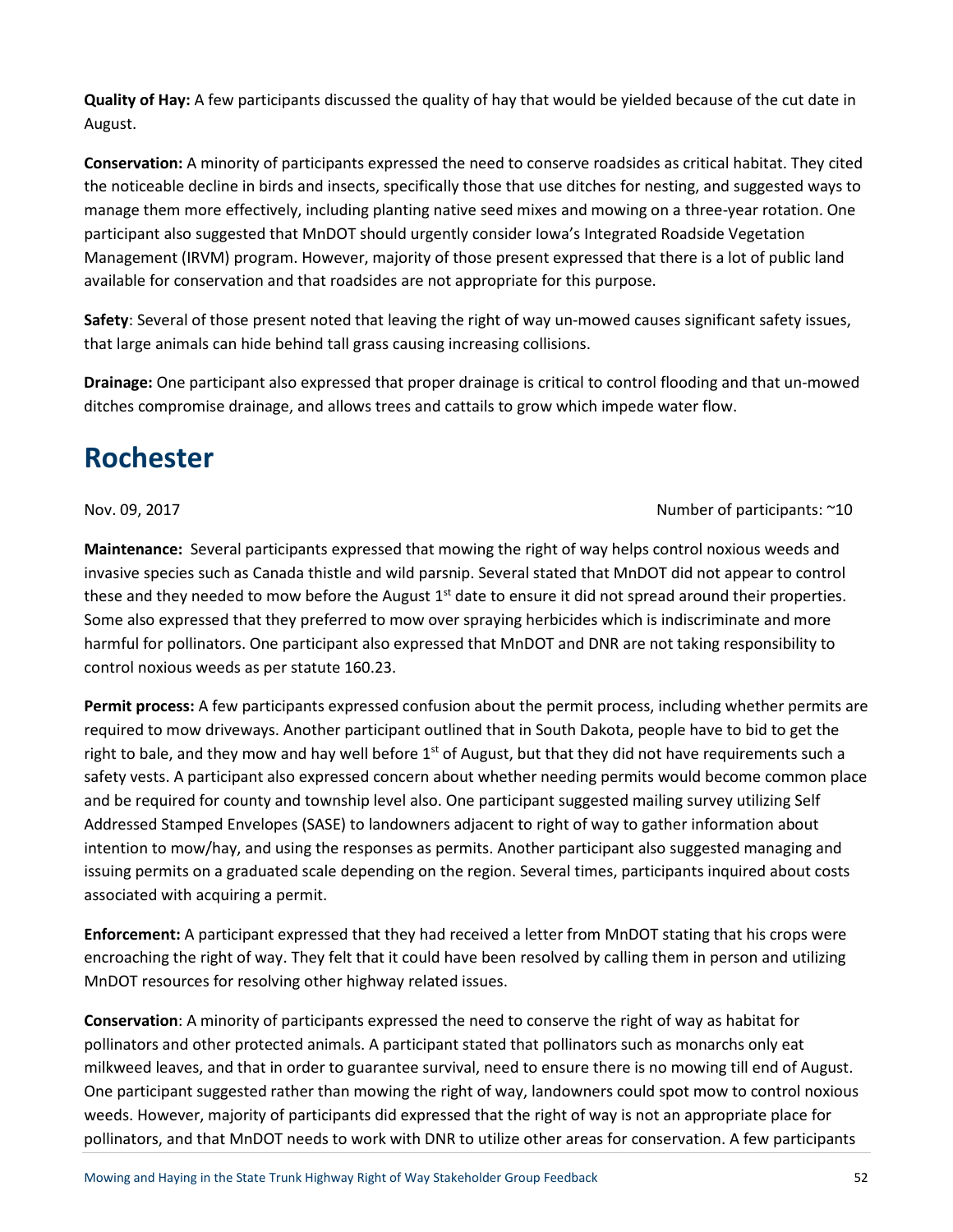suggested a bounty on pheasant nest predators such as (foxes, coyotes) rather than not mowing the right of way could be more useful to protect pheasants.

**Safety:** Majority of participants expressed that leaving the right of way un-mowed is a safety concern as tall grass hides deer and other large animals. Several expressed that they have never hit protected wildlife (such as pheasants) during all the years they have been mowing.

# **St. Cloud**

### Nov. 09, 2017 Number of participants: 18

**Maintenance:** Several participants expressed that mowing has helped manage noxious weeds and invasive species, such as wild parsnip. A participant expressed that mowing is better than spraying herbicides specifically for those farmers who do not wish to use chemicals in their fields. One participant also expressed that the legislation language allows for mowing to control weeds, specifically mowing before it seeds. Another participant expressed that they mow and clear out the ditches to keep it free of garbage.

**Permit process:** Majority of those present expressed that the requirements for acquiring a permit are onerous. Another expressed that they lacked understanding over the August  $1<sup>st</sup>$  date, and how it was determined. One participant also expressed that the date is too late especially for those trying to control noxious weeds.

**Enforcement:** A few present noted that while the statute has been around since the 1980s, there has not been effective enforcement of it. Several inquired about agency responsible for enforcement of it.

**Safety:** A few present noted that roadsides are not appropriate places for conservation, and that it is a safety concern to create habits that can lead to large animals being close to the road.

# **Baxter/Brainerd**

Nov. 20, 2017 Number of participants: ~11

**Safety:** Many attendees suggested that safety be the primary consideration for the right of way. Mowing makes it easier for drivers to see deer and other animals.

**Dates:** The majority of attendees expressed that the date window was too late for quality feed and too short given the potential for wet weather in August. Attendees expressed a primary preference for no date restrictions, and a secondary preference for a mowing and haying window of July  $15<sup>th</sup>$  – August  $31<sup>st</sup>$ .

**Mowing as a public service:** Attendees expressed that they feel they save the state money by mowing the right of way, and also provide a public service by cleaning up garbage in the right of way.

**Performance bond or security deposit:** Attendees expressed a preference for no performance bond. If a performance bond is required, attendees expressed a preference for one performance bond for each individual, regardless of the number of permits or miles of right of way they mow.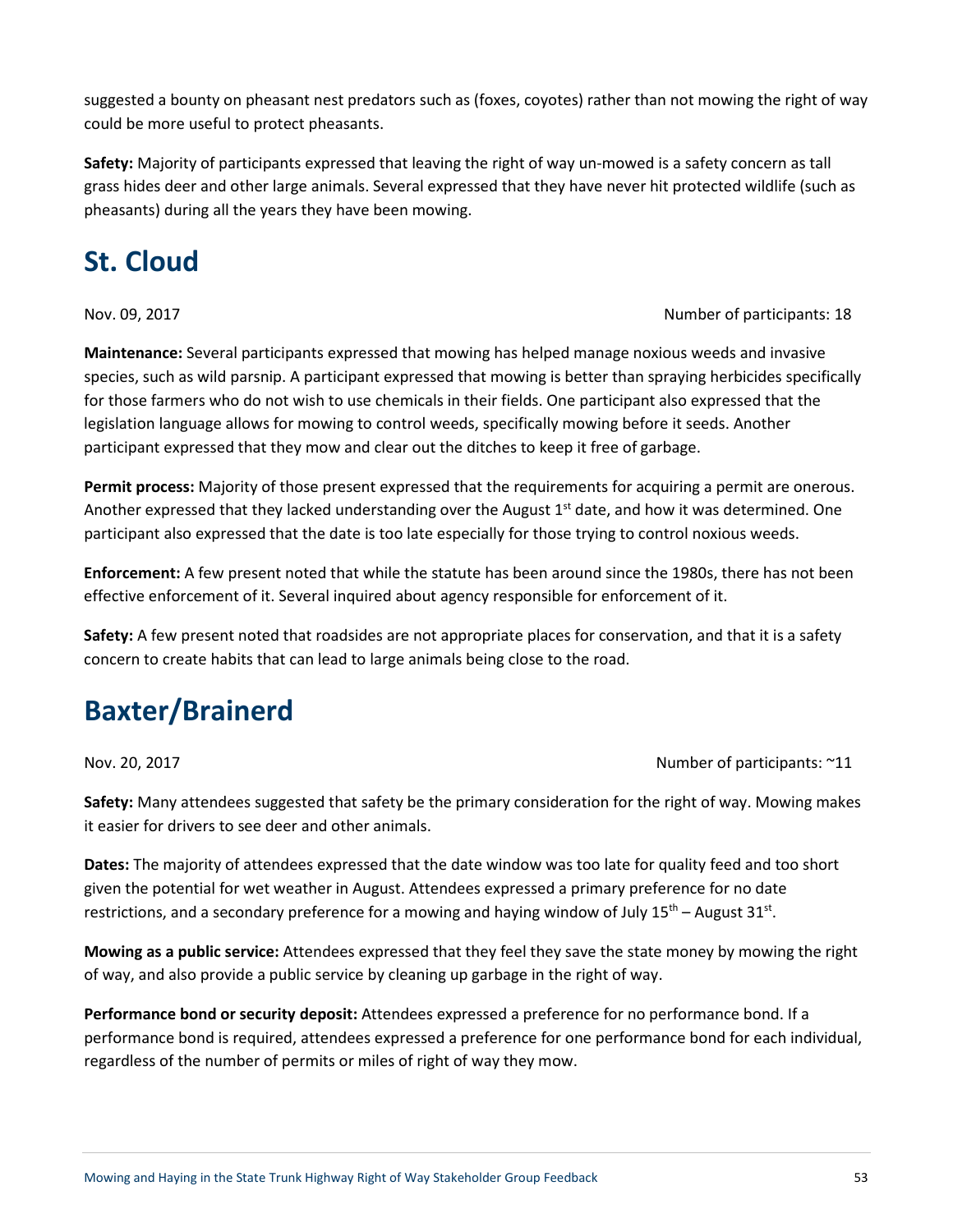**Permit process:** Attendees stated that most adjacent landowners aren't thinking about mowing and haying the right of way in February or March, and so it may not occur to them to obtain a permit in that timeframe. Attendees felt adjacent landowners should be able to obtain a permit closer to when they would like to mow.

# **Online input**

Almost 270 comments were received online. This was combined with other input MnDOT received through the mail and other channels. Unique themes from the online comments included government red tape and concerned citizens, which are described below. These new themes are followed by ideas that were also heard at the listening sessions, including beautification, adjacent landowner concerns, safety, cost concerns, habitat preservation, timing of mowing and haying, noxious weeds and enforcement.

# **Government red tape**

A minority of comments describe the permit process overall as red tape, often using phrases like "if it's not broke, don't fix it." Several comments expressed that this would disrupt informal local practices for mowing and haying and would pit neighbor against neighbor. Generally, these commenters desired no permit process of any kind.

- "It's another layer of government red tape when the farmer owns the land."
- "It [is] always people with no real link to the land to take it from those who do. Farmers and ranchers have been saving the state money by taking on the maintenance of right of ways."
- "The permitting process adds an extra layer of government compliance resulting in no net gain for the state's economy. The ruling is not productive- the ditches have been maintained effectively for many years and have been at no direct cost to state residents."

# **Concerned citizens and public interest**

Notably, a sentiment that was not as frequently expressed at listening sessions but was repeated often in the online comments was that taxpayers don't want to provide free hay for farmer's business operations. These comments were occasionally linked with a desire to preserve habitat, however the sentiment was often a standalone comment.

Several quotes on this include:

- "Roadside right of ways are technically public land and should be managed in the public interest, not in the interests of private individuals or corporations."
- "We think that everyone needs to be on the same page and realize that individuals do NOT own this land, rather the state as a whole owns it, and the state should be the one directing the care and upkeep of said land, not individual landowners whose property may adjoin said ditches or be in close proximity to these ditches. This land does not, as some mistakenly think, exist to serve their individual needs."
- "Mowing ditches is the equivalent of me going to a state park and digging up trees and selling them."
- "Allow mowing only once during year between July 20th- August 15th. Anyone mowing and harvesting hay on right of way must pay to DOT the market rate for the hay harvested. There should be no free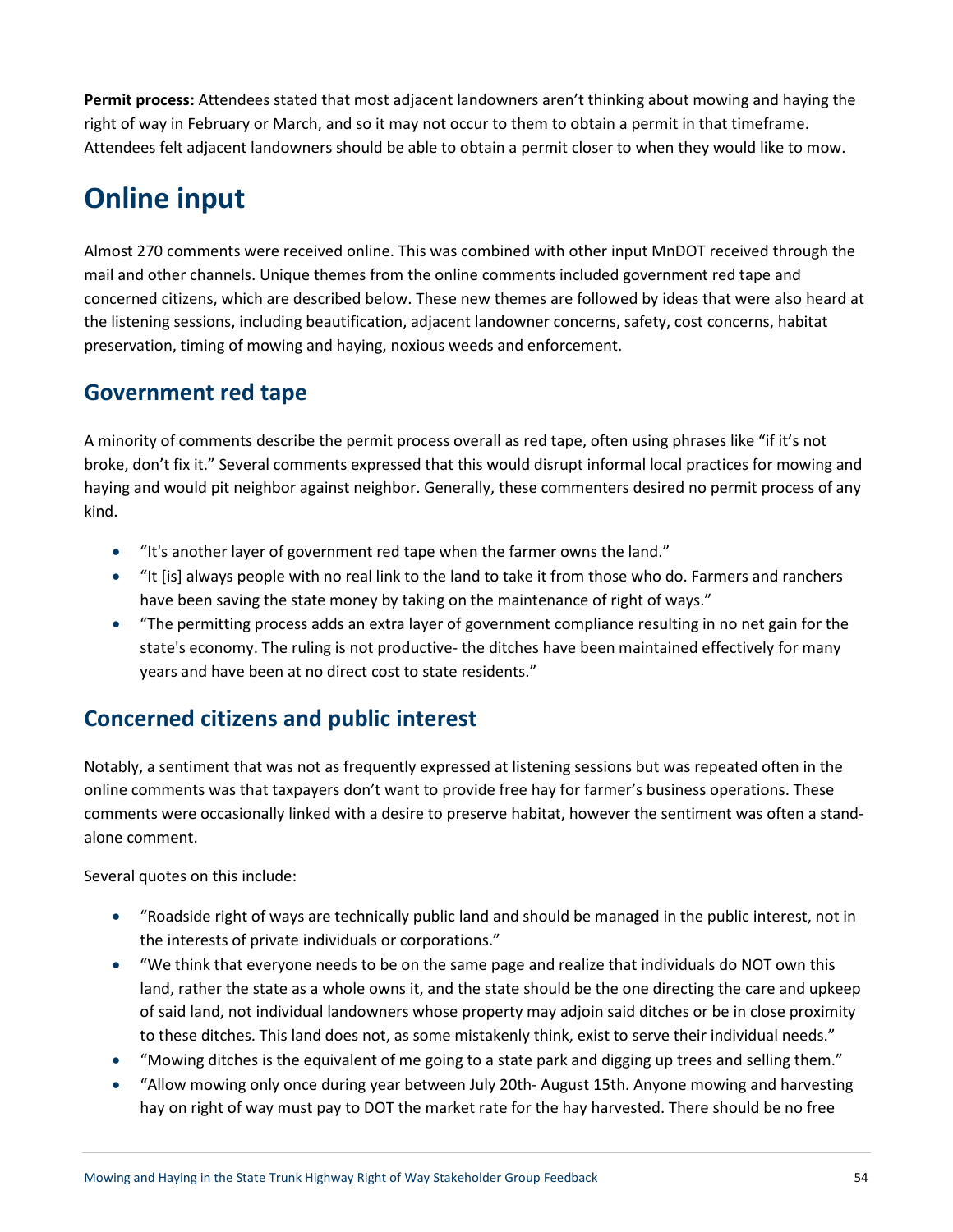ride. Do not issue emergency orders because of drought conditions to go around these rules. It is a business we do not need to bail out."

• "Any mowing of these state resources needs to be carefully evaluated, subject to permitting where appropriate, and the People of Minnesota need to be adequately compensated where utilization of their resource is allowed."

# **Pride in the land and beautification**

Several individuals in favor of mowing and haying felt that mowing helped keep their property neat and presentable. (This sentiment was not specifically tied to yards.)

• "As a rural resident, I like to keep the road ditch in front of my residence mowed. The road ditch is an extension of my front yard. As a rural resident, I take pride in how my property looks- the same as someone living inside the city limits on the same highway."

Likewise, several individuals in favor of conserving habitat took pride in Minnesota's native plants and wildflowers and felt that natural roadsides were attractive. Several comments expressed displeasure with "cosmetic mowing," however it was unclear whether this was specific to mowing done by MnDOT, individuals or overall mowing.

# **Adjacent landowners**

Individuals in favor of mowing and haying were consistently supportive of giving permit priority to adjacent landowners. One suggestion included a five-year permit for adjacent landowners or requiring individuals to obtain the permission of adjacent landowners prior to obtaining a permit. Several recommended providing an exception or provision for maintaining lawns that did not require a permit.

# **Safety concerns**

Safety concerns were a common theme, however there were several differing points of view within this area:

- Some individuals are concerned that tractors without appropriate lights or reflectors present a danger to the traveling public
- Some comments expressed concern about bales being left for extended periods on the right of way
	- o "I know that there are some farmers who bale the state ditches and use this hay for their own cows and maybe some horses. But what I see going on from Dawson to Monte on 212 is mostly one person mowing and baling most of the ditches. He does not have livestock. He bales the road ditch and then stores the hay and sells it. I think if we have someone harvesting all of this hay, which amounts to many acres with no investment that it would be okay for the state to require a permit & proof of liability insurance because of the exposure encountered by leaving these bales in the ditch overnight and even for a few hours. The ditches are purposely designed with gentle slopes to prevent injury and death - an 800# round bale struck by an auto could be devastating. And with mile after mile being mowed and baled the exposure in even more prominent."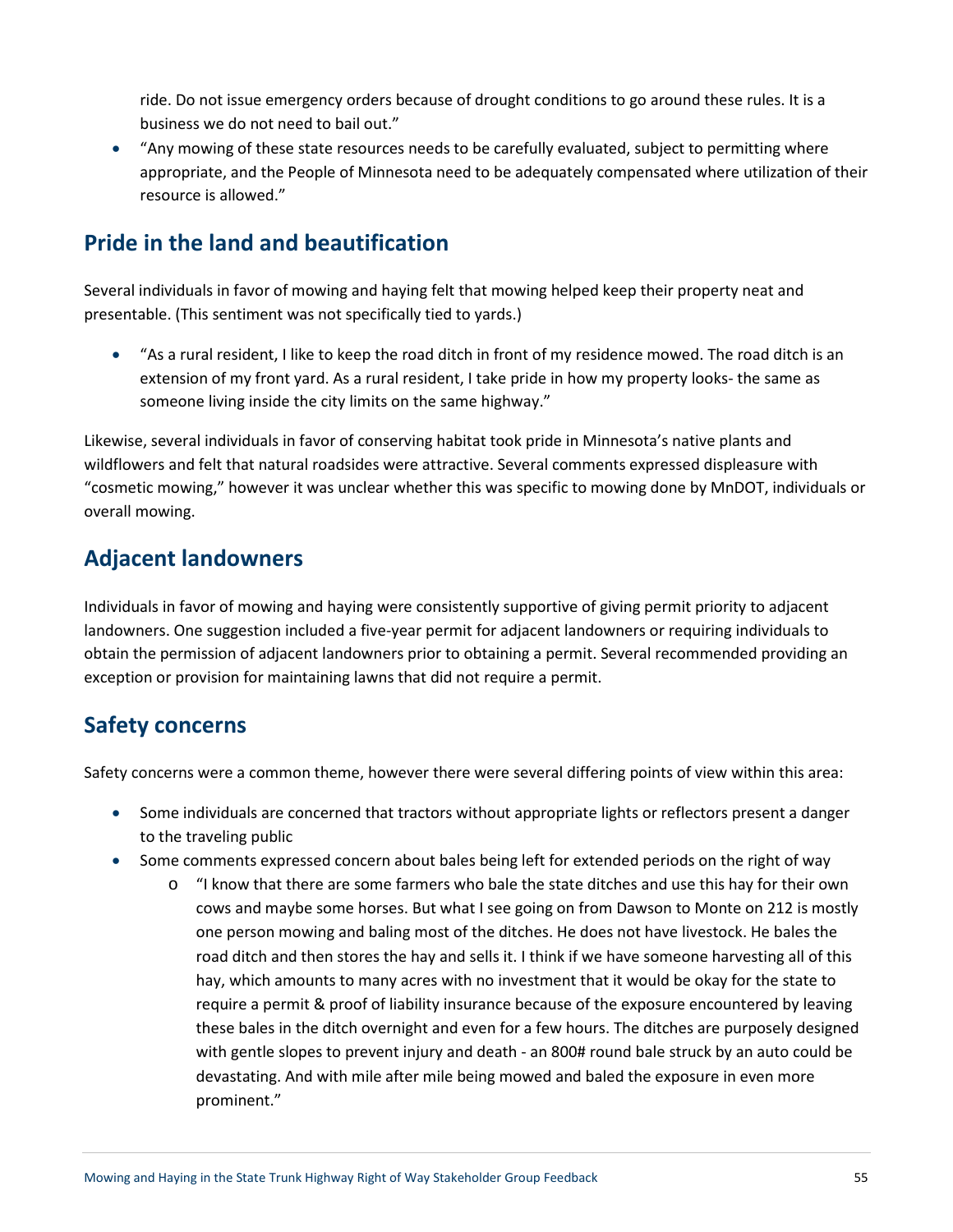• Many comments expressed concern that not mowing the right of way would lead to more collisions with wildlife and a danger to the travelling public. Within this was the idea that pollinators near the roadsides will be smashed by cars. One commenter provided a few articles about why this is actually untrue, and pollinators near roadsides with adequate habitat are less likely to go into the road.

## **Cost concerns**

Cost came up in several different ways in the comments. Several commenters expressed that the performance bond or security deposit was a barrier for smaller or newer businesses. Additionally, the perception that adjacent landowners pay taxes to the center of the road, and are thus entitled to right of way vegetation was repeated several times.

## **Noxious weeds**

Several comments requested that MnDOT do more to control noxious weeds. A few individuals expressed that allowing mowing and haying by private parties further allows the spread of noxious weeds. Additionally, individuals who mow and hay stated that they often do so in order to control the spread of noxious weeds.

## **Habitat preservation**

Many comments centered on preserving habitat in the right of way. Commenters frequently emphasized the importance of corridors for native pollinators, along with the decreasing availability of habitat in some parts of the state. Related to habitat preservation, a few commenters requested that there be minimal spraying for ecological reasons, however several individuals also commented requesting more targeted spraying to control noxious weeds.

# **Timing of mowing and haying**

Many individuals commented regarding the date for mowing and haying, with a few themes emerging:

- Commenters wishing to preserve habitat felt that keeping the August mowing dates was important to benefit birds and pollinators. Several commenters emphasized the importance of re-growth in the fall for honeybees and other pollinators.
- Commenters wishing to mow and hay suggested either removing the date requirements altogether, or changing the date to allow for mowing either beginning July 15 or June 15. These individuals expressed that the feed quality is low for August hay, and waiting to mow until August allows for noxious weeds to go to seed.
- As an alternative to the dates, there were several suggestions for rotational mowing, either leaving part of the ditch consistently un-mowed, allowing mowing in alternate years, or staggering mowing dates across the state. One commenter also suggested site-specific mowing using mapping technology.